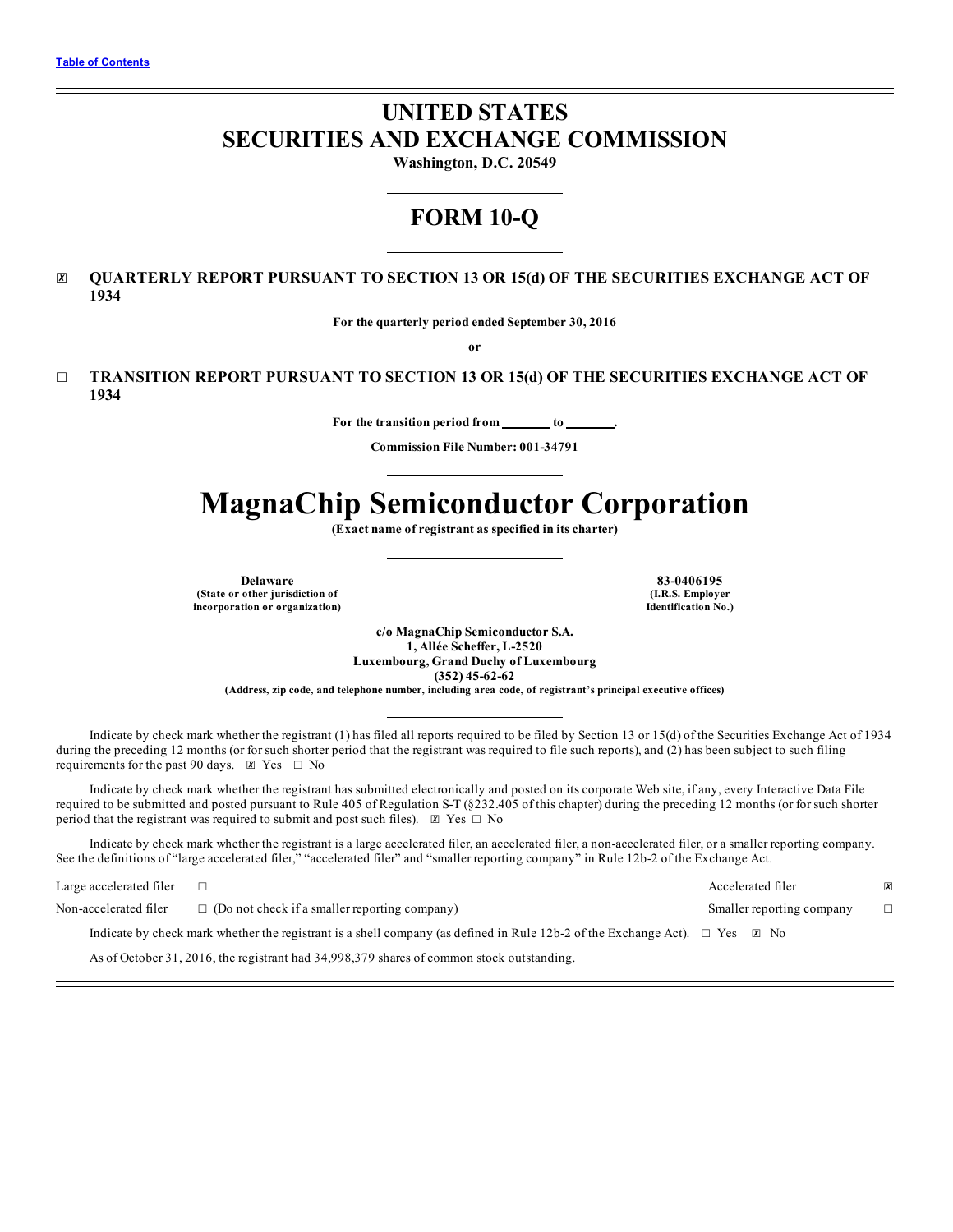## **MAGNACHIP SEMICONDUCTOR CORPORATION AND SUBSIDIARIES TABLE OF CONTENTS**

<span id="page-1-0"></span>

|                   | PART I FINANCIAL INFORMATION                                                                                                                                             | Page No. |
|-------------------|--------------------------------------------------------------------------------------------------------------------------------------------------------------------------|----------|
| Item 1.           | Interim Consolidated Financial Statements (Unaudited)                                                                                                                    | 3        |
|                   | MagnaChip Semiconductor Corporation and Subsidiaries Consolidated Balance Sheets as of September 30, 2016 and December<br>31, 2015                                       | 3        |
|                   | MagnaChip Semiconductor Corporation and Subsidiaries Consolidated Statements of Operations for the Three and Nine Months<br>Ended September 30, 2016 and 2015            | 4        |
|                   | MagnaChip Semiconductor Corporation and Subsidiaries Consolidated Statements of Comprehensive Income for the Three and<br>Nine Months Ended September 30, 2016 and 2015  | 5        |
|                   | MagnaChip Semiconductor Corporation and Subsidiaries Consolidated Statements of Changes in Stockholders' Equity for the<br>Nine Months Ended September 30, 2016 and 2015 | 6        |
|                   | MagnaChip Semiconductor Corporation and Subsidiaries Consolidated Statements of Cash Flows for the Nine Months Ended<br>September 30, 2016 and 2015                      | 7        |
|                   | MagnaChip Semiconductor Corporation and Subsidiaries Notes to Consolidated Financial Statements                                                                          | 8        |
| Item 2.           | Management's Discussion and Analysis of Financial Condition and Results of Operations                                                                                    | 24       |
| Item 3.           | <b>Ouantitative and Qualitative Disclosures About Market Risk</b>                                                                                                        | 45       |
| Item 4.           | <b>Controls and Procedures</b>                                                                                                                                           | 46       |
|                   | PART II OTHER INFORMATION                                                                                                                                                |          |
| Item 1.           | <b>Legal Proceedings</b>                                                                                                                                                 | 47       |
| Item 1A.          | <b>Risk Factors</b>                                                                                                                                                      | 47       |
| Item 6.           | <b>Exhibits</b>                                                                                                                                                          | 48       |
| <b>SIGNATURES</b> |                                                                                                                                                                          | 49       |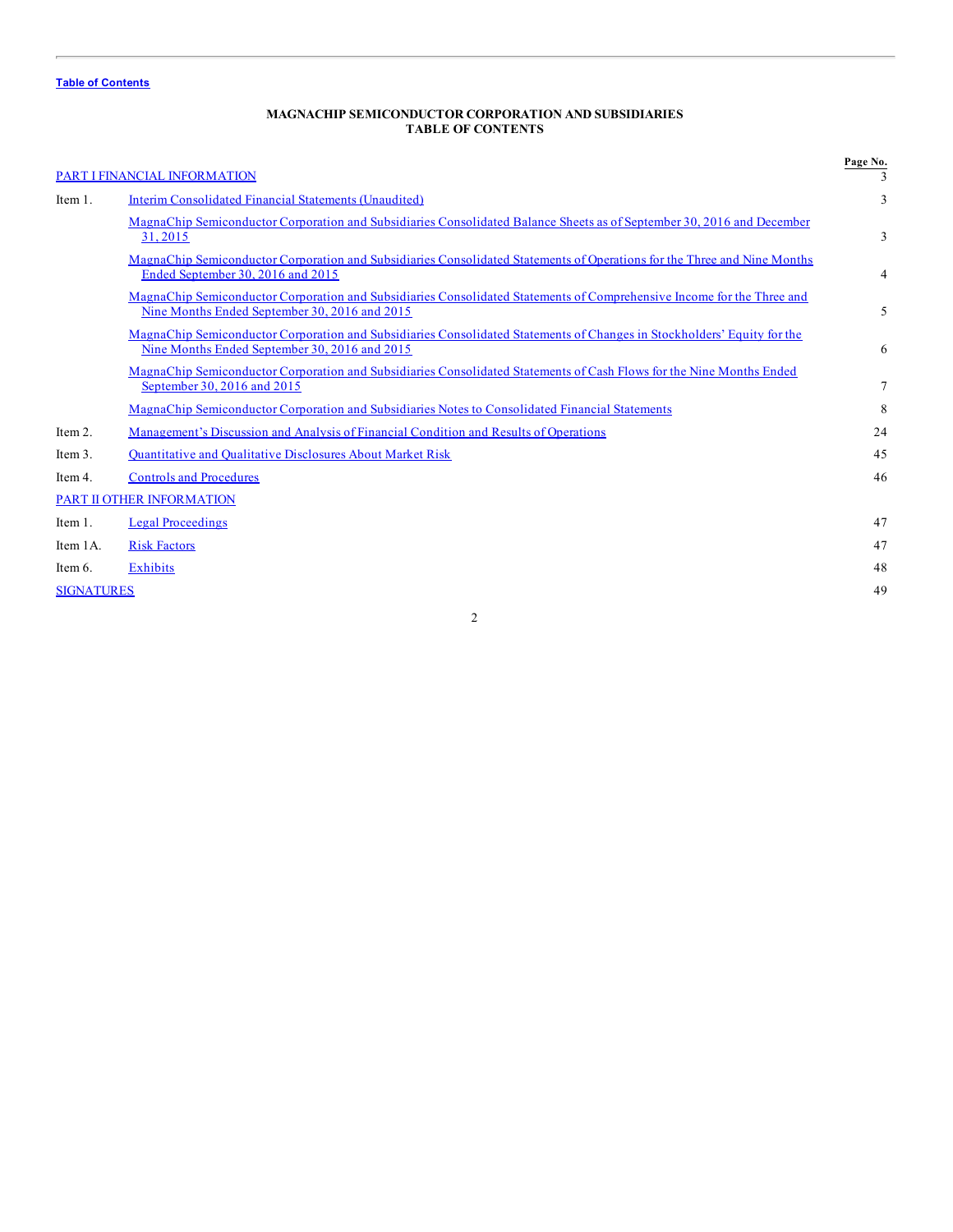## **PART I—FINANCIAL INFORMATION**

## <span id="page-2-0"></span>**Item 1. Interim Consolidated Financial Statements (Unaudited)**

## **MAGNACHIP SEMICONDUCTOR CORPORATION AND SUBSIDIARIES CONSOLIDATED BALANCE SHEETS (Unaudited)**

|                                                                                                                                                                                                                             |               | September 30,<br>2016<br>(In thousands of US dollars, | except share data) | December 31,<br>2015 |
|-----------------------------------------------------------------------------------------------------------------------------------------------------------------------------------------------------------------------------|---------------|-------------------------------------------------------|--------------------|----------------------|
| <b>Assets</b>                                                                                                                                                                                                               |               |                                                       |                    |                      |
| Current assets                                                                                                                                                                                                              |               |                                                       |                    |                      |
| Cash and cash equivalents                                                                                                                                                                                                   | $\mathbf S$   | 75,428                                                | $\mathbf S$        | 90.882               |
| Restricted cash (Note 17)                                                                                                                                                                                                   |               | 6.118                                                 |                    |                      |
| Accounts receivable, net                                                                                                                                                                                                    |               | 66,013                                                |                    | 63,498               |
| Inventories, net                                                                                                                                                                                                            |               | 72,056                                                |                    | 57,619               |
| Other receivables (Note 17)                                                                                                                                                                                                 |               | 5,931                                                 |                    | 31,932               |
| Prepaid expenses                                                                                                                                                                                                            |               | 12,860                                                |                    | 7,075                |
| Hedge collateral                                                                                                                                                                                                            |               | 2,100                                                 |                    | 6,000                |
| Other current assets                                                                                                                                                                                                        |               | 4,405                                                 |                    | 3,228                |
| Total current assets                                                                                                                                                                                                        |               | 244,911                                               |                    | 260,234              |
| Property, plant and equipment, net                                                                                                                                                                                          |               | 195,553                                               |                    | 191,985              |
| Intangible assets, net                                                                                                                                                                                                      |               | 3,229                                                 |                    | 2,629                |
| Long-term prepaid expenses                                                                                                                                                                                                  |               | 12,435                                                |                    | 12,117               |
| Deferred income tax assets                                                                                                                                                                                                  |               | 249                                                   |                    | 238                  |
| Other non-current assets                                                                                                                                                                                                    |               | 7,038                                                 |                    | 6.897                |
| <b>Total assets</b>                                                                                                                                                                                                         | $\mathcal{S}$ | 463,415                                               | $\mathbb{S}$       | 474,100              |
| <b>Liabilities and Stockholders' Equity</b>                                                                                                                                                                                 |               |                                                       |                    |                      |
| Current liabilities                                                                                                                                                                                                         |               |                                                       |                    |                      |
| Accounts payable                                                                                                                                                                                                            | $\mathbb{S}$  | 66,514                                                | <sup>\$</sup>      | 55,476               |
| Other accounts payable                                                                                                                                                                                                      |               | 12,332                                                |                    | 10,961               |
| Accrued expenses                                                                                                                                                                                                            |               | 58,284                                                |                    | 76,721               |
| Deferred revenue                                                                                                                                                                                                            |               | 12,780                                                |                    | 10,060               |
| Deposits received                                                                                                                                                                                                           |               |                                                       |                    | 8,165                |
| Other current liabilities                                                                                                                                                                                                   |               | 2.920                                                 |                    | 5,128                |
| Total current liabilities                                                                                                                                                                                                   |               | 152.830                                               |                    | 166,511              |
| Long-term borrowings, net                                                                                                                                                                                                   |               | 220,902                                               |                    | 220,375              |
| Accrued severance benefits, net                                                                                                                                                                                             |               | 142,846                                               |                    | 134,148              |
| Other non-current liabilities                                                                                                                                                                                               |               | 11,758                                                |                    | 15,396               |
| Total liabilities                                                                                                                                                                                                           |               | 528,336                                               |                    | 536,430              |
| Commitments and Contingencies (Note 17)                                                                                                                                                                                     |               |                                                       |                    |                      |
| Stockholders' equity                                                                                                                                                                                                        |               |                                                       |                    |                      |
| Common stock, \$0.01 par value, 150,000,000 shares authorized, 41,566,019 shares issued and 34,987,254<br>outstanding at September 30, 2016 and 41,147,707 shares issued and 34,568,942 outstanding at December 31,<br>2015 |               | 415                                                   |                    |                      |
| Additional paid-in capital                                                                                                                                                                                                  |               | 129,083                                               |                    | 411<br>124,618       |
| Accumulated deficit                                                                                                                                                                                                         |               | (76, 035)                                             |                    | (96,210)             |
| Treasury stock, 6,578,765 shares at September 30, 2016 and December 31, 2015                                                                                                                                                |               | (90,918)                                              |                    | (90, 918)            |
| Accumulated other comprehensive loss                                                                                                                                                                                        |               | (27, 466)                                             |                    | (231)                |
| Total stockholders' deficit                                                                                                                                                                                                 |               |                                                       |                    |                      |
|                                                                                                                                                                                                                             |               | (64, 921)                                             |                    | (62, 330)            |
| Total liabilities and stockholders' equity                                                                                                                                                                                  | $\mathbf S$   | 463,415                                               | \$.                | 474,100              |

*The accompanying notes are an integral part of these consolidated financial statements.*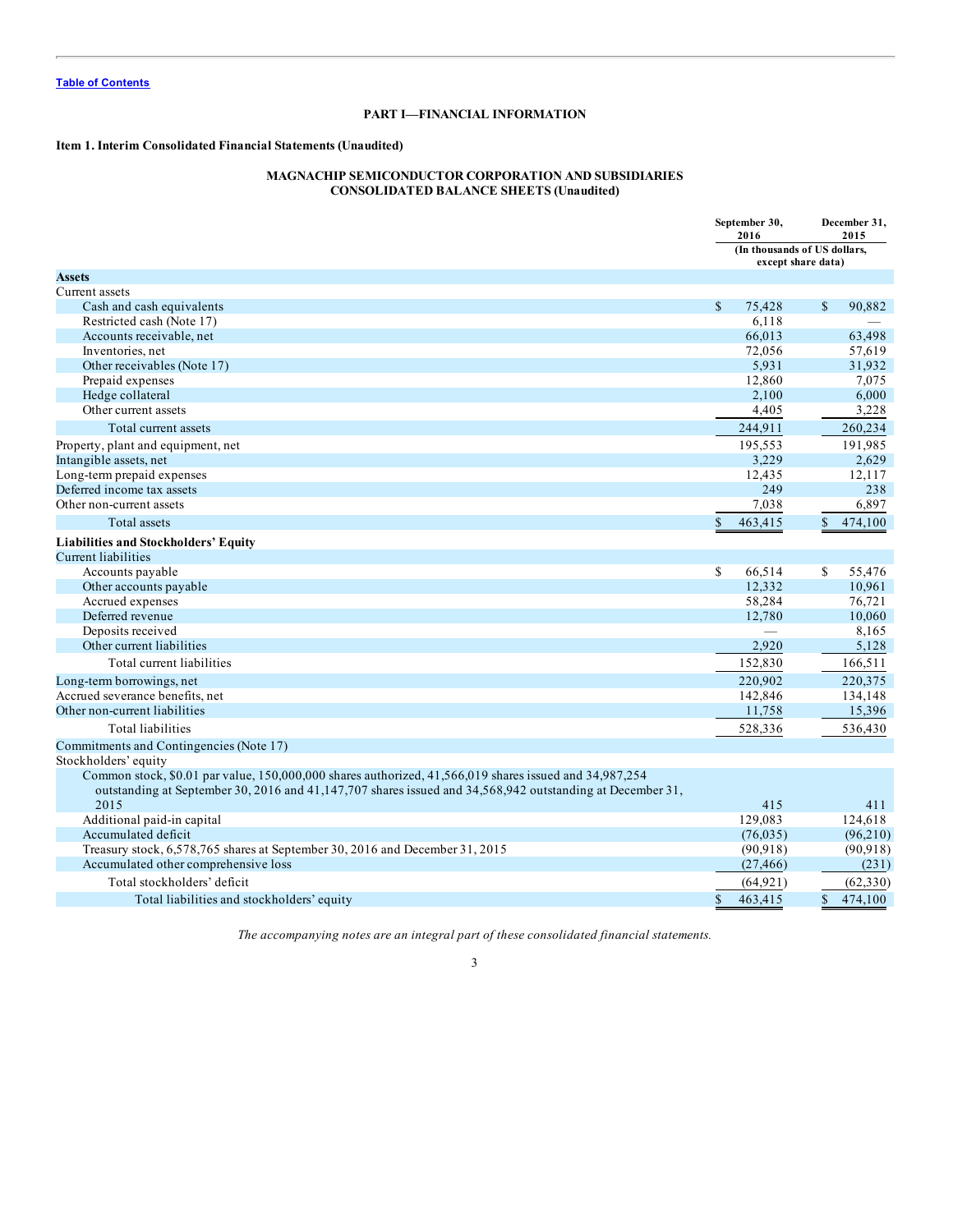## **MAGNACHIP SEMICONDUCTOR CORPORATION AND SUBSIDIARIES CONSOLIDATED STATEMENTS OF OPERATIONS (Unaudited)**

<span id="page-3-0"></span>

|                                              |              | <b>Three Months Ended</b>                       |              |                       | <b>Nine Months Ended</b> |                       |               |                       |
|----------------------------------------------|--------------|-------------------------------------------------|--------------|-----------------------|--------------------------|-----------------------|---------------|-----------------------|
|                                              |              | September 30,<br>2016                           |              | September 30,<br>2015 |                          | September 30,<br>2016 |               | September 30,<br>2015 |
|                                              |              | (In thousands of US dollars, except share data) |              |                       |                          |                       |               |                       |
| Net sales                                    | \$.          | 192,296                                         | $\mathbb{S}$ | 154,382               | S.                       | 507,507               | <sup>\$</sup> | 481,282               |
| Cost of sales                                |              | 153,157                                         |              | 119,683               |                          | 397,370               |               | 376,320               |
| Gross profit                                 |              | 39,139                                          |              | 34,699                |                          | 110,137               |               | 104,962               |
| Operating expenses                           |              |                                                 |              |                       |                          |                       |               |                       |
| Selling, general and administrative expenses |              | 20,082                                          |              | 22,107                |                          | 65,982                |               | 75,725                |
| Research and development expenses            |              | 18,439                                          |              | 20,450                |                          | 54,432                |               | 64,541                |
| Restructuring gain                           |              |                                                 |              |                       |                          | (7, 785)              |               |                       |
| Total operating expenses                     |              | 38,521                                          |              | 42,557                |                          | 112,629               |               | 140,266               |
| Operating income (loss)                      |              | 618                                             |              | (7,858)               |                          | (2, 492)              |               | (35,304)              |
| Interest expense                             |              | (4,055)                                         |              | (4,075)               |                          | (12, 185)             |               | (12, 187)             |
| Foreign currency gain (loss), net            |              | 33,174                                          |              | (44, 139)             |                          | 34,268                |               | (59,611)              |
| Other income, net                            |              | 887                                             |              | 256                   |                          | 2,429                 |               | 1,162                 |
| Income (loss) before income taxes            |              | 30,624                                          |              | (55, 816)             |                          | 22,020                |               | (105, 940)            |
| Income tax expenses                          |              | 758                                             |              | 1,250                 |                          | 1,845                 |               | 1,781                 |
| Net income (loss)                            |              | 29,866                                          | \$           | (57,066)              |                          | 20,175                | \$            | (107, 721)            |
| Income (loss) per common share—              |              |                                                 |              |                       |                          |                       |               |                       |
| <b>Basic</b>                                 | $\mathbb{S}$ | 0.86                                            | \$           | (1.65)                | \$                       | 0.58                  | \$            | (3.14)                |
| Diluted                                      | \$.          | 0.85                                            | \$           | (1.65)                | \$                       | 0.58                  | \$            | (3.14)                |
| Weighted average number of shares—           |              |                                                 |              |                       |                          |                       |               |                       |
| Basic                                        |              | 34,849,805                                      |              | 34,664,246            |                          | 34,755,276            |               | 34,273,265            |
| Diluted                                      |              | 35, 302, 706                                    |              | 34,664,246            |                          | 35,077,315            |               | 34,273,265            |

*The accompanying notes are an integral part of these consolidated financial statements.*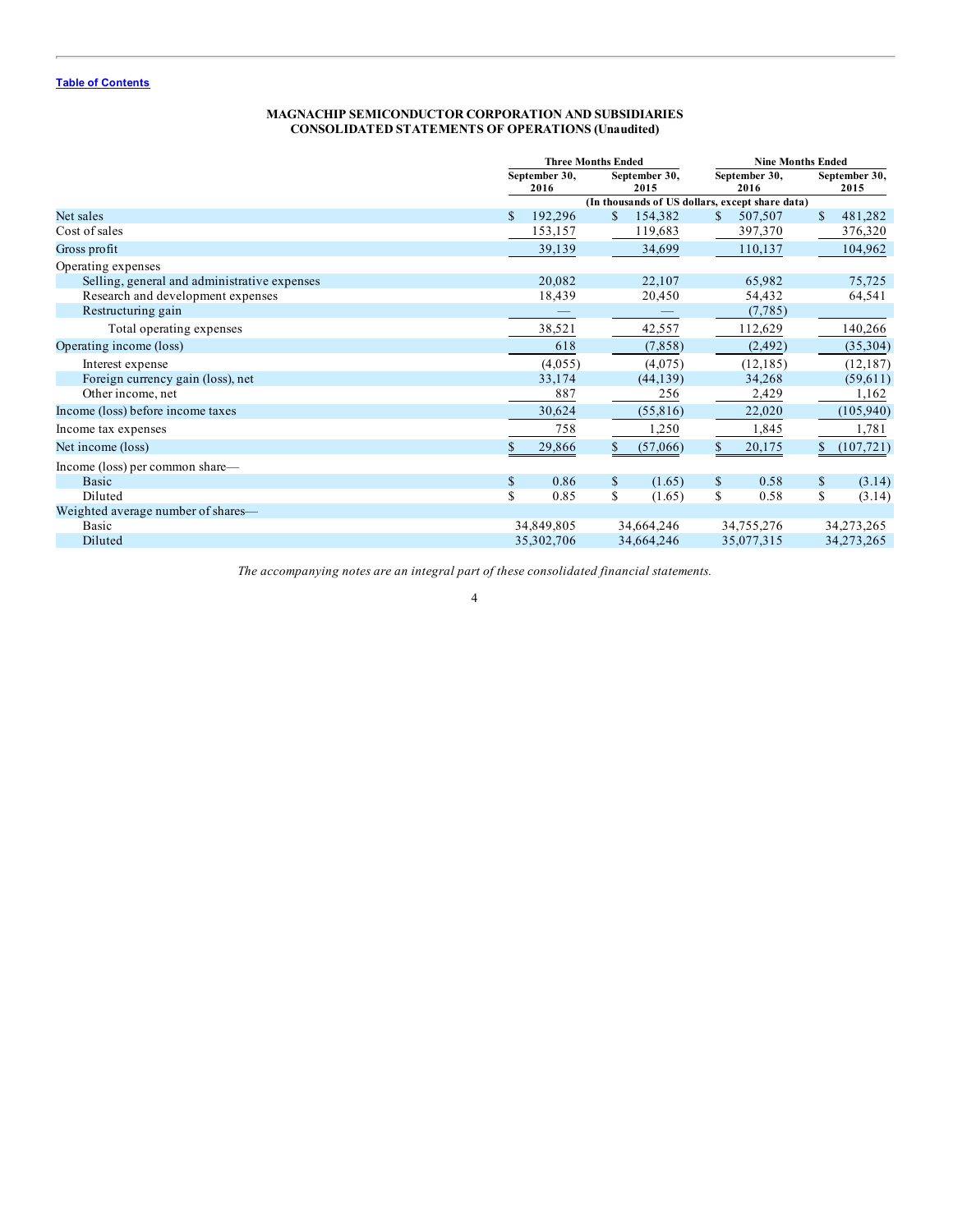## **MAGNACHIP SEMICONDUCTOR CORPORATION AND SUBSIDIARIES CONSOLIDATED STATEMENTS OF COMPREHENSIVE INCOME (Unaudited)**

<span id="page-4-0"></span>

|                                                                     | <b>Three Months Ended</b> |           | <b>Nine Months Ended</b> |                              |                       |           |                       |            |
|---------------------------------------------------------------------|---------------------------|-----------|--------------------------|------------------------------|-----------------------|-----------|-----------------------|------------|
|                                                                     | September 30,<br>2016     |           | September 30,<br>2015    |                              | September 30,<br>2016 |           | September 30,<br>2015 |            |
|                                                                     |                           |           |                          | (In thousands of US dollars) |                       |           |                       |            |
| Net income (loss)                                                   |                           | 29,866    |                          | (57,066)                     |                       | 20,175    | S                     | (107, 721) |
| Other comprehensive income (loss)                                   |                           |           |                          |                              |                       |           |                       |            |
| Foreign currency translation adjustments                            |                           | (27,340)  |                          | 37,583                       |                       | (27, 193) |                       | 50,762     |
| Derivative adjustments                                              |                           |           |                          |                              |                       |           |                       |            |
| Fair valuation of derivatives                                       |                           | (83)      |                          | (2,869)                      |                       | (42)      |                       | (4,286)    |
| Reclassification adjustment for loss on derivatives included in net |                           |           |                          |                              |                       |           |                       |            |
| income (loss)                                                       |                           |           |                          | 1,579                        |                       |           |                       | 1,094      |
| Total other comprehensive income (loss)                             |                           | (27, 423) |                          | 36,293                       |                       | (27, 235) |                       | 47,570     |
| Total comprehensive income (loss)                                   |                           | 2,443     |                          | (20, 773)                    |                       | (7,060)   |                       | (60, 151)  |

*The accompanying notes are an integral part of these consolidated financial statements.*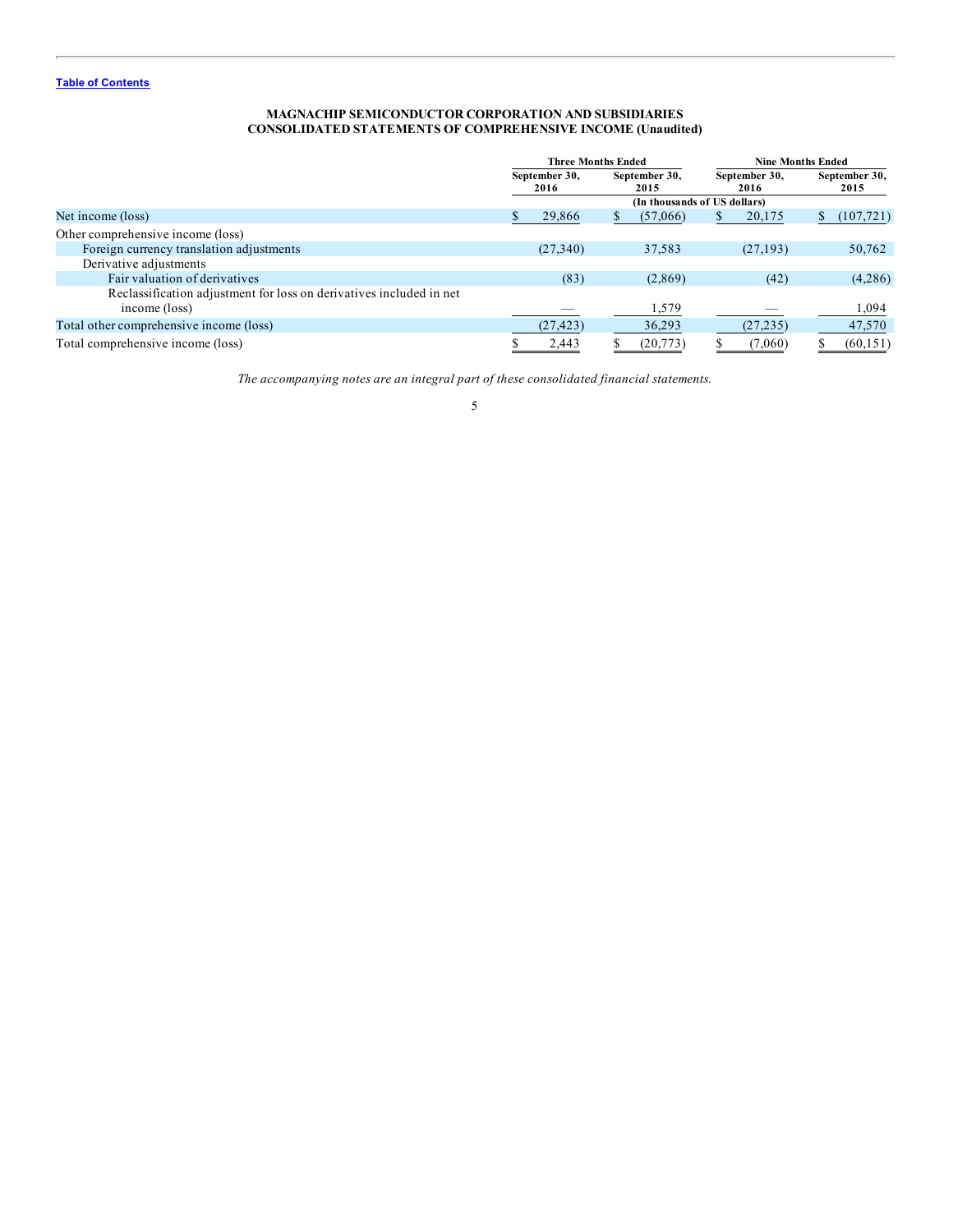## **MAGNACHIP SEMICONDUCTOR CORPORATION AND SUBSIDIARIES CONSOLIDATED STATEMENTS OF CHANGES IN STOCKHOLDERS' EQUITY (Unaudited)**

<span id="page-5-0"></span>

|                                                                                         | <b>Common Stock</b> |            |                                  |                        |                          | Accumulated                             |                |
|-----------------------------------------------------------------------------------------|---------------------|------------|----------------------------------|------------------------|--------------------------|-----------------------------------------|----------------|
| (In thousands of US dollars, except share data)<br>Nine Months Ended September 30, 2016 | <b>Shares</b>       | Amount     | Additional<br>Paid-In<br>Capital | Accumulated<br>Deficit | <b>Treasury</b><br>Stock | Other<br>Comprehensive<br>Income (Loss) | Total          |
| <b>Balance at January 1, 2016</b>                                                       | 34,568,942          | 411<br>S.  | \$124,618                        | (96,210)<br>S.         | \$(90,918)               | (231)<br>S                              | (62,330)<br>S. |
| Stock-based compensation                                                                |                     |            | 2,966                            |                        |                          |                                         | 2,966          |
| Exercise of stock options                                                               | 255,500             | 3          | 1,500                            |                        |                          |                                         | 1,503          |
| Settlement of restricted stock units                                                    | 162,812             |            | (1)                              |                        |                          |                                         |                |
| Other comprehensive loss, net                                                           |                     |            |                                  |                        |                          | (27, 235)                               | (27, 235)      |
| Net income                                                                              |                     |            |                                  | 20,175                 |                          |                                         | 20,175         |
| <b>Balance at September 30, 2016</b>                                                    | 34,987,254          | 415<br>S.  | \$129,083                        | (76, 035)              | \$(90, 918)              | (27, 466)                               | \$ (64,921)    |
| Nine Months Ended September 30, 2015                                                    |                     |            |                                  |                        |                          |                                         |                |
| <b>Balance at January 1, 2015</b>                                                       | 34,056,468          | 406<br>\$. | \$118,419                        | (11, 343)<br>S.        | \$(90,918)               | (35,066)<br>S.                          | (18,502)<br>S. |
| Stock-based compensation                                                                |                     |            | 2,370                            |                        |                          |                                         | 2,370          |
| Exercise of stock options                                                               | 512,074             | 5          | 3,429                            |                        |                          |                                         | 3,434          |
| Other comprehensive income, net                                                         |                     |            |                                  |                        |                          | 47,570                                  | 47,570         |
| Net loss                                                                                |                     |            |                                  | (107, 721)             |                          | $\overline{\phantom{0}}$                | (107, 721)     |
| <b>Balance at September 30, 2015</b>                                                    | 34,568,542          | 411        | \$124,218                        | (119,064)              | \$(90,918)               | 12,504                                  | (72, 849)      |

*The accompanying notes are an integral part of these consolidated financial statements.*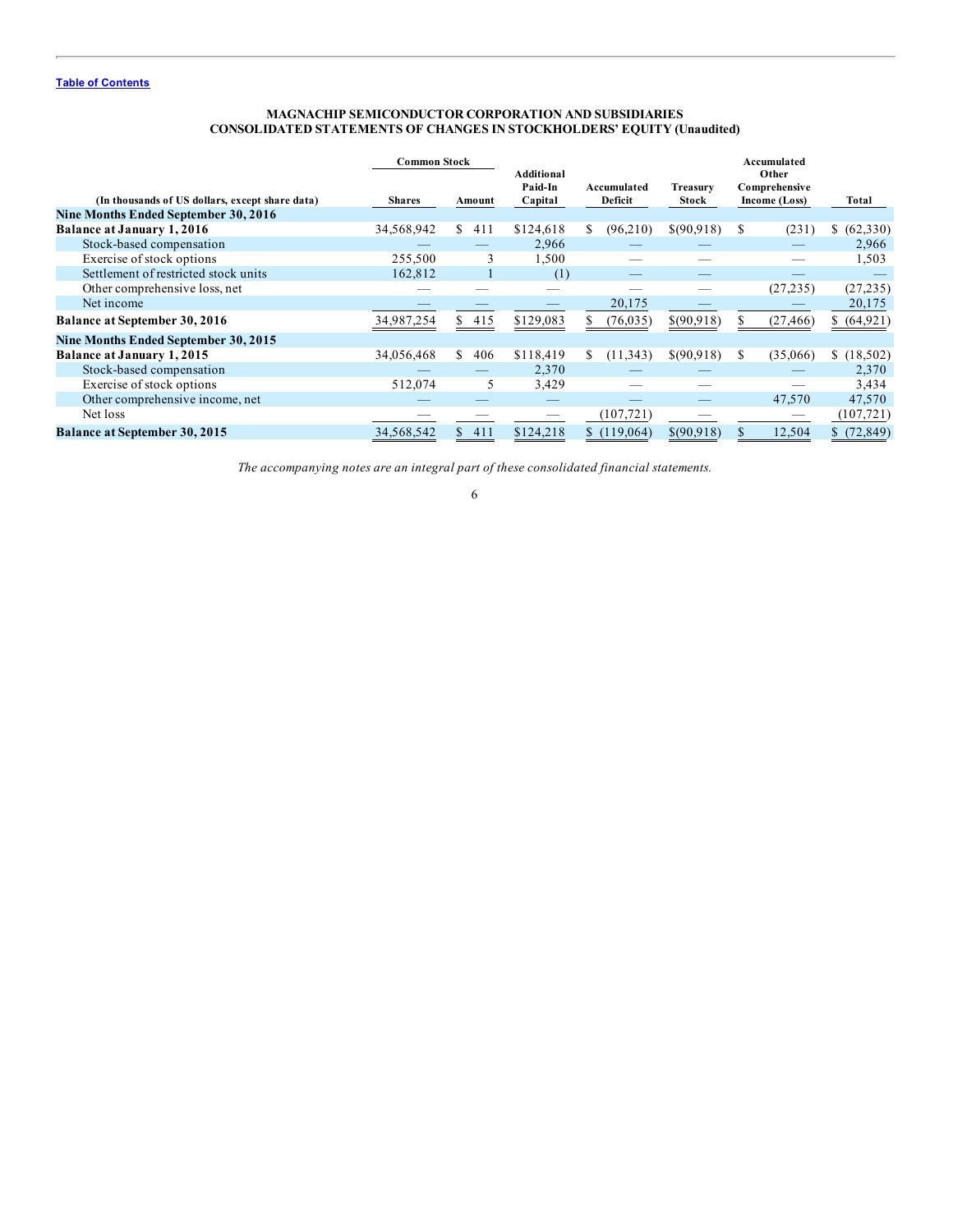## **MAGNACHIP SEMICONDUCTOR CORPORATION AND SUBSIDIARIES CONSOLIDATED STATEMENTS OF CASH FLOWS (Unaudited)**

<span id="page-6-0"></span>

|                                                                                     | <b>Nine Months Ended</b>             |                        |  |
|-------------------------------------------------------------------------------------|--------------------------------------|------------------------|--|
|                                                                                     | September 30,                        | September 30,          |  |
|                                                                                     | 2016<br>(In thousands of US dollars) | 2015                   |  |
| Cash flows from operating activities                                                |                                      |                        |  |
| Net income (loss)                                                                   | $\mathbb{S}$<br>20,175               | \$(107,721)            |  |
| Adjustments to reconcile net income (loss) to net cash used in operating activities |                                      |                        |  |
| Depreciation and amortization                                                       | 18,791                               | 20,066                 |  |
| Provision for severance benefits                                                    | 13,609                               | 14.173                 |  |
| Amortization of debt issuance costs and original issue discount                     | 527                                  | 491                    |  |
| Loss (gain) on foreign currency, net                                                | (38, 182)                            | 65,730                 |  |
| Restructuring gain                                                                  | (7, 785)                             |                        |  |
| Stock-based compensation                                                            | 2,966                                | 2,370                  |  |
| Other                                                                               | 421                                  | (352)                  |  |
| Changes in operating assets and liabilities                                         |                                      |                        |  |
| Accounts receivable, net                                                            | 977                                  | 8,672                  |  |
| Inventories, net                                                                    | (9, 412)                             | 11,302                 |  |
| Other receivables                                                                   | 20,214                               | 7,115                  |  |
| Other current assets                                                                | 510                                  | 669                    |  |
| Deferred tax assets                                                                 | 31                                   | 367                    |  |
| Accounts payable                                                                    | 7,088                                | (18, 894)              |  |
| Other accounts payable                                                              | (4,764)                              | (10, 199)              |  |
| Accrued expenses                                                                    | (22,087)                             | (32, 731)              |  |
| Other current liabilities                                                           | (3,869)                              | (686)                  |  |
| Deferred revenue                                                                    | 2,662                                | (1,236)                |  |
| Other non-current liabilities                                                       | (1, 412)                             | 190                    |  |
| Payment of severance benefits                                                       | (14, 178)                            | (7,905)                |  |
| Other                                                                               | (213)                                | 141                    |  |
| Net cash used in operating activities                                               | (13, 931)                            | (48, 438)              |  |
| Cash flows from investing activities                                                |                                      |                        |  |
| Proceeds from settlement of hedge collateral                                        | 6,317                                | 10,841                 |  |
| Payment of hedge collateral                                                         | (2, 494)                             | (17, 182)              |  |
| Proceeds from disposal of plant, property and equipment                             | 185                                  | 1,698                  |  |
| Purchase of plant, property and equipment                                           | (11,345)                             | (4,250)                |  |
| Payment for intellectual property registration                                      | (754)                                | (550)                  |  |
| Collection of guarantee deposits                                                    | 476                                  | 123                    |  |
| Payment of guarantee deposits                                                       | (185)                                | (670)                  |  |
| Other                                                                               | 9                                    | 179                    |  |
|                                                                                     |                                      |                        |  |
| Net cash used in investing activities                                               | (7, 791)                             | (9, 811)               |  |
| Cash flows from financing activities                                                |                                      |                        |  |
| Proceeds from issuance of common stock                                              | 1,502                                | 3,434                  |  |
| Net cash provided by financing activities                                           | 1,502                                | 3,434                  |  |
| Effect of exchange rates on cash and cash equivalents                               | 4,766                                | 20,891                 |  |
| Net decrease in cash and cash equivalents                                           | (15, 454)                            | (33, 924)              |  |
| Cash and cash equivalents                                                           |                                      |                        |  |
| Beginning of the period                                                             | 90,882                               | 102,434                |  |
| End of the period                                                                   | $\mathbb{S}$<br>75,428               | $\mathbb{S}$<br>68,510 |  |
|                                                                                     |                                      |                        |  |
| Supplemental cash flow information                                                  |                                      |                        |  |
| Cash paid for interest                                                              | \$<br>14,906                         | $\mathbb{S}$<br>15,181 |  |
| Cash paid for income taxes                                                          | \$<br>635                            | \$<br>438              |  |
| Non-cash investing activities                                                       |                                      |                        |  |
| Property, plant and equipment additions in other accounts payable                   | \$<br>1,738                          | \$<br>196              |  |
|                                                                                     |                                      |                        |  |

*The accompanying notes are an integral part of these consolidated financial statements.*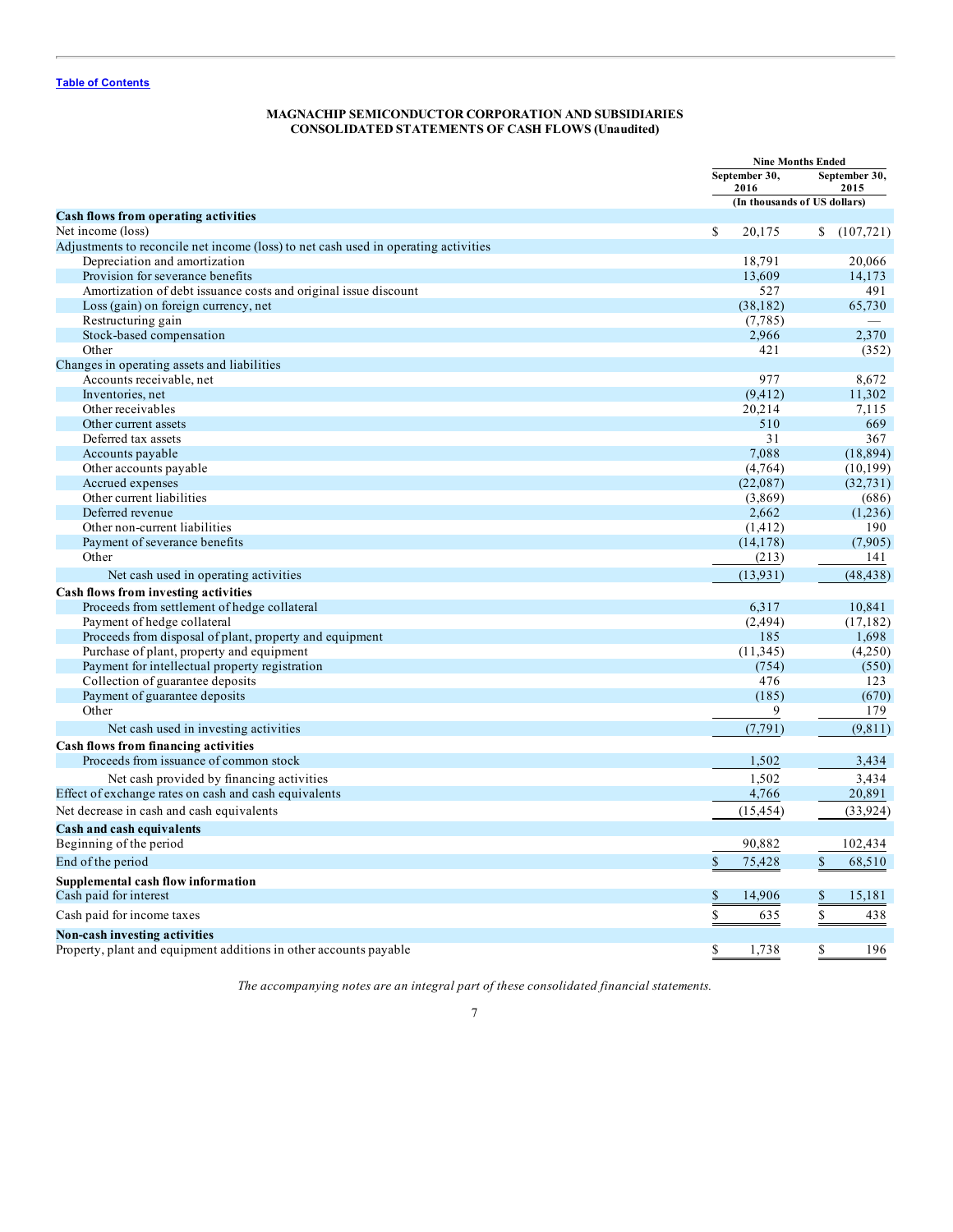#### **MAGNACHIP SEMICONDUCTOR CORPORATION AND SUBSIDIARIES**

## **NOTES TO CONSOLIDATED FINANCIAL STATEMENTS (TABULAR DOLLARS IN THOUSANDS, EXCEPT SHARE DATA)**

#### <span id="page-7-0"></span>**1. Business, Basis of Presentation and Significant Accounting Policies**

#### *Business*

MagnaChip Semiconductor Corporation (together with its subsidiaries, the "Company") is a Korea-based designer and manufacturer of analog and mixed-signal semiconductor products for consumer, computing, communication, industrial, automotive and Internet of Things ("IoT") applications. The Company provides technology platforms for analog, mixed signal, power, high voltage, non-volatile memory and Radio Frequency ("RF") applications. The Company's business is comprised of two operating segments: Foundry Services Group and Standard Products Group. The Company's Foundry Services Group provides specialty analog and mixed-signal foundry services mainly for fabless and Integrated Device Manufacturer ("IDM") semiconductor companies that primarily serve the consumer, computing, communication, industrial, automotive and IoT applications. The Company's Standard Products Group is comprised of two business lines: Display Solutions and Power Solutions. The Company's Display Solutions products provide flat panel display solutions to major suppliers of large and small flat panel displays and include sensor products for mobile applications, and industrial applications and home appliances. The Company's Power Solutions products include discrete and integrated circuit solutions for power management in consumer, communication and industrial applications.

#### *Basis of Presentation*

The accompanying unaudited interim consolidated financial statements of the Company have been prepared in accordance with generally accepted accounting principles in the United States of America ("US GAAP"). These interim consolidated financial statements include normal recurring adjustments and the elimination of all intercompany accounts and transactions which are, in the opinion of management, necessary to provide a fair statement of the Company's financial condition and results of operations for the periods presented. These interim consolidated financial statements are presented in accordance with Accounting Standards Codification 270, *"Interim Reporting"* and, accordingly, do not include all of the information and note disclosures required by US GAAP for complete financial statements. The results of operations for the three and nine months ended September 30, 2016 are not necessarily indicative of the results to be expected for a full year or for any other periods.

The December 31, 2015 balance sheet data was derived from the Company's audited financial statements, but does not include all disclosures required by US GAAP.

#### *Significant Accounting Policies*

For a description of significant accounting policies, see Note 1, Business, Basis of Presentation and Summary of Significant Accounting Policies, of the Notes to the Consolidated Financial Statements included in the Company's Annual Report on Form 10-K for the fiscal year ended December 31, 2015. A significant accounting policy adopted in fiscal 2016 is disclosed below.

*Vendor Rebates*—The Company, from time to time, enters into arrangements whereby rebates are obtained from vendors when the Company achieves certain levels of purchases. The vendor rebates are computed at an agreed upon amount or percentage of purchase levels. As these vendor rebates are impacted by actual and estimated purchases for the applicable agreed upon period, the Company periodically assesses the progress of its purchase levels and revises the estimates when necessary. The Company accounts for such rebates as a reduction of inventory until it sells the product, at which time such rebates are reflected as a reduction of cost of sales in its consolidated statements of operations. Vendor rebates recorded as a reduction of inventory were \$0.4 million as of September 30, 2016 and as a reduction of cost of sales were \$3.3 million for the nine months ended September 30, 2016.

#### *Recent Accounting Pronouncements*

In August 2016, the Financial Accounting Standards Board ("FASB") issued Accounting Standards Update No. 2016-15, "Statement of Cash Flows (Topic 230): Classification of Certain Cash Receipts and Cash Payments" ("ASU 2016-15"). ASU 2016-15 provides guidance on how certain cash receipts and cash payments are to be presented and classified in the statement of cash flows. ASU 2016-15 is effective for fiscal years beginning after December 15, 2017, and interim periods within those fiscal years. Early adoption is permitted. The Company does not expect the adoption of ASU 2016-15 to have a material effect on the Company's consolidated financial statements.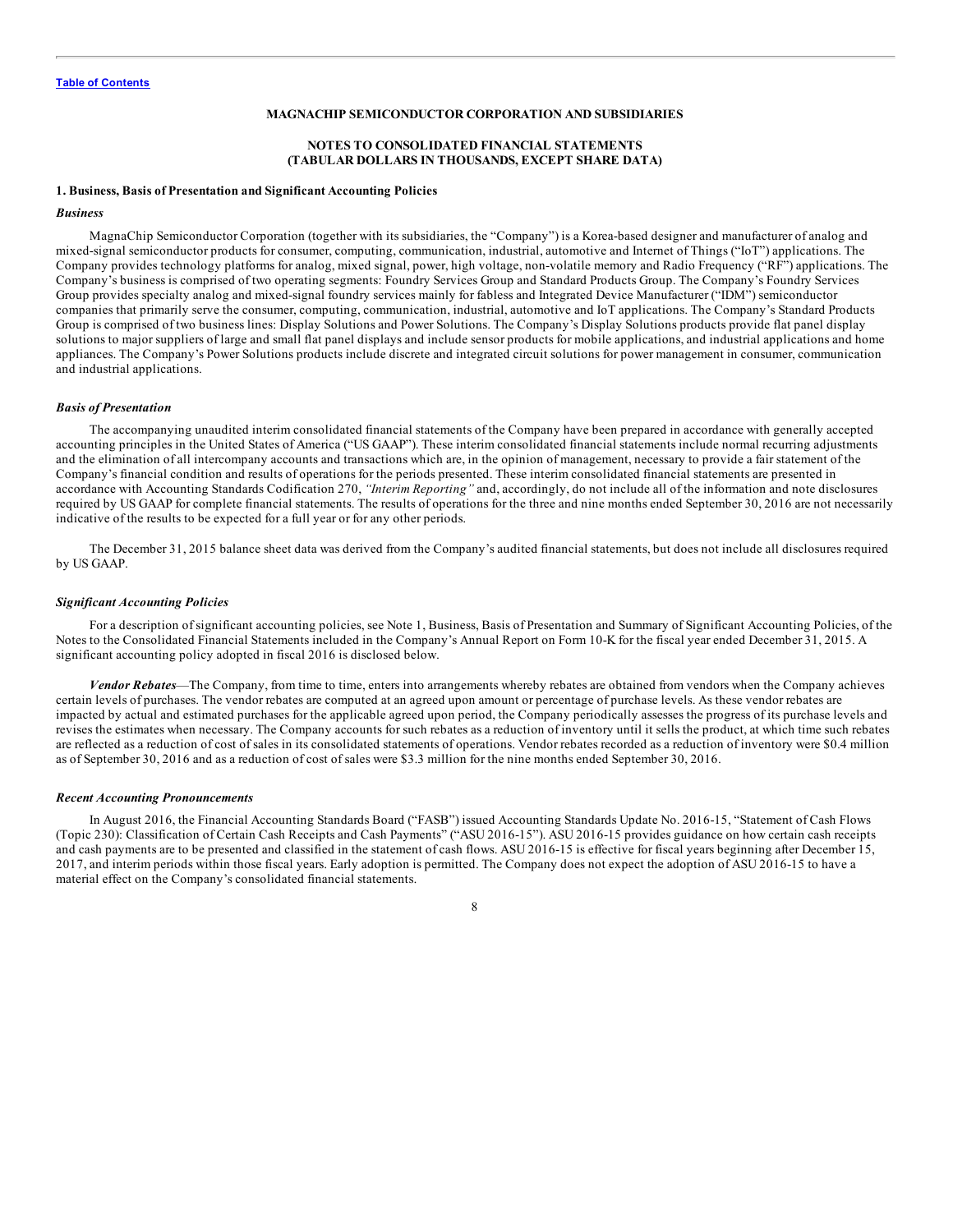In March 2016, the FASB issued Accounting Standards Update No. 2016-09, "Improvements to Employee Share-Based Payment Accounting" ("ASU 2016-09"). ASU 2016-09 simplifies several aspects of the accounting for share-based payment transactions, including the income tax consequences, classification of awards as either equity or liabilities and classification on the statement of cash flows. ASU 2016-09 is effective for fiscal years beginning after December 15, 2016, and interim periods within those years and early adoption is permitted. The Company is currently evaluating the impact of adoption of ASU 2016-09 on its consolidated financial statements.

In February 2016, the FASB issued Accounting Standards Update No. 2016-02, "Leases (Topic 842)" ("ASU 2016-02") in order to increase transparency and comparability among organizations by recognizing lease assets and lease liabilities on the balance sheet for those leases classified as operating leases under US GAAP. ASU 2016-02 requires that a lessee should recognize a liability to make lease payments and a right-of-use asset representing its right to use the underlying asset for the lease term on the balance sheet. ASU 2016-02 is effective for fiscal years beginning after December 15, 2018, including interim periods within those reporting periods using a modified retrospective approach and early adoption is permitted. The Company is currently evaluating the impact of adoption of ASU 2016-02 on its consolidated financial statements.

In November 2015, the FASB issued Accounting Standards Update No. 2015-17, "Income Taxes (Topic 740): Balance Sheet Classification of Deferred Taxes" ("ASU 2015-17"). The amendments in ASU 2015-17 require an entity to classify all deferred tax assets and liabilities as noncurrent. ASU 2015-17 is effective for fiscal years beginning after December 15, 2016 and interim periods within those years and early adoption is permitted. The Company does not expect the adoption of ASU 2015-17 to have a material effect on the Company's consolidated financial statements.

In July 2015, the FASB issued Accounting Standards Update No. 2015-11, "Simplifying the Measurement of Inventory" ("ASU 2015-11"). Under ASU 2015-11, inventory will be measured at the lower of cost and net realizable value, and options that currently exist for market value will be eliminated. Net realizable value is defined as the estimated selling prices in the ordinary course of business, less reasonably predictable costs of completion, disposal, and transportation. No other changes were made to the current guidance on inventory measurement. ASU 2015-11 is effective for interim and annual periods beginning after December 15, 2016, with early adoption permitted. The Company does not expect the adoption of ASU 2015-11 to have a material effect on the Company's consolidated financial statements.

In August 2014, the FASB issued Accounting Standards Update No. 2014-15, "Presentation of Financial Statements – Going Concern" ("ASU 2014- 15"), which provides guidance on determining when and how to disclose going-concern uncertainties in the financial statements. ASU 2014-15 requires management to perform interim and annual assessments of an entity's ability to continue as a going concern within one year of the date the financial statements are issued. An entity will be required to provide certain disclosures if conditions of events raise substantial doubt about the entity's ability to continue as a going concern. ASU 2014-15 is effective for annual periods ending after December 15, 2016, and interim periods thereafter, with early adoption permitted. The Company does not expect the adoption of ASU 2015-17 to have a material effect on the Company's consolidated financial statements.

In May 2014, the FASB issued Accounting Standards Update No. 2014-09, "Revenue from Contracts with Customers (Topic 606)" ("ASU 2014-09"). ASU 2014-09 supersedes the revenue recognition requirements in "Revenue Recognition (Topic 605)", and requires entities to recognize revenue when it transfers promised goods or services to customers in an amount that reflects the consideration to which the entity expects to be entitled to in exchange for those goods or services. ASU 2014-09 is effective for annual reporting periods beginning after December 15, 2016 (the "Original Effective Date"), including interim periods within that reporting period, and can be adopted either retrospectively to each prior period presented or as a cumulative-effect adjustment as of the date of adoption, with early application permitted as of the Original Effective Date. In August 2015, the FASB issued ASU 2015-14 "Deferral of the Effective Date," which defers the required adoption date of ASU 2014-09 by one year. As a result of the deferred effective date, ASU 2014-09 will be effective for annual reporting periods beginning after December 15, 2017, including interim periods within that reporting period. Early adoption is permitted but not before the original effective date as of annual reporting periods beginning after December 15, 2016, including interim periods within that reporting period. In March 2016, the FASB issued Accounting Standards Update No. 2016-08, "Revenue from Contracts with Customers (Topic 606), Principal versus Agent Considerations (Reporting Revenue Gross versus Net)" ("ASU 2016-08") clarifying the implementation guidance on principal versus agent considerations. Specifically, an entity is required to determine whether the nature of a promise is to provide the specified good or service itself (that is, the entity is a principal) or to arrange for the good or service to be provided to the customer by the other party (that is, the entity is an agent). The determination influences the timing and amount of revenue recognition. In May 2016, the FASB issued Accounting Standards Update No. 2016-12, "Revenue from Contracts with Customers (Topic 606): Narrow-Scope Improvements and Practical Expedients" ("ASU 2016-12") clarifying how to assess collectibility, present sales tax, treat noncash consideration, and account for completed and modified contracts at the time of transition. In addition, ASU 2016-12 clarifies that an entity retrospectively applying the guidance in Topic 606 is not required to disclose the effect of the accounting change in the period of adoption. The effective date and transition requirements for ASU 2016-12, ASU 2016-08 and ASU 2014-09 are the same. The Company is currently evaluating the potential impact of adopting ASU 2014-09, ASU 2016-08 and ASU 2016-12 on its consolidated financial statements.

 $\mathbf Q$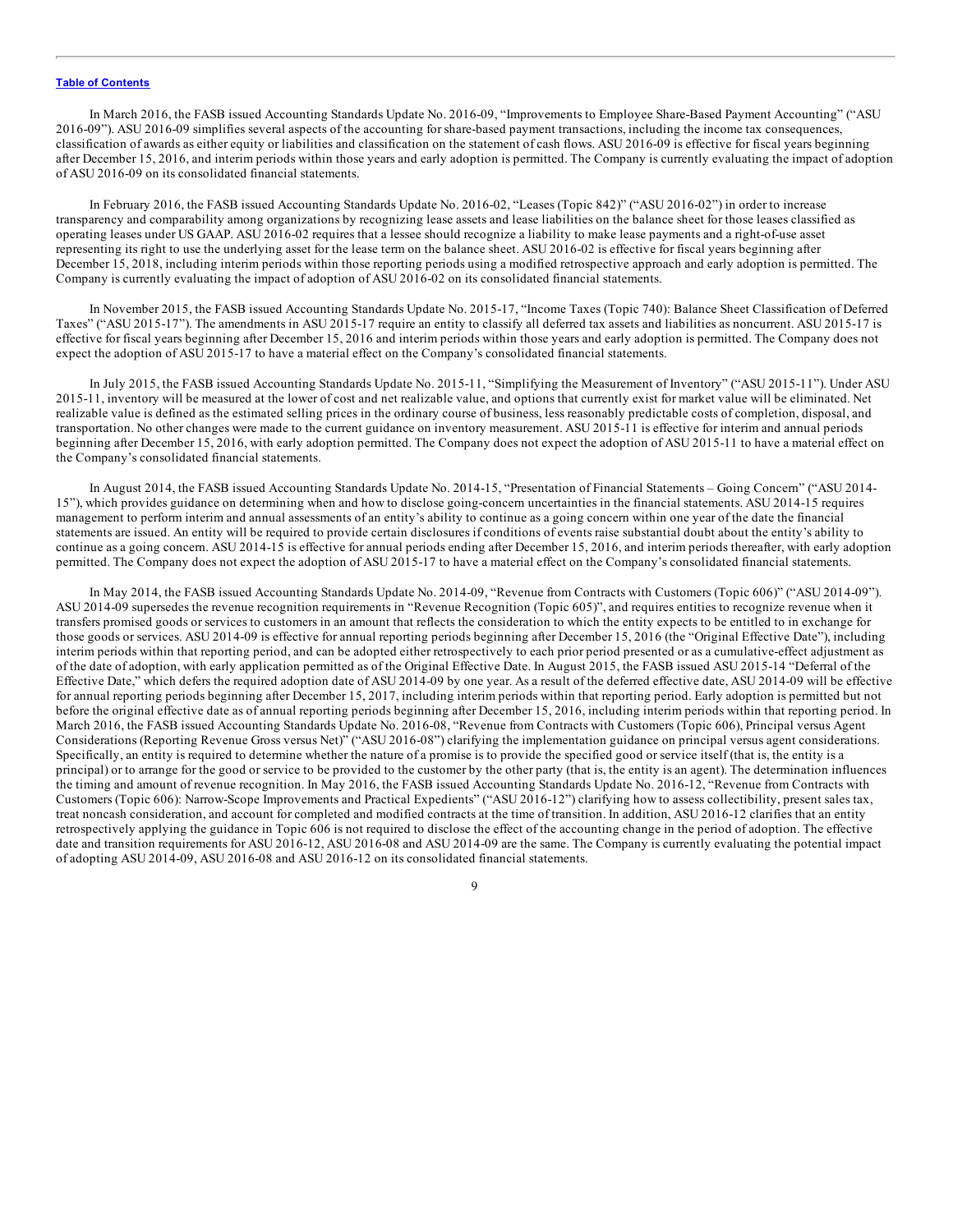#### *Recently Adopted Accounting Pronouncement*

In April 2015, the FASB issued Accounting Standards Update No. 2015-03, "Interest—Imputation of Interest" ("ASU 2015-03"). ASU 2015-03 requires that debt issuance costs are presented in the balance sheet as a direct deduction from the carrying amount of debt liability, consistent with debt discounts or premiums. The recognition and measurement guidance for debt issuance costs would not be affected. Prior to the issuance of ASU 2015-03, debt issuance costs were required to be presented as an asset in the balance sheet. The Company adopted ASU 2015-03 in the first quarter of fiscal 2016 and reclassified all prior periods presented in its consolidated balance sheets to conform to the current period presentation. As of September 30, 2016 and December 31, 2015, \$3,350 thousand and \$3,781 thousand, respectively, of debt issuance costs were reclassified in the consolidated balance sheets from other non-current assets to a reduction of long-term borrowings. The adoption of ASU 2015-03 did not impact the Company's consolidated statements of operations and cash flows.

#### **2. Sales of Accounts Receivable and Receivable Discount Program**

The Company has entered into an agreement to sell selected trade accounts receivable to a financial institution from time to time since March 2012. After the sale, the Company does not retain any interest in the receivables and the applicable financial institution collects these accounts receivable directly from the customer. The proceeds from the sales of these accounts receivable totaled \$17,984 thousand and \$49,138 thousand for the nine months ended September 30, 2016 and 2015, respectively, and these sales resulted in pre-tax losses of \$56 thousand and \$88 thousand for the nine months ended September 30, 2016 and 2015, respectively, which are included in selling, general and administrative expenses in the consolidated statements of operations. Net proceeds of this accounts receivable sale program are recognized in the consolidated statements of cash flows as part of operating cash flows.

The Company uses receivable discount programs with certain customers. These discount arrangements allow the Company to accelerate collection of customers' receivables.

#### **3. Inventories**

Inventories as of September 30, 2016 and December 31, 2015 consist of the following (in thousands):

|                                         |                              | September 30,<br>2016       | December 31,<br>2015                                        |           |
|-----------------------------------------|------------------------------|-----------------------------|-------------------------------------------------------------|-----------|
| Finished goods                          |                              | 16.139                      | 18,427                                                      |           |
| Semi-finished goods and work-in-process |                              | 55,744                      | 47,131                                                      |           |
| Raw materials                           |                              | 6,821                       | 5,987                                                       |           |
| Materials in-transit                    |                              | 1.842                       | 2,107                                                       |           |
| Less: inventory reserve                 |                              | (8,490)                     | (16, 033)                                                   |           |
| Inventories, net                        |                              | 72,056                      | 57,619                                                      |           |
|                                         | <b>Three Months</b><br>Ended | <b>Nine Months</b><br>Ended | <b>Three Months</b><br><b>Nine Months</b><br>Ended<br>Ended |           |
|                                         | September 30, 2016           |                             | September 30, 2015                                          |           |
| Beginning balance                       | $\mathbb{S}$<br>(14.997)     | (16, 033)<br>\$             | \$<br>(31,361)<br>\$                                        | (47, 488) |
| Change in reserve                       | 1,566                        | 319                         | 3,863                                                       | (1,780)   |
| Write off                               | 5,710                        | 7.850                       | 4.050                                                       | 25,010    |
| Translation adjustments                 | (769)                        | (626)                       | 1.808                                                       | 2.618     |

Inventory reserve represents the Company's best estimate in value lost due to excessive inventory level, physical deterioration, obsolescence, changes in price levels, or other causes based on individual facts and circumstances. Inventory reserve relates to inventory items including finished goods, semifinished goods and work-in-process. Write off of this reserve is recognized only when the related inventory has been disposed or scrapped.

Ending balance  $\begin{array}{cccc} \text{5} & (8,490) & \text{5} & (8,490) & \text{5} & (21,640) & \text{5} & (21,640) \end{array}$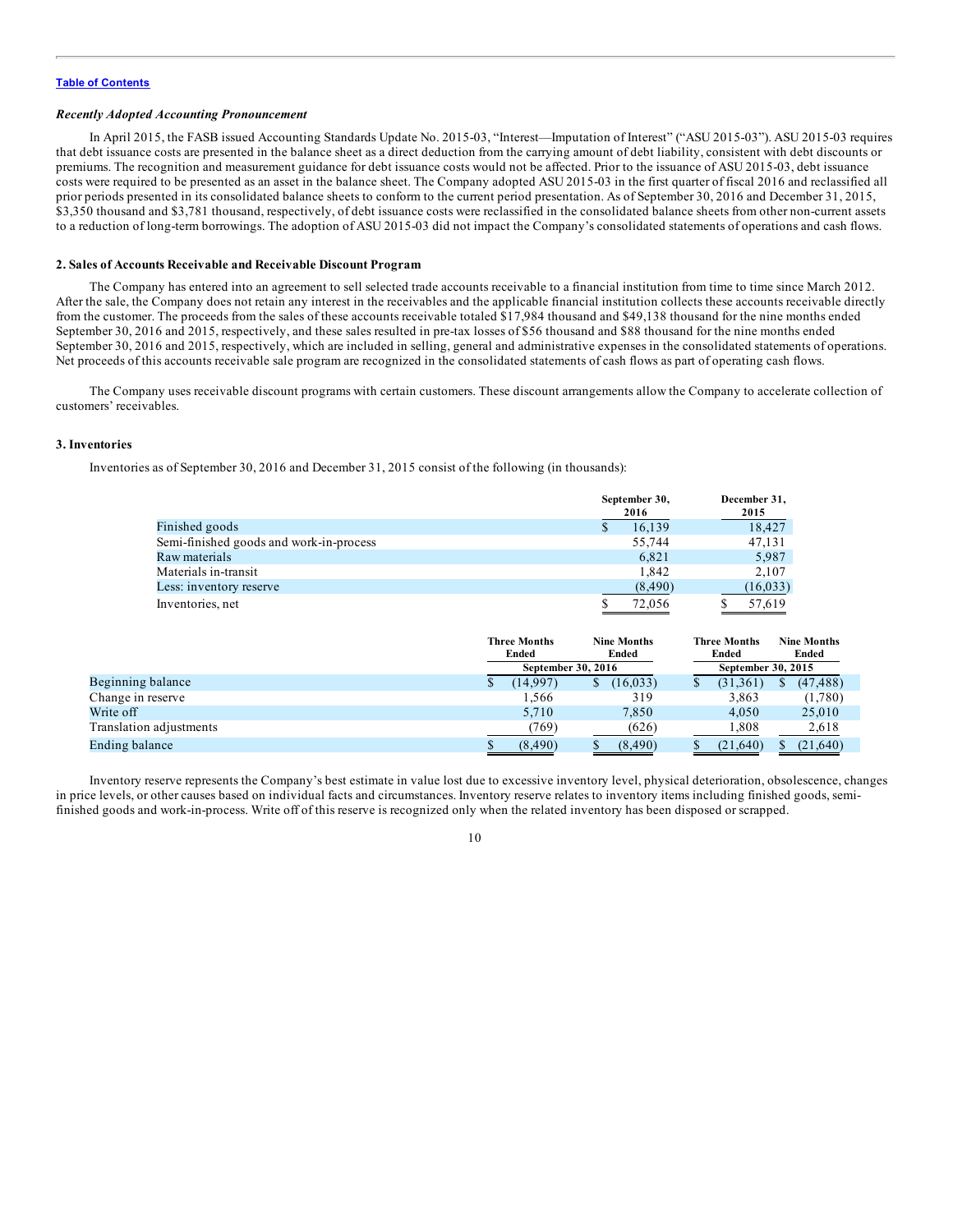## **4. Property, Plant and Equipment**

Property, plant and equipment as of September 30, 2016 and December 31, 2015 are comprised of the following (in thousands):

| 2015       |
|------------|
| 66,487     |
| 256,259    |
| 27,075     |
| 349.821    |
| (172, 546) |
| 14,710     |
| 191,985    |
|            |

Aggregate depreciation expenses totaled \$18,448 thousand and \$19,810 thousand for the nine months ended September 30, 2016 and 2015, respectively.

#### **5. Intangible Assets**

Intangible assets as of September 30, 2016 and December 31, 2015 are comprised of the following (in thousands):

|                              |                 | September 30, 2016          |                      |  |  |
|------------------------------|-----------------|-----------------------------|----------------------|--|--|
|                              | Gross<br>amount | Accumulated<br>amortization | <b>Net</b><br>amount |  |  |
| Technology                   | \$19,735        | (19, 735)<br>S.             |                      |  |  |
| Customer relationships       | 28,343          | (28, 343)                   |                      |  |  |
| Intellectual property assets | 9,586           | (6,357)                     | 3,229                |  |  |
| Intangible assets, net       | \$57,664        | (54, 435)                   | \$3,229              |  |  |
|                              |                 | December 31, 2015           |                      |  |  |
|                              | Gross<br>amount | Accumulated<br>amortization | <b>Net</b><br>amount |  |  |
| Technology                   | \$18,460        | (18, 460)<br>S.             |                      |  |  |
| Customer relationships       | 26,513          | (26, 513)                   |                      |  |  |
| Intellectual property assets | 8,357           | (5,728)                     | 2,629                |  |  |
| Intangible assets, net       | \$53,330        | (50,701)<br>S               | \$2,629              |  |  |

Aggregate amortization expenses for intangible assets totaled \$343 thousand and \$256 thousand for the nine months ended September 30, 2016 and 2015, respectively.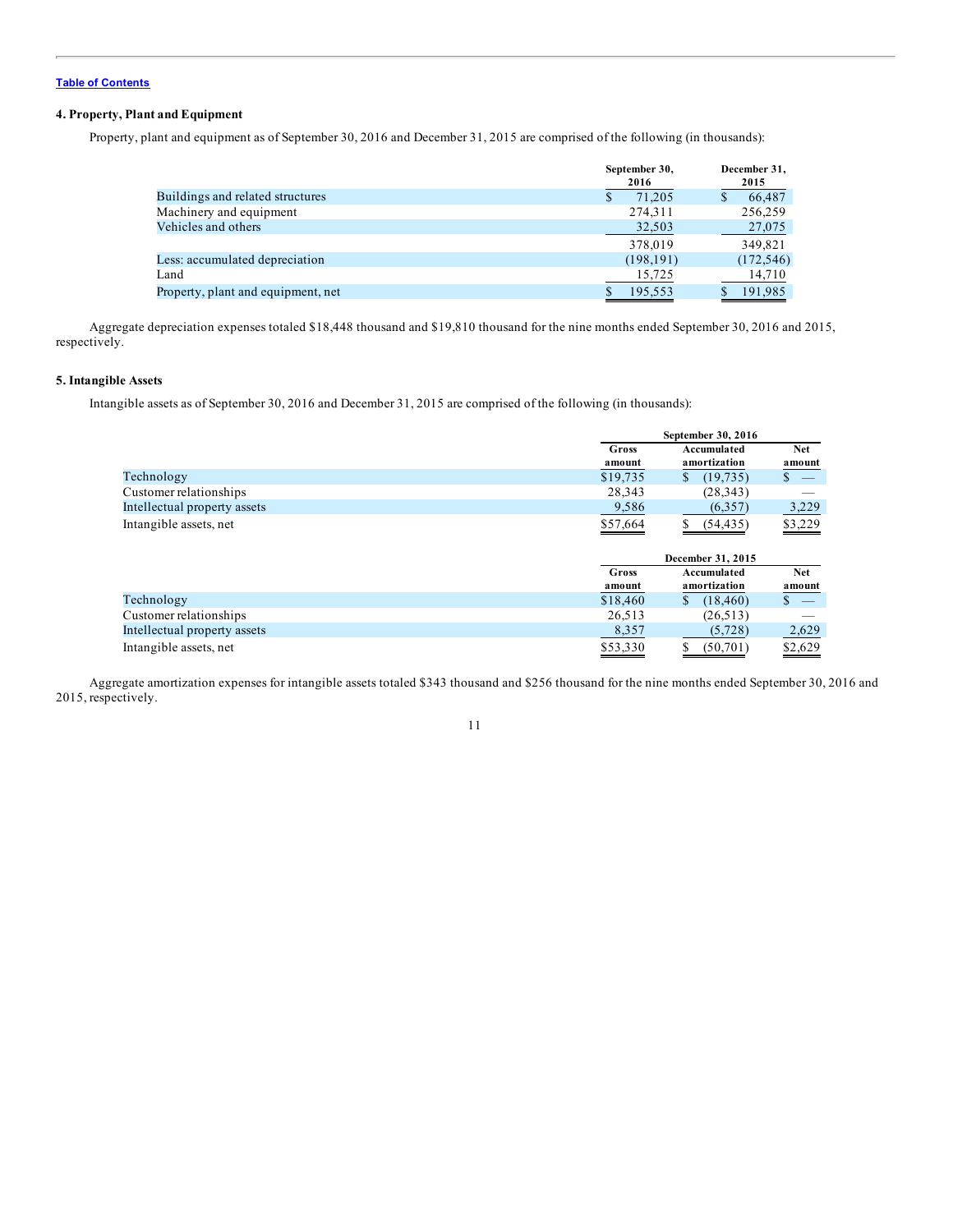#### **6. Accrued Expenses**

Accrued expenses as of September 30, 2016 and December 31, 2015 are comprised of the following (in thousands):

|                                                                   | September 30,<br>2016 | December 31,<br>2015 |
|-------------------------------------------------------------------|-----------------------|----------------------|
| Payroll, benefits and related taxes, excluding severance benefits | 28.395                | 18,831               |
| Withholding tax attributable to intercompany interest income      | 14,712                | 13,130               |
| Interest on senior notes                                          | 3.104                 | 6,831                |
| Settlement obligations                                            |                       | 1.012<br>332         |
| Accrued claim settlement                                          |                       | 23,500               |
| Outside service fees                                              | 2.296                 | 4.327                |
| Others                                                            | 9,445                 | 9,090                |
| Accrued expenses                                                  | 58,284                | 76.721               |

Accrued claim settlement included in the table above relates to the Company's securities class action complaints. On December 10, 2015, it was determined that the Company was obligated to make an aggregate settlement payment of \$23,500 thousand, which includes all attorneys' fees, costs of administration and plaintiffs' out-of-pocket expenses, lead plaintiff compensatory awards and disbursements. In connection with the securities class action complaints, the Company also settled with its insurers and obtained proceeds of \$29.6 million in the first quarter of 2016, and disbursed the \$23,500 thousand from the escrow account, recorded as restricted cash, in the third quarter of 2016. For more information on the accrued claim settlement, see "Note 17. Commitments and Contingencies".

Payroll, benefits and related taxes payable as of September 30, 2016 in the table above includes unpaid other termination benefits under the voluntary resignation program of \$2.6 million, the remaining balance of the \$4.2 million total aggregate expense for such benefits accrued during the second quarter of 2016 and being paid out in equal monthly installments over the twelve month period which began in May 2016.

#### **7. Derivative Financial Instruments**

The Company's Korean subsidiary from time to time has entered into zero cost collar contracts to hedge the risk of changes in the functional-currencyequivalent cash flows attributable to currency rate changes on U.S. dollar denominated revenues.

Details of derivative contracts as of September 30, 2016 are as follows (in thousands):

| Date of transaction | Tvpe of derivative | Total notional amount |        | Month of settlement      |
|---------------------|--------------------|-----------------------|--------|--------------------------|
| August 3, 2016      | Zero cost collar   |                       | 30.000 | October to December 2016 |

Details of derivative contracts as of December 31, 2015 are as follows (in thousands):

| Date of transaction  | Type of derivative | Total notional amount | Month of settlement   |
|----------------------|--------------------|-----------------------|-----------------------|
| September 30, 2015   | Zero cost collar   | 30,000                | January to March 2016 |
| September 30, $2015$ | Zero cost collar   | 30.000                | April to June 2016    |

The zero cost collar contracts qualify as cash flow hedges under Accounting Standards Codification 815, "Derivatives and Hedging," since at both the inception of the contracts and on an ongoing basis, the hedging relationship was and is expected to be highly effective in achieving offsetting cash flows attributable to the hedged risk during the term of the contracts. The Company is utilizing the "hypothetical derivative" method to measure the effectiveness by comparing the changes in value of the actual derivative versus the change in fair value of the "hypothetical derivative."

The fair values of the Company's outstanding zero cost collar contracts recorded as liabilities as of September 30, 2016 and December 31, 2015 are as follows (in thousands):

| Derivatives designated as hedging instruments: |                           | September 30,<br>2016 | December 31.<br>2015 |
|------------------------------------------------|---------------------------|-----------------------|----------------------|
| Liability Derivatives:                         |                           |                       |                      |
| Zero cost collars                              | Other current liabilities |                       | 40                   |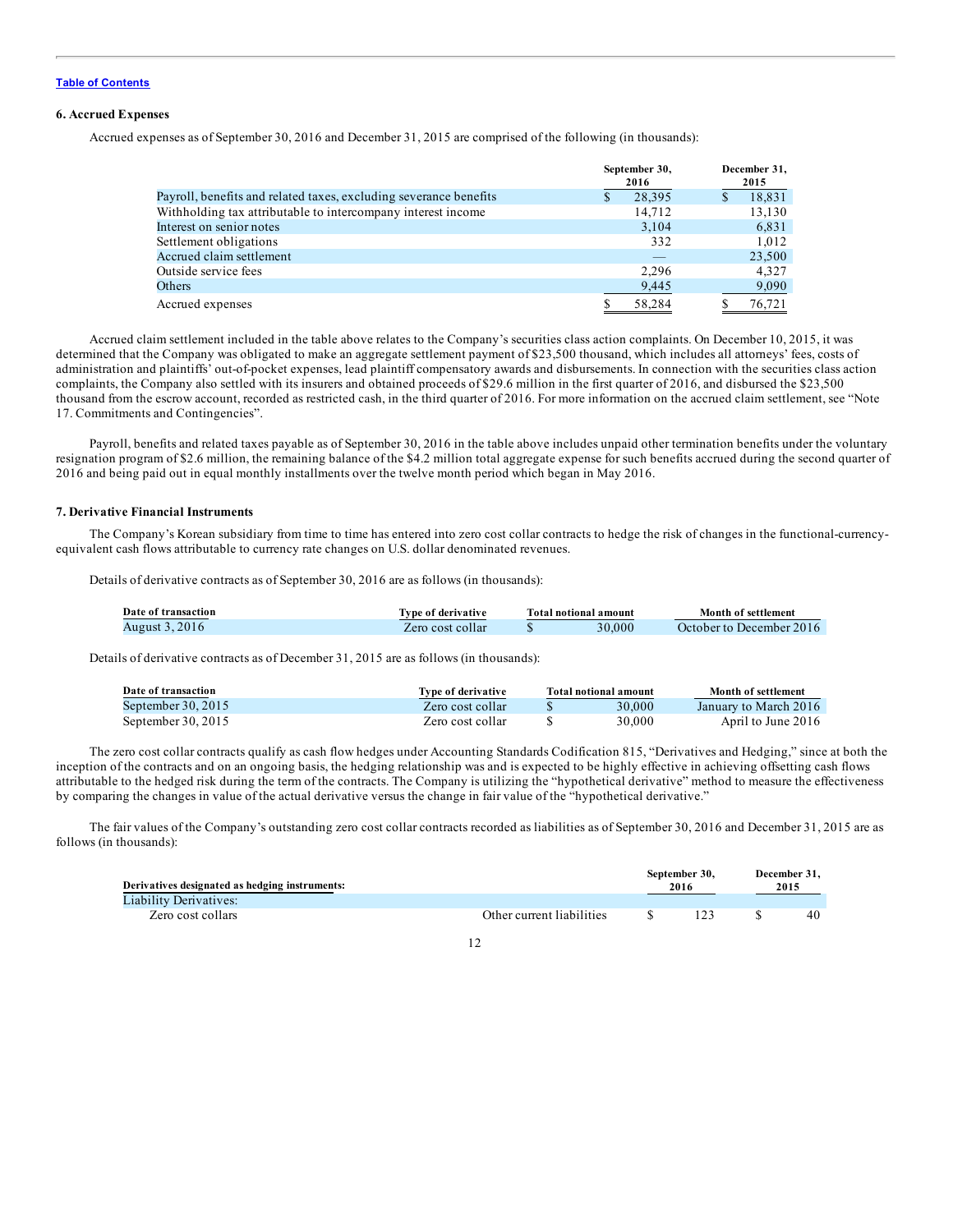Offsetting of derivative liabilities as of September 30, 2016 is as follows (in thousands):

|                          |                                                      |                                                  | Net amounts of                                    | Gross amounts not offset | in the balance sheets |                                         |            |
|--------------------------|------------------------------------------------------|--------------------------------------------------|---------------------------------------------------|--------------------------|-----------------------|-----------------------------------------|------------|
| As of September 30, 2016 | Gross amounts of<br>recognized<br><b>liabilities</b> | Gross amounts<br>offset in the<br>balance sheets | liabilities<br>presented in the<br>balance sheets | Financial<br>instruments |                       | Cash collateral<br>received/<br>pledged | Net amount |
| Liability Derivatives:   |                                                      |                                                  |                                                   |                          |                       |                                         |            |
| Zero cost collars        | 123                                                  | $\hspace{0.05cm}$                                | 123                                               | $\hspace{0.05cm}$        |                       |                                         | 123        |

Offsetting of derivative liabilities as of December 31, 2015 is as follows (in thousands):

|                          |                                               |    |                                                  | Net amounts of                                    |                          | Gross amounts not offset<br>in the balance sheets |                                         |            |
|--------------------------|-----------------------------------------------|----|--------------------------------------------------|---------------------------------------------------|--------------------------|---------------------------------------------------|-----------------------------------------|------------|
| As of December 31, 2015  | Gross amounts of<br>recognized<br>liabilities |    | Gross amounts<br>offset in the<br>balance sheets | liabilities<br>presented in the<br>balance sheets | Financial<br>instruments |                                                   | Cash collateral<br>received/<br>pledged | Net amount |
| Liabilities Derivatives: |                                               |    |                                                  |                                                   |                          |                                                   |                                         |            |
| Zero cost collars        |                                               | 40 | $\hspace{0.1mm}-\hspace{0.1mm}$                  | 40                                                | $\hspace{0.05cm}$        |                                                   |                                         | 40         |

For derivative instruments that are designated and qualify as cash flow hedges, the effective portion of the gain or loss on the derivative is reported as a component of accumulated other comprehensive income ("AOCI") and reclassified into earnings in the same period or periods during which the hedged transaction affects earnings. Gains and losses on the derivative, representing either hedge ineffectiveness or hedge components excluded from the assessment of effectiveness, are recognized in current earnings.

The following table summarizes the impact of derivative instruments on the consolidated statement of operations for the three months ended September 30, 2016 and 2015 (in thousands):

|                                  |         |                           | Location of<br>Gain (Loss)       |              | <b>Amount of Gain</b><br>(Loss)  | <b>Location of Loss</b><br>Recognized in  |                      | <b>Amount of Loss</b>                |
|----------------------------------|---------|---------------------------|----------------------------------|--------------|----------------------------------|-------------------------------------------|----------------------|--------------------------------------|
|                                  |         | <b>Amount of Loss</b>     | <b>Reclassified from</b>         |              | <b>Reclassified from</b>         | <b>Statement of</b>                       |                      | Recognized in                        |
|                                  |         | Recognized in<br>AOCI on  | AOCI into<br><b>Statement of</b> |              | AOCI into<br><b>Statement of</b> | <b>Operations on</b><br><b>Derivative</b> |                      | <b>Statement of</b><br>Operations on |
| Derivatives in ASC 815 Cash Flow |         | <b>Derivatives</b>        | <b>Operations</b>                |              | <b>Operations</b>                | (Ineffective                              |                      | <b>Derivatives</b>                   |
| <b>Hedging Relationships</b>     |         | (Effective Portion)       | (Effective Portion)              |              | (Effective Portion)              | Portion)                                  |                      | (Ineffective Portion)                |
|                                  |         | <b>Three Months Ended</b> |                                  |              | <b>Three Months Ended</b>        |                                           |                      | <b>Three Months Ended</b>            |
|                                  |         | September 30,             |                                  |              | September 30,                    |                                           |                      | September 30,                        |
|                                  | 2016    | 2015                      |                                  | 2016         | 2015                             |                                           | 2016                 | 2015                                 |
| Zero cost collars                | \$ (83) | (2,869)                   | Net sales                        | $\sqrt{s}$ — | (1, 579)                         | Other income, net                         | (32)<br>$\mathbb{S}$ | (271)                                |
| Total                            | \$ (83) | (2,869)                   |                                  | $\sqrt{s}$ — | (1,579)                          |                                           | (32)<br>J.           | (271)                                |

The following table summarizes the impact of derivative instruments on the consolidated statement of operations for the nine months ended September 30, 2016 and 2015 (in thousands):

|                                                                  |         | <b>Amount of Gain</b><br>(Loss)<br>Recognized in<br>AOCI on | Location of<br>Gain (Loss)<br><b>Reclassified from</b><br><b>AOCI</b> into<br><b>Statement of</b> |                 | <b>Amount of Gain</b><br>(Loss)<br>Reclassified from<br><b>AOCI</b> into<br><b>Statement of</b> | <b>Location of Gain</b><br>(Loss)<br>Recognized in<br><b>Statement of</b><br>Operations on<br><b>Derivative</b> |      | <b>Amount of Gain</b><br>(Loss)<br>Recognized in<br><b>Statement of</b><br>Operations on |
|------------------------------------------------------------------|---------|-------------------------------------------------------------|---------------------------------------------------------------------------------------------------|-----------------|-------------------------------------------------------------------------------------------------|-----------------------------------------------------------------------------------------------------------------|------|------------------------------------------------------------------------------------------|
| Derivatives in ASC 815 Cash Flow<br><b>Hedging Relationships</b> |         | <b>Derivatives</b><br>(Effective Portion)                   | <b>Operations</b><br>(Effective Portion)                                                          |                 | <b>Operations</b><br>(Effective Portion)                                                        | <i>(Ineffective)</i><br>Portion)                                                                                |      | <b>Derivatives</b><br>(Ineffective Portion)                                              |
|                                                                  | 2016    | <b>Nine Months Ended</b><br>September 30,<br>2015           |                                                                                                   | 2016            | <b>Nine Months Ended</b><br>September 30,<br>2015                                               |                                                                                                                 | 2016 | <b>Nine Months Ended</b><br>September 30,<br>2015                                        |
| Zero cost collars                                                | \$ (42) | (4,286)                                                     | Net sales                                                                                         | $\mathcal{S}$ — | \$(1,094)                                                                                       | Other income, net                                                                                               |      | (577)                                                                                    |
| Total                                                            | \$(42)  | (4,286)                                                     |                                                                                                   |                 | \$(1,094)                                                                                       |                                                                                                                 |      | (577)                                                                                    |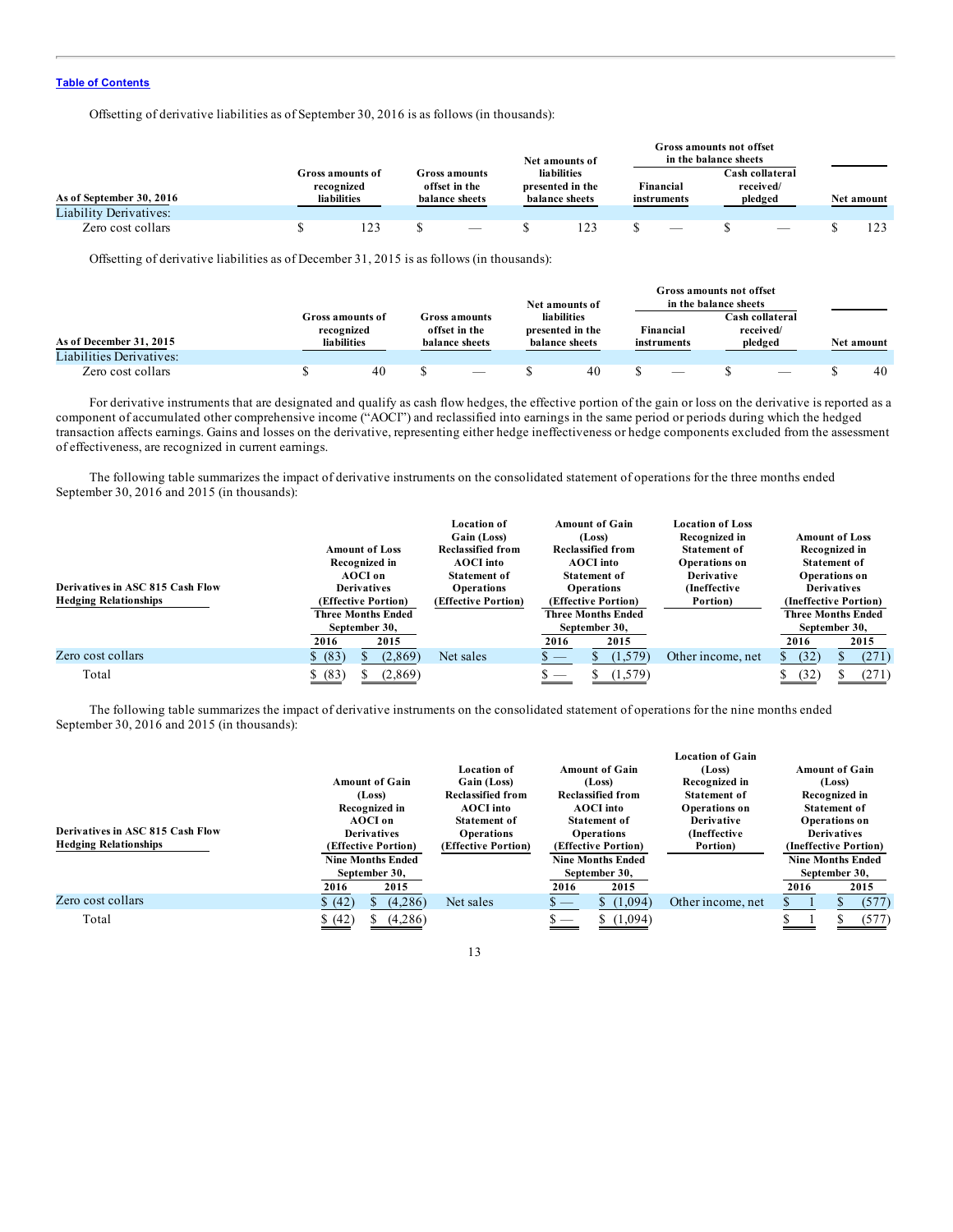As of September 30, 2016, the amount expected to be reclassified from accumulated other comprehensive income into loss within the next twelve months is \$83 thousand.

The Company set aside \$2,100 thousand and \$6,000 thousand of cash deposits to the counterparty, Nomura Financial Investment (Korea) Co., Ltd. ("NFIK") as required for the zero cost collar contracts outstanding as of September 30, 2016 and December 31, 2015, respectively. These cash deposits are recorded as hedge collateral on the consolidated balance sheets.

The Company is required to deposit additional cash collateral with NFIK for any exposure in excess of \$500 thousand, but no such excess exposure existed as of September 30, 2016. These outstanding zero cost collar contracts are subject to termination if the sum of qualified and unrestricted cash and cash equivalents held by the Company is less than \$30,000 thousand on the last day of a fiscal quarter.

#### **8. Fair Value Measurements**

As of September 30, 2016 and December 31, 2015, the carrying value of derivative liabilities, which are measured at fair value on a recurring basis, was \$123 thousand and \$40 thousand, respectively. Its fair value measurement was based on Level 2 inputs.

As of September 30, 2016, the Company did not have any assets measured at fair value on a recurring basis other than cash and cash equivalents and restricted cash, the fair values of which approximate carrying values due to the short-term nature of these instruments. The fair value of assets and liabilities whose carrying value approximates fair value is determined using Level 2 inputs, with the exception of cash (Level 1).

As of September 30, 2016, the total carrying value and estimated fair value of the Company's 6.625% Senior Notes due July 15, 2021 (the "2021 Notes"), which are not measured at fair value on a recurring basis, were \$220,902 thousand and \$201,938 thousand, respectively. As of December 31, 2015, the total carrying value and estimated fair value of the 2021 Notes were \$220,375 thousand and \$157,500 thousand, respectively. The estimated fair values are based on Level 2 inputs.

#### **9. Long-Term Borrowings**

Long-term borrowings as of September 30, 2016 and December 31, 2015 are as follows (in thousands):

|                                                                           | September 30.<br>2016 | December 31.<br>2015 |
|---------------------------------------------------------------------------|-----------------------|----------------------|
| $6.625\%$ senior notes due July 2021                                      | 225,000               | \$225.000            |
| Less: unamortized discount and debt issuance costs                        | (4.098)               | (4,625)              |
| Long-term borrowings, net of unamortized discount and debt issuance costs | 220.902               | 220.375              |

On July 18, 2013, the Company issued a \$225,000,000 aggregate principal amount of the 2021 Notes at a price of 99.5%. Interest on the 2021 Notes accrues at a rate of 6.625% per annum, payable semi-annually on January 15 and July 15 of each year, beginning on January 15, 2014.

The Company can optionally redeem all or a part of the 2021 Notes according to the following schedule: (i) at any time prior to July 15, 2017, the Company may on any one or more occasions redeem all or a part of the 2021 Notes issued under that certain Indenture, dated as of July 18, 2013, by and between the Company and Wilmington Trust, National Association, as trustee (the "Trustee"), as supplemented by that certain First Supplemental Indenture, dated as of March 27, 2014 (collectively, the "Indenture"), related to the 2021 Notes at a redemption price equal to 100% of the principal amount of the notes redeemed, plus the applicable premium as of, and accrued and unpaid interest and special interest, if any, to the date of redemption and (ii) on or after July 15, 2017, the Company may on any one or more occasions redeem all or a part of the 2021 Notes, at a redemption price equal to 103.313%, 101.656% and 100% of the principal amount of the notes redeemed on or after July 15, 2017, 2018 and 2019, respectively, plus accrued and unpaid interest and special interest, if any, on the notes redeemed, to the applicable date of redemption.

The Indenture relating to the 2021 Notes contains covenants that limit the ability of the Company and its restricted subsidiaries to: (i) declare or pay any dividend or make any payment or distribution on account of or purchase or redeem the Company's capital stock or equity interests of the restricted subsidiaries; (ii) make any principal payment on, or redeem or repurchase, prior to any scheduled repayment or maturity, any subordinated indebtedness; (iii) make certain investments; (iv) incur additional indebtedness and issue certain types of capital stock; (v) create or incur any lien (except for permitted liens) that secures obligations under any indebtedness; (vi) merge with or into or sell all or substantially all of the Company's assets to other companies; (vii) enter into certain types of transactions with affiliates; (viii) guarantee the payment of any indebtedness; (ix) enter into sale-leaseback transactions; (x) enter into agreements that would restrict the ability of the restricted subsidiaries to make distributions with respect to their equity to the Company or other restricted subsidiaries, to make loans to the Company or other restricted subsidiaries or to transfer assets to the Company or other restricted subsidiaries; and (xi) designate unrestricted subsidiaries.

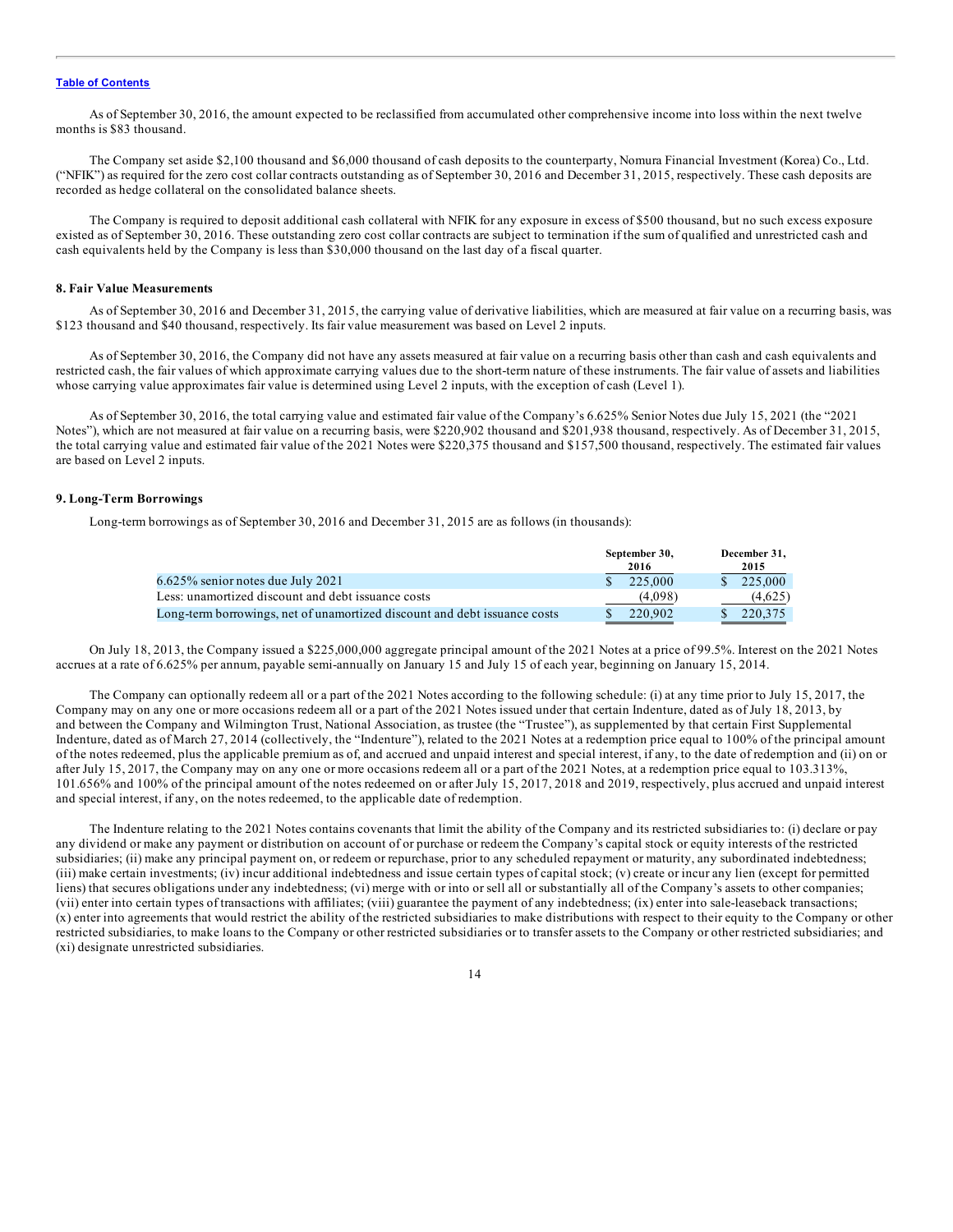These covenants are subject to a number of exceptions and qualifications. Certain of these restrictive covenants will terminate if the 2021 Notes are rated investment grade at any time.

#### **10. Accrued Severance Benefits**

The majority of accrued severance benefits are for employees in the Company's Korean subsidiary. Pursuant to the Employee Retirement Benefit Security Act of Korea, eligible employees and executive officers with one or more years of service are entitled to severance benefits upon the termination of their employment based on their length of service and rate of pay. As of September 30, 2016, 98% of employees of the Company were eligible for severance benefits.

Changes in accrued severance benefits are as follows (in thousands):

|                                                             | <b>Three</b><br><b>Months</b><br>Ended | Nine<br><b>Months</b><br>Ended | <b>Three</b><br><b>Months</b><br>Ended | <b>Nine</b><br><b>Months</b><br>Ended |
|-------------------------------------------------------------|----------------------------------------|--------------------------------|----------------------------------------|---------------------------------------|
|                                                             | September 30, 2016                     |                                | September 30, 2015                     |                                       |
| Beginning balance                                           | \$132,800                              | \$135,160                      | \$144,800                              | \$140,405                             |
| Provisions                                                  | 3,782                                  | 13,609                         | 2.296                                  | 14,173                                |
| Severance payments                                          | (1,076)                                | (14, 178)                      | (3,674)                                | (7,905)                               |
| Translation adjustments                                     | 8,350                                  | 9,265                          | (8, 466)                               | (11,717)                              |
|                                                             | 143,856                                | 143,856                        | 134.956                                | 134,956                               |
| Less: Cumulative contributions to the National Pension Fund | (305)                                  | (305)                          | (310)                                  | (310)                                 |
| Group severance insurance plan                              | (705)                                  | (705)                          | (691)                                  | (691)                                 |
| Accrued severance benefits, net                             | \$142,846                              | \$142,846                      | \$133,955                              | \$133,955                             |

The severance benefits funded through the Company's National Pension Fund and group severance insurance plan will be used exclusively for payment of severance benefits to eligible employees. These amounts have been deducted from the accrued severance benefit balance.

The Company is liable to pay the following future benefits to its non-executive employees upon their normal retirement age (in thousands):

|                   | Severance benefit |        |
|-------------------|-------------------|--------|
| Remainder of 2016 | S                 |        |
| 2017              |                   |        |
| 2018              |                   |        |
| 2019              |                   | 895    |
| 2020              |                   | 1,651  |
| 2021              |                   | 2,822  |
| $2022 - 2026$     |                   | 21,155 |

The above amounts were determined based on the non-executive employees' current salary rates and the number of service years that will be accumulated upon their retirement dates. These amounts do not include amounts that might be paid to non-executive employees that will cease working with the Company before their normal retirement ages.

The above table reflects an effect of a mandatory extension of retirement age in Korea from 57 to 60 under the Employment Promotion for the Aged Act effective from the beginning of 2016.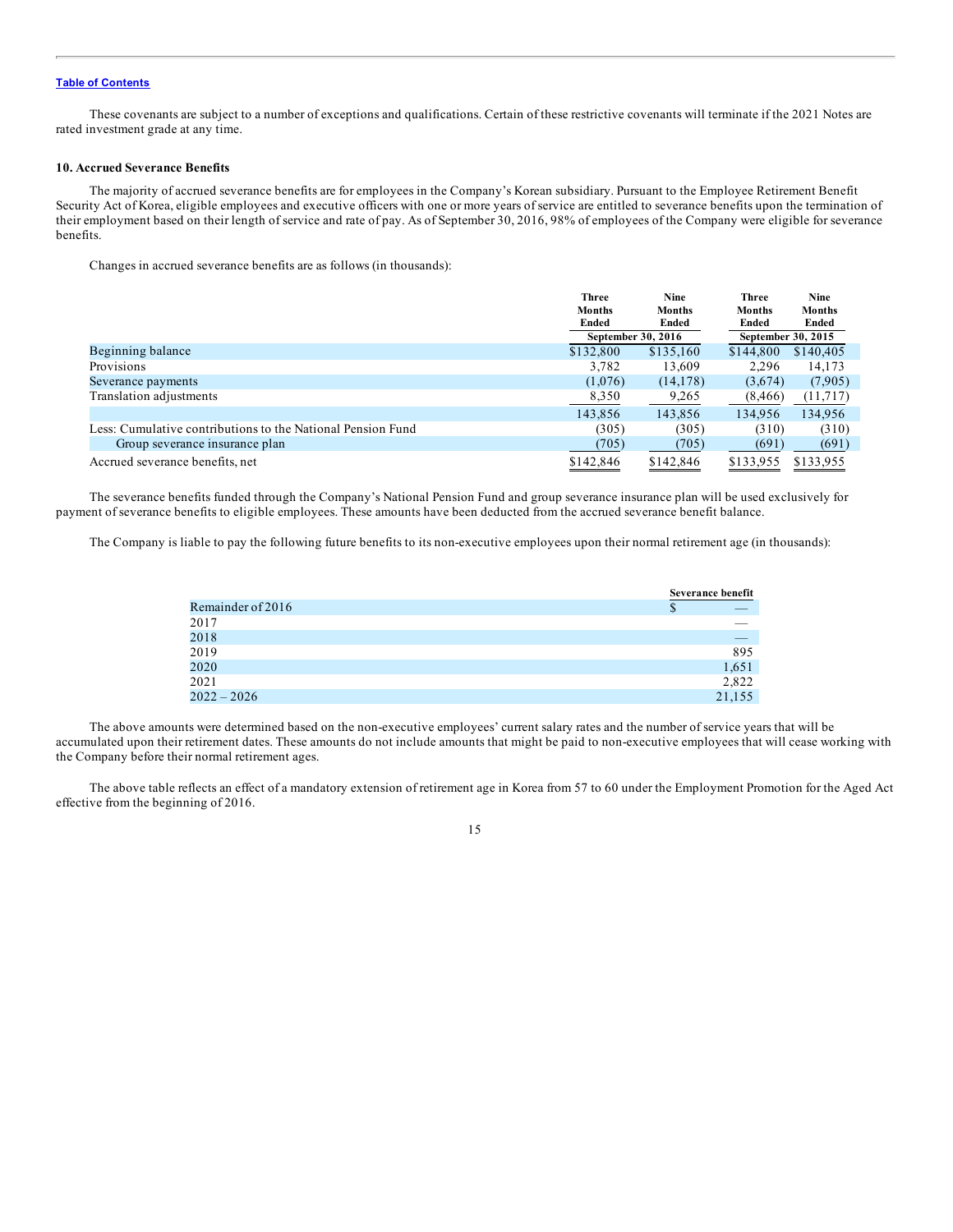#### **11. Foreign Currency Gain (Loss), Net**

Net foreign currency gain or loss includes non-cash translation gain or loss associated with intercompany balances. A substantial portion of the Company's net foreign currency gain or loss is non-cash translation gain or loss associated with intercompany long-term loans to the Company's Korean subsidiary. The loans are denominated in U.S. dollars and are affected by changes in the exchange rate between the Korean won and the U.S. dollar. As of September 30, 2016, the outstanding intercompany loan balance including accrued interest between the Korean subsidiary and the Dutch subsidiary was \$591 million. The Korean won to U.S. dollar exchange rates were 1,096.3:1 and 1,172.0:1 using the first base rate as of September 30, 2016 and December 31, 2015, respectively, as quoted by the KEB Hana Bank (formerly Korea Exchange Bank).

#### **12. Restructuring Gain**

During the first quarter of 2016, the Company completed all procedures necessary to sell all machineries in its closed six-inch fabrication facility in Cheongju, South Korea (the "6-inch fab") and recognized the \$7,785 thousand of restructuring gain from the related deposit of \$8,165 thousand received as of December 31, 2015, net of certain direct selling costs.

#### **13. Income Taxes**

The Company files income tax returns in the U.S., Korea, Japan, Taiwan and various other jurisdictions.

The Company's Korean subsidiary is the principal operating entity within the consolidated Company. For the nine months ended September 30, 2016 and 2015, no income tax expense or benefit for the Korean subsidiary was recorded due to net loss, net operating loss carry-forwards available to offset taxable income and full valuation allowance for deferred tax assets.

Income tax expenses for the nine months ended September 30, 2016 and 2015 were \$1,845 thousand and \$1,781 thousand, respectively. The increase in income tax expenses was primarily due to the decrease in profit before income taxes of certain foreign subsidiaries that were able to identify income in those jurisdictions and changes in unrecognized tax benefits related to the lapse of the applicable statute of limitations at the Korean subsidiary, which was mostly offset by changes in deferred tax assets at foreign subsidiaries.

#### **14. Geographic and Segment Information**

The Company had previously reported its results of operations under one operating segment. During the second quarter of 2015, organizational changes were made to (i) realign the Company's businesses and organizational structure and (ii) streamline and consolidate certain business processes to achieve greater operating efficiencies. In furtherance of these objectives, the Company combined its Display Solutions and Power Solutions business lines into a new segment called Standard Products Group. Beginning in the second quarter of 2015, the Company began reporting its financial results in two operating segments: Semiconductor Manufacturing Services and Standard Products Group. During the third quarter of 2015, the Company changed the name of its Semiconductor Manufacturing Services segment to Foundry Services Group. The Company's chief operating decision maker is its Chief Executive Officer who allocates resources and assesses performance of the business and other activities based on gross profit. The two newly established operating segments were managed prospectively and all prior period amounts related to the segment change have been retrospectively reclassified to conform to the new presentation.

The following sets forth information relating to the operating segments (in thousands):

|                                      | <b>Three Months Ended</b> |                       | <b>Nine Months Ended</b> |                       |  |  |
|--------------------------------------|---------------------------|-----------------------|--------------------------|-----------------------|--|--|
|                                      | September 30,<br>2016     | September 30,<br>2015 |                          | September 30,<br>2015 |  |  |
| <b>Net Sales</b>                     |                           |                       |                          |                       |  |  |
| Foundry Services Group               | \$<br>73,863              | 71.471<br>S           | \$<br>196,152            | 224,953               |  |  |
| <b>Standard Products Group</b>       |                           |                       |                          |                       |  |  |
| Display Solutions                    | 84,706                    | 48,314                | 217,171                  | 153,585               |  |  |
| Power Solutions                      | 33,619                    | 34,406                | 93,750                   | 102,238               |  |  |
| <b>Total Standard Products Group</b> | 118.325                   | 82,720                | 310.921                  | 255,823               |  |  |
| All other                            | 108                       | 191                   | 434                      | 506                   |  |  |
| Total net sales                      | 192,296                   | 154,382               | 507,507                  | 481,282               |  |  |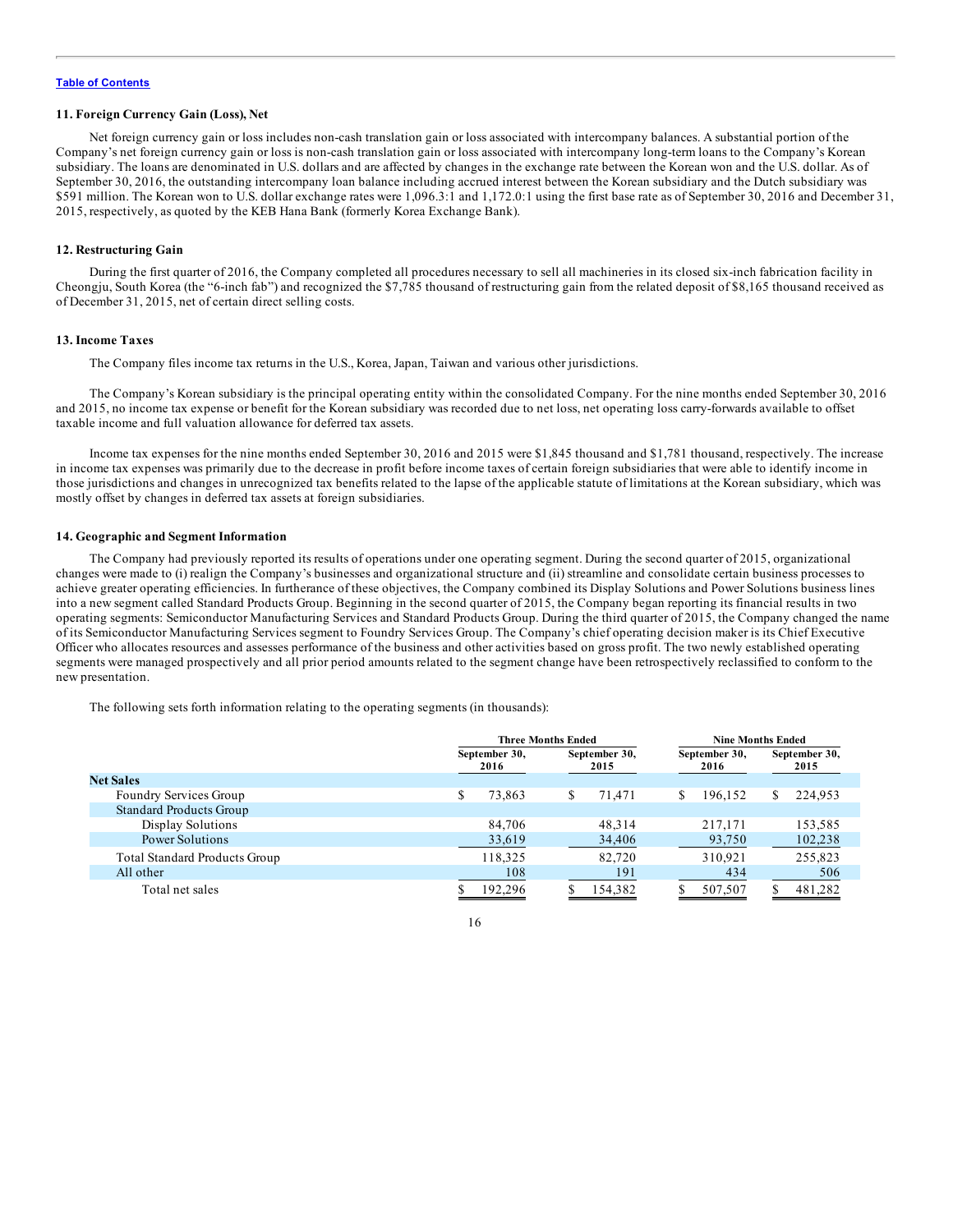|                                | <b>Three Months Ended</b> | <b>Nine Months Ended</b> |                       |                       |
|--------------------------------|---------------------------|--------------------------|-----------------------|-----------------------|
|                                | September 30,<br>2016     | September 30,<br>2015    | September 30,<br>2016 | September 30,<br>2015 |
| <b>Gross Profit</b>            |                           |                          |                       |                       |
| Foundry Services Group         | 17.340                    | 18.681                   | 45,820                | 51.241                |
| <b>Standard Products Group</b> | 21.691                    | 15.827                   | 64,836                | 53,216                |
| All other                      | 108                       | 191                      | (519)                 | 505                   |
| Total gross profit             | 39.139                    | 34.699                   | 110.137               | 104.962               |

The following is a summary of net sales by geographic region, based on the location to which the products are billed (in thousands):

|                                 |                         | <b>Three Months Ended</b>                 |
|---------------------------------|-------------------------|-------------------------------------------|
|                                 | September 30,<br>2016   | September 30,<br>2015                     |
| Korea                           | \$.<br>58,521           | $\mathbb{S}$<br>56,097                    |
| Asia Pacific (other than Korea) | 107,551                 | 84,236                                    |
| U.S.A.                          | 15,396                  | 6,096                                     |
| Europe                          | 10,497                  | 7,407                                     |
| Others                          | 331                     | 546                                       |
| Total                           | 192,296                 | 154,382<br>\$                             |
|                                 | September 30,           | <b>Nine Months Ended</b><br>September 30, |
|                                 | 2016                    | 2015                                      |
| Korea                           | $\mathbb{S}$<br>155,971 | \$<br>180,322                             |
| Asia Pacific (other than Korea) | 289,451                 | 238,995                                   |
| U.S.A.                          | 28,510                  | 45,776                                    |
| Europe                          | 32,763                  | 14,768                                    |
| Others                          | 812                     | 1,421                                     |
| Total                           | \$<br>507,507           | \$<br>481,282                             |

Net sales from the Company's top ten largest customers accounted for 69% and 61% for the three months ended September 30, 2016 and 2015, respectively, and 65% and 64% for the nine months ended September 30, 2016 and 2015, respectively.

For the three months ended September 30, 2016, the Company had two customers that represented 27.8% and 11.2% of its net sales, respectively, and for the nine months ended September 30, 2016, the Company had two customers that represented 25.6% and 11.1% of its net sales, respectively.

For the three months ended September 30, 2015, the Company had two customers that represented 14.7% and 10.1% of its net sales, respectively, and for the nine months ended September 30, 2015, the Company had two customers that represented 15.0% and 10.9% of its net sales, respectively.

96% of the Company's property, plant and equipment is located in Korea as of September 30, 2016.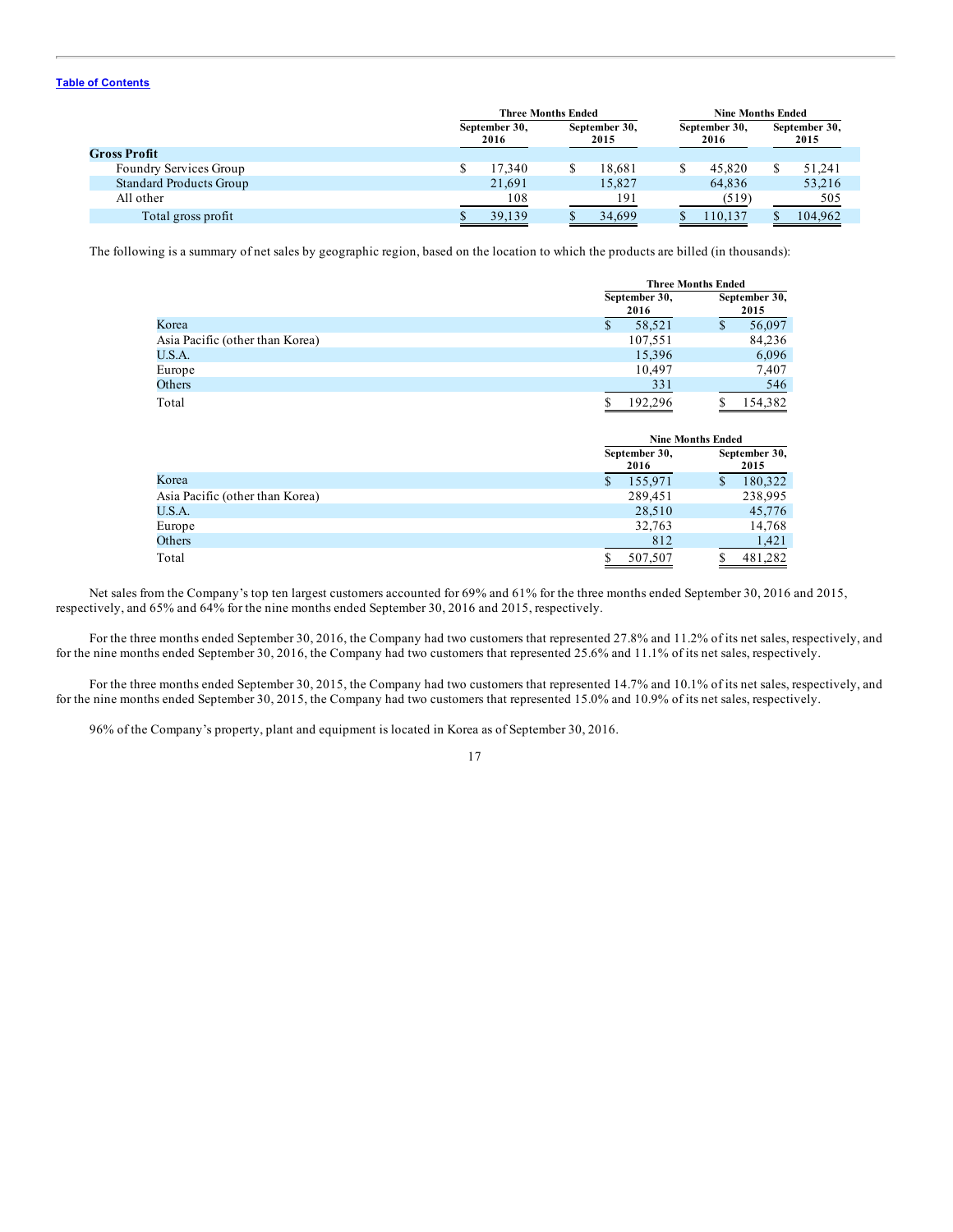## **15. Accumulated Other Comprehensive Income (Loss)**

Accumulated other comprehensive income (loss) consists of the following as of September 30, 2016 and December 31, 2015, respectively (in thousands):

|                                          | September 30,<br>2016 | December 31,<br>2015 |  |  |
|------------------------------------------|-----------------------|----------------------|--|--|
| Foreign currency translation adjustments | (27.383)              | (190)                |  |  |
| Derivative adjustments                   |                       | (41)                 |  |  |
| Total                                    | .466                  |                      |  |  |

Changes in accumulated other comprehensive income (loss) for the three months ended September 30, 2016 and 2015 are as follows (in thousands):

| Three Months Ended September 30, 2016                            | Foreign<br>currency<br>translation<br>adjustments | <b>Derivative</b><br>adjustments | Total      |
|------------------------------------------------------------------|---------------------------------------------------|----------------------------------|------------|
| Beginning balance                                                | (43)                                              |                                  | (43)       |
| Other comprehensive loss before reclassifications                | (27, 340)                                         | (83)                             | (27, 423)  |
| Amounts reclassified from accumulated other comprehensive income |                                                   |                                  |            |
| Net current-period other comprehensive loss                      | (27,340)                                          | (83)                             | (27, 423)  |
| <b>Ending balance</b>                                            | (27, 383)                                         | (83)                             | \$(27,466) |
|                                                                  | Foreign<br>currency<br>translation                | <b>Derivative</b>                |            |

| Three Months Ended September 30, 2015                            | и анмаион<br>adjustments | <b>Delivative</b><br>adjustments | Total      |
|------------------------------------------------------------------|--------------------------|----------------------------------|------------|
| Beginning balance                                                | \$ (22,372)              | (1.417)                          | \$(23,789) |
| Other comprehensive income (loss) before reclassifications       | 37.583                   | (2,869)                          | 34.714     |
| Amounts reclassified from accumulated other comprehensive income |                          | 1.579                            | 1,579      |
| Net current-period other comprehensive income (loss)             | 37,583                   | (1,290)                          | 36,293     |
| <b>Ending balance</b>                                            | 15,211                   | (2,707)                          | \$12,504   |

Changes in accumulated other comprehensive income (loss) for the nine months ended September 30, 2016 and 2015 are as follows (in thousands):

| Nine Months Ended September 30, 2016                             | Foreign<br>currency<br>translation<br>adjustments | <b>Derivative</b><br>adjustments | Total      |
|------------------------------------------------------------------|---------------------------------------------------|----------------------------------|------------|
| Beginning balance                                                | (190)                                             | (41)                             | (231)      |
| Other comprehensive loss before reclassifications                | (27, 193)                                         | (42)                             | (27, 235)  |
| Amounts reclassified from accumulated other comprehensive income |                                                   |                                  |            |
| Net current-period other comprehensive loss                      | (27, 193)                                         | (42)                             | (27, 235)  |
| Ending balance                                                   | (27, 383)                                         | (83)                             | \$(27,466) |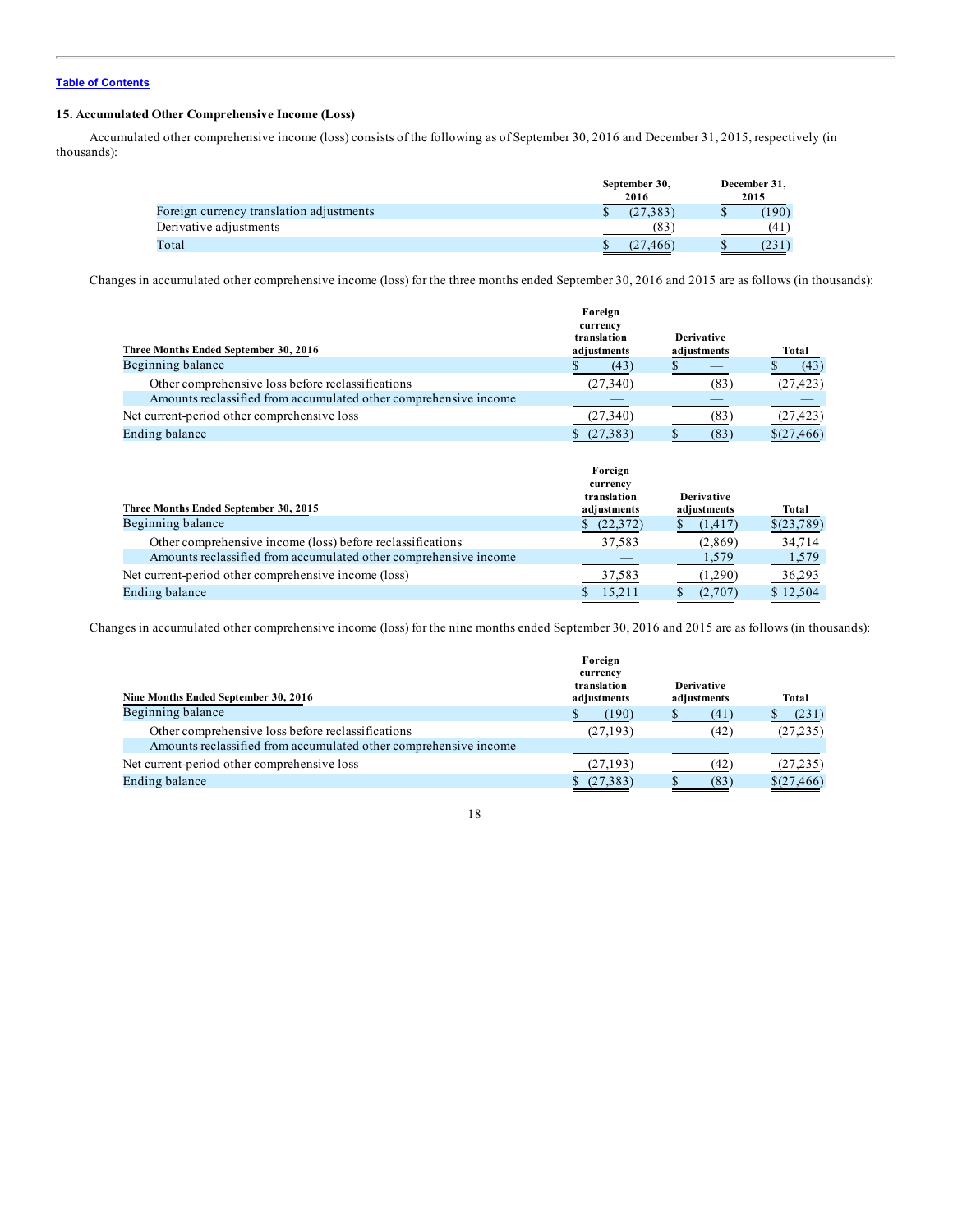| Nine Months Ended September 30, 2015                             | Foreign<br>currency<br>translation<br>adjustments | <b>Derivative</b><br>adjustments | Total        |
|------------------------------------------------------------------|---------------------------------------------------|----------------------------------|--------------|
| Beginning balance                                                | \$ (35,551)                                       | 485                              | $$$ (35,066) |
| Other comprehensive income (loss) before reclassifications       | 50.762                                            | (4,286)                          | 46,476       |
| Amounts reclassified from accumulated other comprehensive income |                                                   | 1,094                            | 1,094        |
| Net current-period other comprehensive income (loss)             | 50,762                                            | (3,192)                          | 47,570       |
| Ending balance                                                   | 15,211                                            | (2,707)                          | \$12,504     |

## **16. Earnings (Loss) per Share**

The following table illustrates the computation of basic and diluted earnings (loss) per common share (in thousands):

|                                           | <b>Three Months Ended</b> |                       |  |  |  |
|-------------------------------------------|---------------------------|-----------------------|--|--|--|
|                                           | September 30,<br>2016     | September 30,<br>2015 |  |  |  |
| Net income (loss)                         | 29,866<br>S               | (57,066)<br>\$        |  |  |  |
| Weighted average common stock outstanding |                           |                       |  |  |  |
| Basic                                     | 34,849,805                | 34,664,246            |  |  |  |
| Diluted                                   | 35, 302, 706              | 34,664,246            |  |  |  |
| Earnings (loss) per share                 |                           |                       |  |  |  |
| Basic                                     | S<br>0.86                 | S<br>(1.65)           |  |  |  |
| Diluted                                   | \$<br>0.85                | S<br>(1.65)           |  |  |  |
|                                           |                           |                       |  |  |  |

|                                           |                       | <b>Nine Months Ended</b> |
|-------------------------------------------|-----------------------|--------------------------|
|                                           | September 30,<br>2016 | September 30,<br>2015    |
| Net income (loss)                         | 20,175                | (107, 721)<br>S.         |
| Weighted average common stock outstanding |                       |                          |
| Basic                                     | 34,755,276            | 34,273,265               |
| Diluted                                   | 35,077,315            | 34,273,265               |
| Earnings (loss) per share                 |                       |                          |
| Basic                                     | \$                    | S<br>0.58<br>(3.14)      |
| Diluted                                   | S                     | \$<br>0.58<br>(3.14)     |
|                                           |                       |                          |

The following outstanding instruments were excluded from the computation of diluted earnings (loss) per share, as they have an anti-dilutive effect on the calculation (in thousands):

|                        |                                 | <b>Three Months Ended</b> | <b>Nine Months Ended</b> |                       |  |
|------------------------|---------------------------------|---------------------------|--------------------------|-----------------------|--|
|                        | September 30.<br>2016           | September 30.<br>2015     | September 30.<br>2016    | September 30,<br>2015 |  |
| Options                | 2.457.955                       | 3.257.028                 | 3.545.576                | 3,257,028             |  |
| Restricted Stock Units | $\hspace{0.1mm}-\hspace{0.1mm}$ | 135.370                   | $\hspace{0.05cm}$        | 135.370               |  |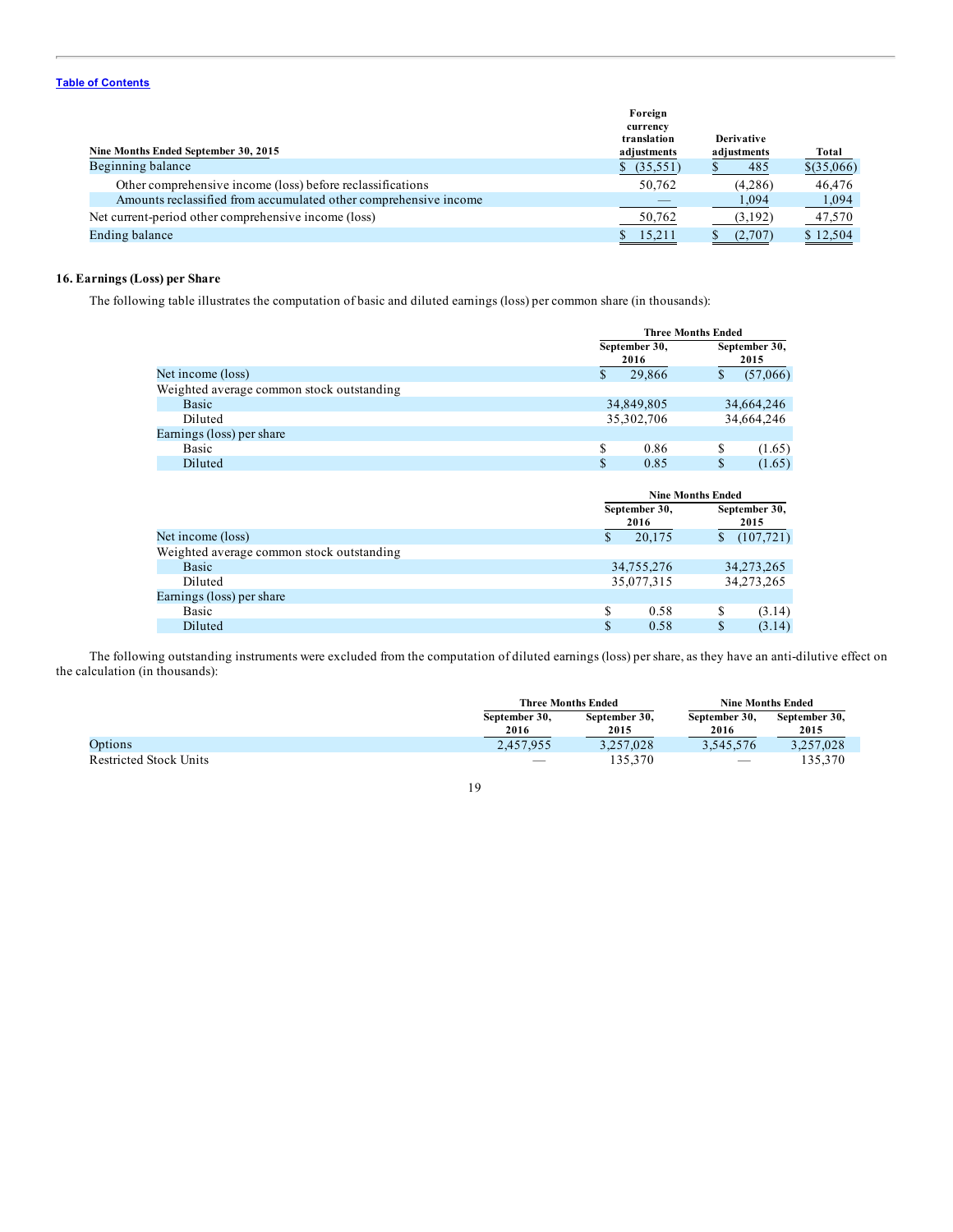#### *Rights Plan*

On March 5, 2015, the Company entered into a Rights Agreement, dated as of March 5, 2015 between the Company and American Stock Transfer & Trust Company, LLC, as rights agent (as amended, the "Rights Agreement"), and the Board of Directors of the Company authorized and declared a dividend of one preferred stock purchase right (a "Right" and collectively, the "Rights") for each share of the Company's common stock, par value \$0.01 per share, outstanding at the close of business on March 16, 2015. The Company amended the Rights Agreement on March 2, 2016 and September 2, 2016. As amended, each Right, once exercisable, will entitle the registered holder to purchase from the Company one one-thousandth of a share of Series A Junior Participating Preferred Stock, par value \$0.01 per share, at a purchase price of \$12, subject to adjustment (the "Purchase Price"). The Rights are not presently exercisable and remain attached to the shares of common stock unless and until the occurrence of the earlier of the following (the "Distribution Date"): (i) the tenth day after the public announcement or disclosure by the Company or any person or group of affiliated or associated persons that any person or group of affiliated or associated persons has become an "Acquiring Person" by obtaining beneficial ownership of 12.5% (or 20% in the case of a "passive institutional investor," which is defined generally as any person who has reported beneficial ownership of shares of common stock on Schedule 13G under the Securities Exchange Act of 1934) or more of the Company's outstanding common stock, subject to certain exceptions; or (ii) the tenth business day (or such later date as the Company's Board of Directors may designate before a person or group of affiliated or associated persons becomes an Acquiring Person) after the commencement of, or first public announcement of the intent of any person to commence, a tender or exchange offer by any person or group of affiliated or associated persons, which would, if consummated, result in such person or group becoming an Acquiring Person. The Board of Directors may redeem all of the Rights for \$0.001 per Right at any time before any person or group of affiliated or associated persons becomes an Acquiring Person. In addition, at any time on or after any person or group of affiliated or associated persons becomes an Acquiring Person (but before any person or group of affiliated or associated persons becomes the owner of 50% or more of the Company's outstanding common stock), the Board of Directors may exchange all or part of the Rights (other than the Rights beneficially owned by the Acquiring Person and certain affiliated persons) for shares of common stock at an exchange ratio of one share of common stock per Right. The Rights will expire at the close of business on March  $\frac{2017}{100}$ , unless redeemed or exchanged prior to that time.

If any person or group of affiliated or associated persons becomes an Acquiring Person, then, after the Distribution Date, each Right (other than Rights beneficially owned by the Acquiring Person and certain affiliated persons or transferees thereof) will entitle the holder to purchase, for the Purchase Price, a number of shares of common stock having a market value of twice the Purchase Price. Alternatively, if, after any person or group of affiliated or associated persons becomes an Acquiring Person, (1) the Company is involved in a merger or other business combination in which the Company is not the surviving corporation or its common stock is changed into or exchanged for other securities or assets; or  $(2)$  the Company or one or more of its subsidiaries sell or otherwise transfer assets or earning power aggregating more than 50% of the assets or earning power of the Company and its subsidiaries, taken as a whole, then each Right will entitle the holder to purchase, for the Purchase Price, a number of shares of common stock of the other party to such business combination or sale (or in certain circumstances, an affiliate) having a market value of twice the Purchase Price.

#### **17. Commitments and Contingencies**

#### *Securities Class Action Complaints*

On March 12, 2014, a purported class action was filed against the Company and certain of the Company's now-former officers. On April 21, 2015, a related purported class action lawsuit (Okla. Police Pension & Retirement Sys. v. MagnaChip Semiconductor Corp., et al., No. 3:15-cv-01797) was filed against the Company, certain of the Company's current directors and former and now-former officers, a shareholder of the Company, and certain financial firms that acted as underwriters of the Company's public stock offerings. On June 15, 2015, these two class action lawsuits were consolidated. On June 26, 2015, an amended complaint was filed in the consolidated action, against the Company, certain of the Company's current directors and former officers, a shareholder of the Company, and certain financial firms that acted as underwriters of the Company's public stock offerings on behalf of a putative class consisting of all persons other than the defendants who purchased or acquired the Company's securities between February 1, 2012 and February 12, 2015 and a putative subclass consisting of all purchasers of the Company's common stock pursuant to or traceable to a shelf registration statement and prospectus issued in connection with the Company's February 6, 2013 public stock offering. The consolidated amended complaint asserts claims on behalf of the putative class for (i) alleged violations of Section 10(b) of the Exchange Act and Rule 10b-5 promulgated thereunder by the Company and certain of the Company's current directors and former officers, (ii) alleged violations of Section 20(a) of the Exchange Act by certain of the Company's current directors and former officers, and (iii) alleged violations of Sections 20(a) and 20(A) of the Exchange Act by a shareholder. The consolidated amended complaint also asserts claims on behalf the subclass for (i) alleged violations of Section 11 of the Securities Act by the Company, certain of the Company's current directors and former officers, and certain financial firms that acted as underwriters of the Company's public stock offerings, (ii) alleged violations of Section 12 of the Securities Act by the Company, certain of the Company's current directors and former officers, a shareholder of the Company, and certain financial firms that acted as underwriters of the Company's public stock offerings, (iii) alleged violations of Section 15 of the Securities Act by the Company, certain of the Company's former officers, and a shareholder of the Company.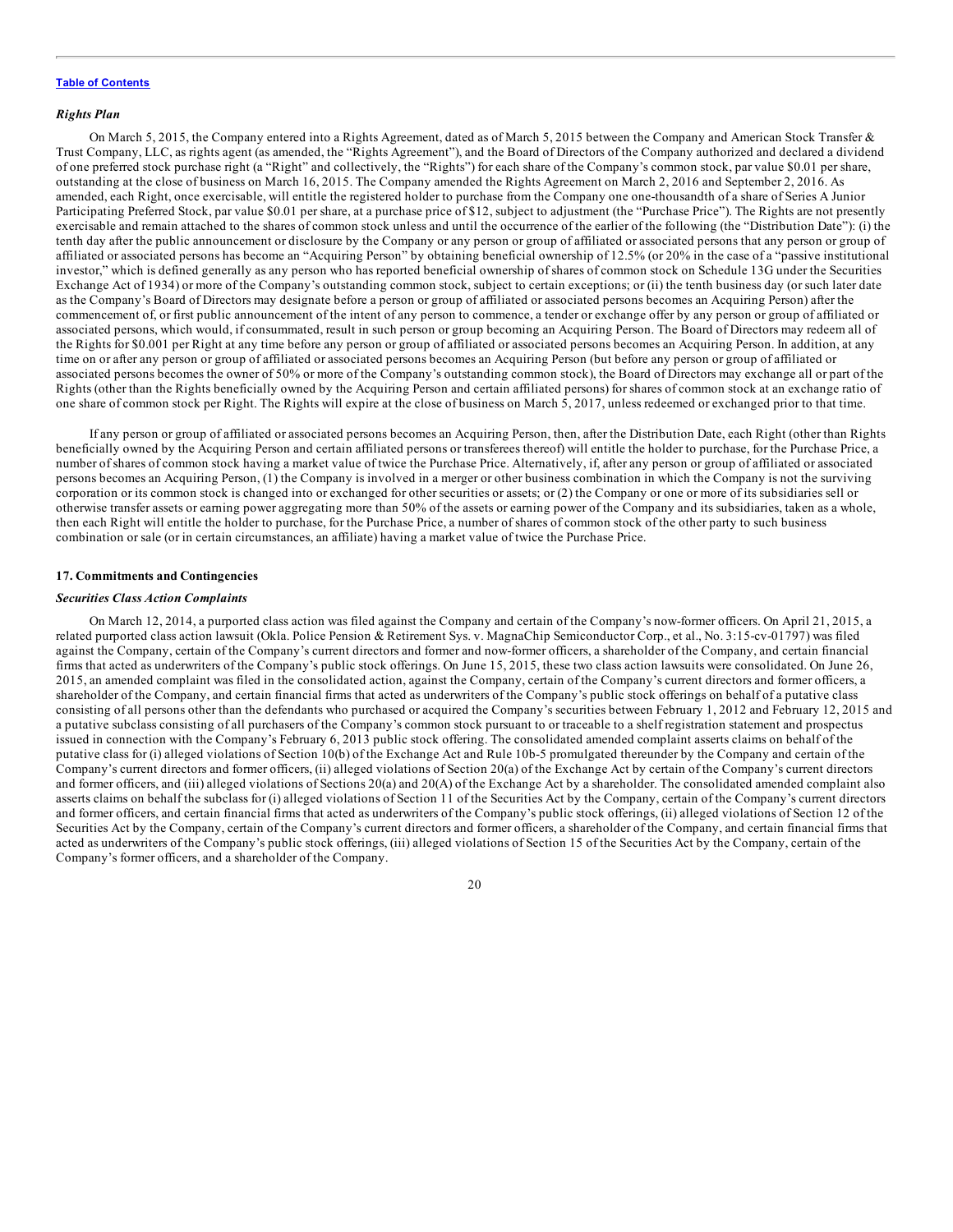On December 10, 2015, the Company and certain of its current and former officers and directors entered into a Memorandum of Understanding with the plaintiffs' representatives to memorialize an agreement in principle to settle the consolidated securities class action lawsuit, Thomas, et al. v. MagnaChip Semiconductor Corp. et al., Civil Action No. 3:14-CV-01160-JST, pending in the United States District Court for the Northern District of California (the "Class Action Litigation"). On February 5, 2016, the plaintiffs in the consolidated securities class action filed a motion for preliminary approval of the settlement, as well as the stipulation and agreement of settlement and related exhibits. The stipulation and agreement of settlement releases all claims asserted against all defendants in the Class Action Litigation except for Avenue Capital Management II, L.P. and does not release claims asserted in the derivative actions Hemmingson, et al. v. Elkins, et al., No. 1-15-CV-278614 (PHK) (Cal. Super. Ct. Santa Clara Cnty.) and Bushansky v. Norby, et al., No. 1-15-CV-281284 (PHK) (Cal. Super. Ct. Santa Clara Cnty.). The stipulation and agreement of settlement provides for an aggregate settlement payment by the Company of \$23.5 million, which includes all attorneys' fees, costs of administration and plaintiffs' out-of-pocket expenses, lead plaintiff compensatory awards and disbursements. The Company expects the settlement will be fully funded by insurance proceeds. The settlement includes the dismissal of all claims against the Company and the named individuals in the Class Action Litigation without any liability or wrongdoing attributed to them.

On April 13, 2016, plaintiffs filed a renewed motion for preliminary approval of the settlement. On July 18, 2016, the court granted plaintiffs' renewed motion for preliminary approval of the settlement. The court has scheduled the fairness hearing for November 21, 2016. The settlement remains subject to stockholder notice, court approval and other customary conditions.

The Company recorded the \$23.5 million of the obligation as accrued expenses in the consolidated balance sheets as of December 31, 2015 and as selling, general and administrative expenses in the consolidated statements of operations for the year ended December 31, 2015. The Company recorded \$29.6 million of the proceeds from the insurers as other receivables in the consolidated balance sheets as of December 31, 2015 and as a deduction of the selling, general and administrative expenses in the consolidated statements of operations for the year ended December 31, 2015. The proceeds from the insurers of \$29.6 million were deposited into the Company's escrow account during the first quarter of 2016 and the Company reclassified the \$29.6 million deposits recorded in other receivables into restricted cash. During the third quarter of 2016, the Company disbursed the aggregate settlement payment of \$23.5 million after the court granted plaintiffs' renewed motion for preliminary approval of the settlement in July 2016.

#### *SEC Enforcement Staf Review*

In March 2014, the Company voluntarily reported to the SEC that the Company's Audit Committee had determined that the Company incorrectly recognized revenue on certain transactions and as a result would restate its financial statements, and that the Audit Committee had commenced an independent investigation. Over the course of 2014 and the first two quarters of 2015, the Company voluntarily produced documents to the SEC regarding the various accounting issues identified during the independent investigation, and whether the Company's hiring of an accountant from the Company's independent registered public accounting firm impacted that accounting firm's independence. On July 22, 2014, the Staff of the SEC's Division of Enforcement obtained a Formal Order of Investigation. On March 12, 2015, the SEC issued a subpoena for documents to the Company in connection with its investigation. The Company will continue to cooperate with the SEC in this investigation, and has produced documents in response to the subpoena. At this time, the Company is unable to estimate any reasonably possible loss, or range of reasonably possible losses, with respect to the matters described above.

#### *Shareholder Derivative Complaints*

A shareholder derivative action, styled Hemmingson et al. v. Elkins et al., Case No. 1-15-cv-278614, was filed in the Superior Court of the State of California in and for Santa Clara County on March 25, 2015, naming as defendants certain of the Company's current directors and former and now-former officers, as well as a shareholder of the Company, and naming the Company as a nominal defendant. The complaint in this action asserts claims for (i) alleged breaches of fiduciary duty by certain of the Company's current directors and former and now-former officers for purportedly knowingly failing to maintain adequate internal controls over its accounting and reporting functions and disseminating to shareholders certain alleged materially false and misleading statements, (ii) alleged breaches of fiduciary duty by certain of the Company's current directors and a current shareholder of the Company for purported insider trading, and (iii) alleged unjust enrichment by a shareholder of the Company for purported insider trading.

On June 1, 2015, a shareholder derivative action was filed in the Superior Court of the State of California, Santa Clara County styled Bushansky v. Norby, et al., No. 1-15-CV-281284 (PHK) (Cal. Super. Ct. Santa Clara Cnty.). The complaint names as defendants certain of the Company's current directors and former officers, and a shareholder of the Company, with the Company being named as a nominal defendant. The complaint asserts claims for (i) alleged breaches of fiduciary duties by certain of the Company's current directors and former officers for knowingly failing to maintain adequate internal controls over the Company's accounting and reporting functions and disseminating to shareholders certain alleged materially false and misleading statements; and (ii) alleged aiding and abetting of such breaches of fiduciary duties by all defendants.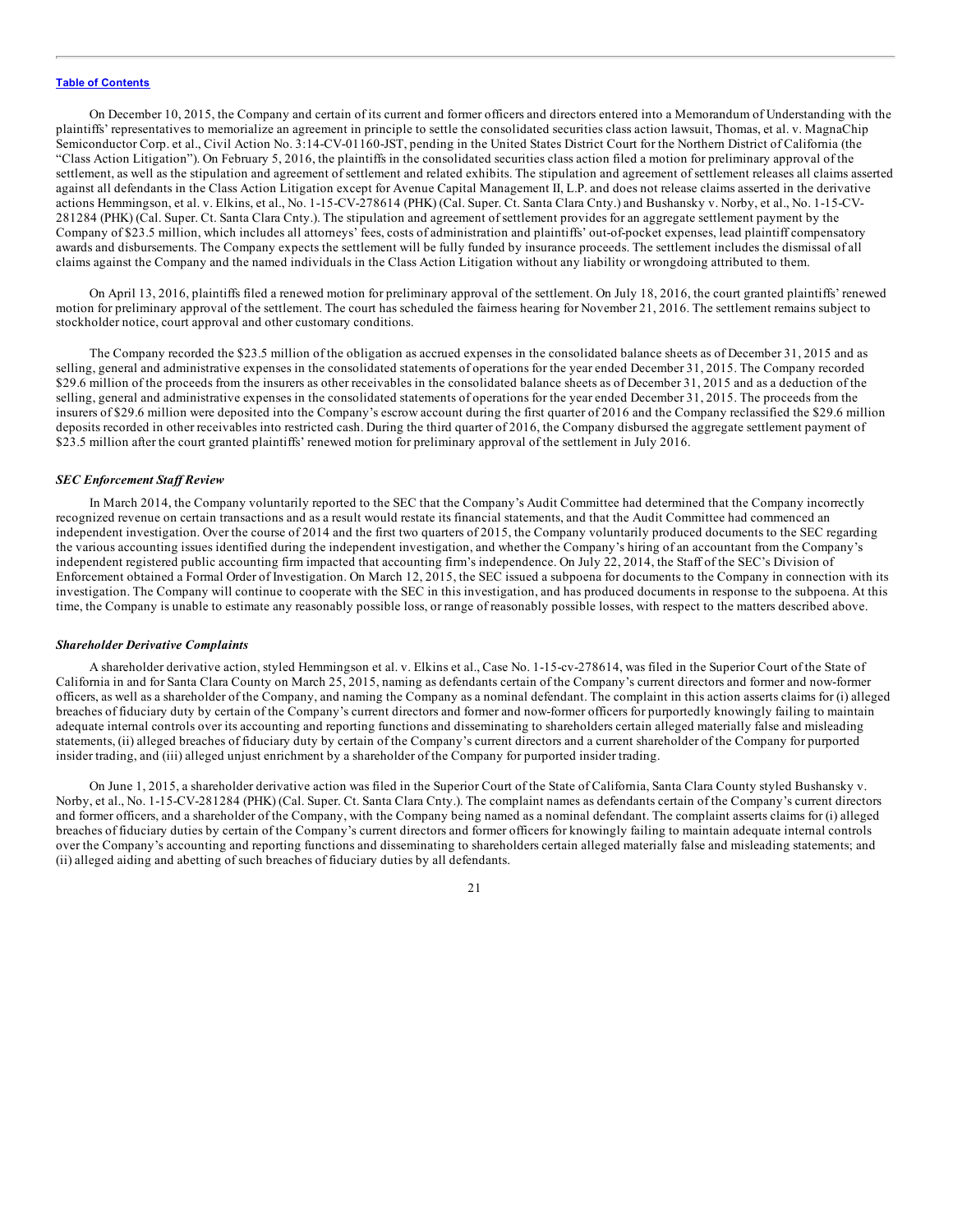On January 22, 2016, the Company and the plaintiffs in the Hemmingson and Bushansky actions entered into and filed a stipulation of settlement with the Superior Court of the State of California, Santa Clara County. The settlement provides for the resolution of all of the pending claims in both shareholder derivative actions against the Company and the individual defendants, without any liability or wrongdoing attributed to them. The settlement provides for an aggregate payment from the Company defendants' directors and officers insurance policies of \$3.0 million to be made to an escrow account, which will be remitted to the Company once the settlement becomes final, less (i) any applicable costs of such escrow account, (ii) any amount awarded by the court to the plaintiff's counsel for attorney's fees and litigation expenses and (iii) the cost of providing notice of the settlement to the Company's stockholders. The proposed settlement also requires that the Company implement certain corporate governance measures. On February 22, 2016, plaintiffs filed an unopposed motion for preliminary approval of the proposed derivative settlement. On June 10, 2016, the court granted plaintiffs' motion for preliminary approval of the proposed settlement. On October 18, 2016, after a hearing held on October 14, 2016, the court entered its order and final judgment (the "Judgment") granting final approval of the proposed settlement and awarding plaintiffs' counsel \$750,000 for attorneys' fees and litigation expenses. The Judgment is subject to appeal. In the event that no appeal is filed, the settlement will become effective at the expiration of the appeal period, which is 60 days from October 18, 2016, the date the Judgment was entered by the Court.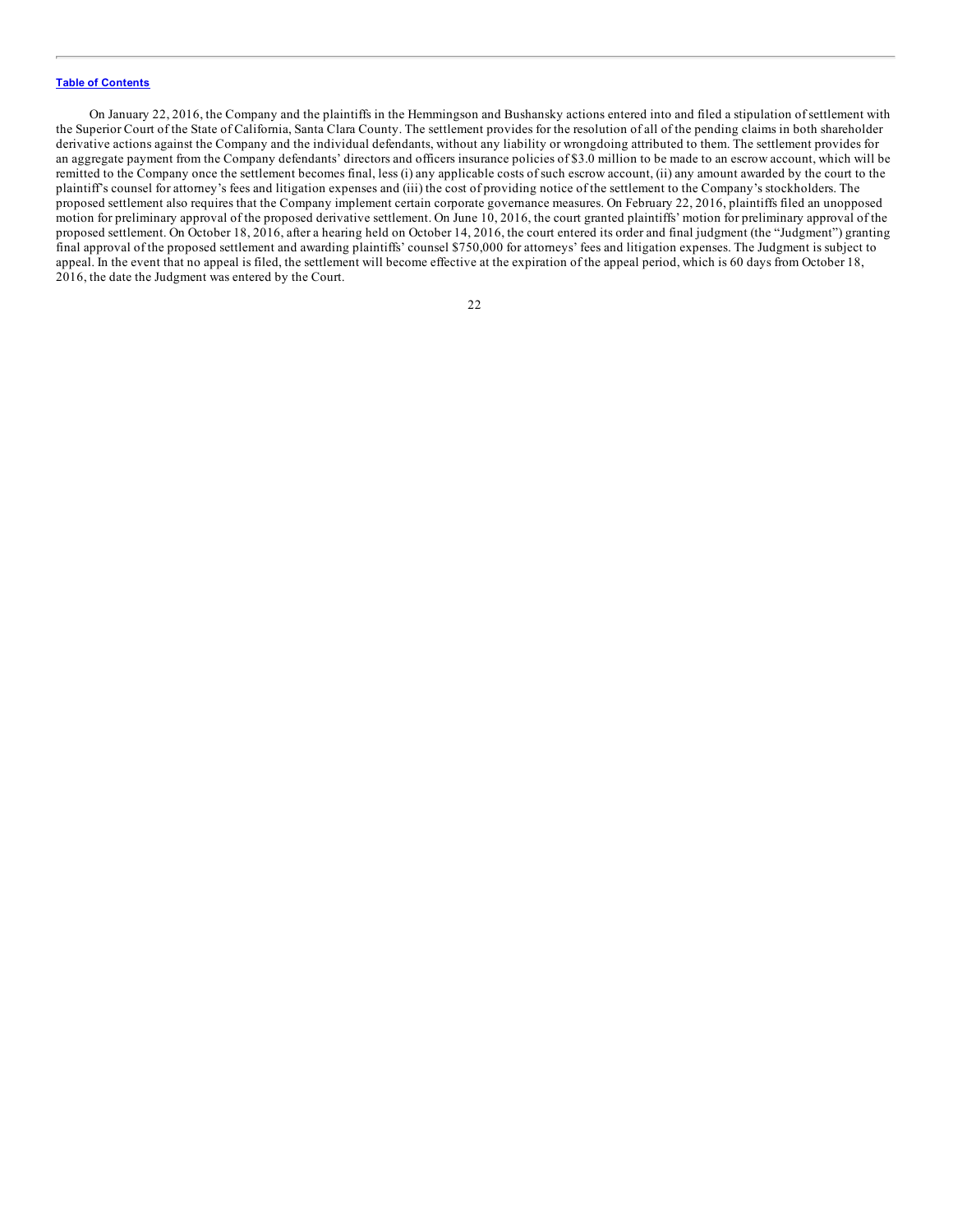#### FORWARD LOOKING STATEMENTS

The following Management's Discussion and Analysis of Financial Condition and Results of Operations contains forward-looking statements within the meaning of Section 21E of the Securities Exchange Act of 1934, as amended, and Section 27A of the Securities Act of 1933, as amended, that involve risks and uncertainties. Forward-looking statements give our current expectations and projections relating to our financial condition, results of operations, plans, objectives, future performance and business. You can identify these statements by the fact that they do not relate strictly to historical or current facts. These statements may include words such as "anticipate," "estimate," "expect," "project," "intend," "plan," "believe" and other words and terms of similar meaning in connection with any discussion of the timing or nature of future operating or financial performance or other events. All statements other than statements of historical facts included in this report that address activities, events or developments that we expect, believe or anticipate will or may occur in the future are forward-looking statements.

These forward-looking statements are largely based on our expectations and beliefs concerning future events, which reflect estimates and assumptions made by our management. These estimates and assumptions reflect our best judgment based on currently known market conditions and other factors relating to our operations and business environment, all of which are difficult to predict and many of which are beyond our control. Although we believe our estimates and assumptions to be reasonable, they are inherently uncertain and involve a number of risks and uncertainties that are beyond our control. In addition, management's assumptions about future events may prove to be inaccurate. Management cautions all readers that the forward-looking statements contained in this report are not guarantees of future performance, and we cannot assure any reader that those statements will be realized or the forwardlooking events and circumstances will occur. Actual results may differ materially from those anticipated or implied in the forward-looking statements due to the factors listed in this section and in "Part II: Item 1A. Risk Factors" in our annual report on Form 10-K for the fiscal year ended December 31, 2015.

All forward-looking statements speak only as of the date of this report. We do not intend to publicly update or revise any forward-looking statements as a result of new information or future events or otherwise, except as required by law. These cautionary statements qualify all forward-looking statements attributable to us or persons acting on our behalf.

Statements made in this Quarterly Report on Form 10-Q (this "Report"), unless the context otherwise requires, that include the use of the terms "we," "us," "our" and "MagnaChip" refer to MagnaChip Semiconductor Corporation and its consolidated subsidiaries. The term "Korea" refers to the Republic of Korea or South Korea.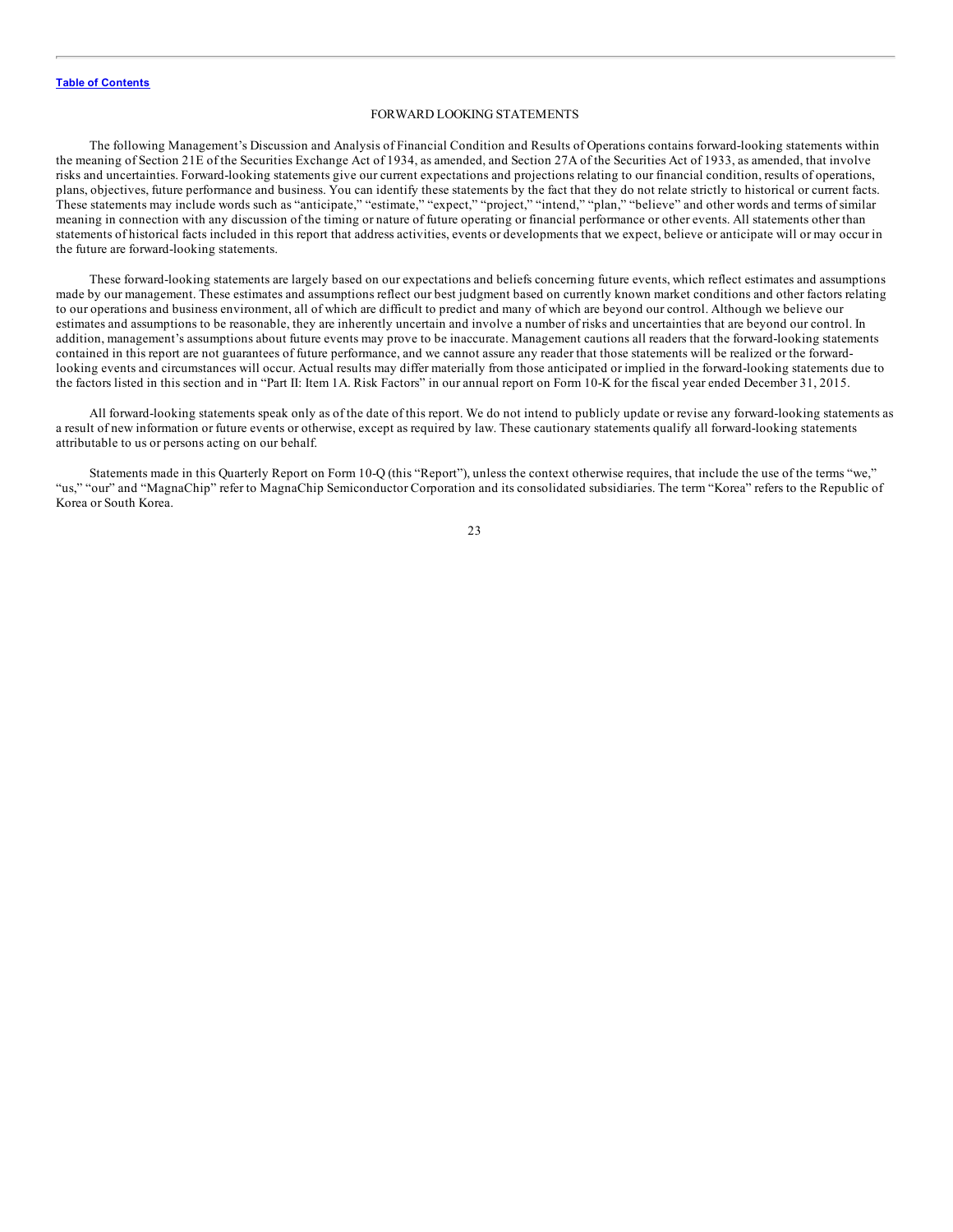#### <span id="page-23-0"></span>**Item 2. Management's Discussion and Analysis of Financial Condition and Results of Operations**

The following discussion and analysis should be read in conjunction with the unaudited consolidated financial statements and the related notes *included elsewhere in this Report.*

#### **Overview**

We are a Korea-based designer and manufacturer of analog and mixed-signal semiconductor products for consumer, computing, communication, industrial, automotive and IoT applications. We provide technology platforms for analog, mixed-signal, power, high voltage, non-volatile memory, and RF applications. We have a proven record with a 30-year operating history, large portfolio of 2,223 registered novel patents and 165 pending novel patent applications and extensive engineering and manufacturing process expertise.

Our Foundry Services Group provides specialty analog and mixed-signal foundry services mainly for fabless and IDM semiconductor companies that primarily serve consumer, computing, communication, industrial, automotive and IoT applications. Our Standard Products Group includes our Display Solutions and Power Solutions business lines. Our Display Solutions products provide flat panel display solutions to major suppliers of large and small flat panel displays and include our sensor products for mobile applications, industrial applications and home appliances. Our Power Solutions products include discrete and integrated circuit solutions for power management in consumer, computing, communication and industrial applications.

Our wide variety of analog and mixed-signal semiconductor products and manufacturing services combined with our mature technology platform allow us to address multiple high-growth end markets and to rapidly develop and introduce new products and services in response to market demands. Our design center and substantial manufacturing operations in Korea place us at the core of the global electronics device supply chain. We believe this enables us to quickly and efficiently respond to our customers' needs and allows us to better serve and capture additional demand from existing and new customers.

To maintain and increase our profitability, we must accurately forecast trends in demand for electronics devices that incorporate semiconductor products we produce. We must understand our customers' needs as well as the likely end market trends and demand in the markets they serve. We must balance the likely manufacturing utilization demand of our product businesses and foundry business to optimize our capacity utilization. We must also invest in relevant research and development activities and manufacturing capacity and purchase necessary materials on a timely basis to meet our customers' demand while maintaining our target margins and cash flow.

The semiconductor markets in which we participate are highly competitive. The prices of our products tend to decrease regularly over their useful lives, and such price decreases can be significant as new generations of products are introduced by us or our competitors. We strive to offset the impact of declining selling prices for existing products through cost reductions and the introduction of new products that command selling prices above the average selling price of our existing products. In addition, we seek to manage our inventories and manufacturing capacity so as to mitigate the risk of losses from product obsolescence.

Demand for our products and services is driven by overall demand for consumer, computing, communication, industrial, automotive and IoT products and can be adversely affected by periods of weak consumer and enterprise spending or by market share losses by our customers. In order to mitigate the impact of market volatility on our business, we are diversifying our portfolio of products, customers, and target applications. We also expect that new competitors will emerge in these markets that may place increased pressure on the pricing for our products and services. While we believe we are well positioned competitively to compete in these markets and against these new competitors as a result of our long operating history, existing manufacturing capacity and our Korea-based operations, if we are not effective in competing in these markets our operating results may be adversely affected.

Within our Foundry Services Group, net sales are driven by customers' decisions on which manufacturing services provider to use for a particular product. Most of our Foundry Services Group customers are fabless, while some are IDM customers. A customer will often have more than one supplier of manufacturing services. In any given period, our net sales depend heavily upon the end-market demand for the goods in which the products we manufacture for customers are used, the inventory levels maintained by our customers and in some cases, allocation of demand for manufacturing services among selected qualified suppliers.

Within our Standard Products Group, net sales are driven by design wins in which we are selected by an electronics original equipment manufacturer (OEM) or other potential customer to supply its demand for a particular product. A customer will often have more than one supplier designed in to multisource components for a particular product line. Once we have design wins and the products enter into mass production, we often specify the pricing of a particular product for a set period of time, with periodic discussions and renegotiations of pricing with our customers. In any given period, our net sales depend heavily upon the end-market demand for the goods in which our products are used, the inventory levels maintained by our customers and in some cases, allocation of demand for components for a particular product among selected qualified suppliers.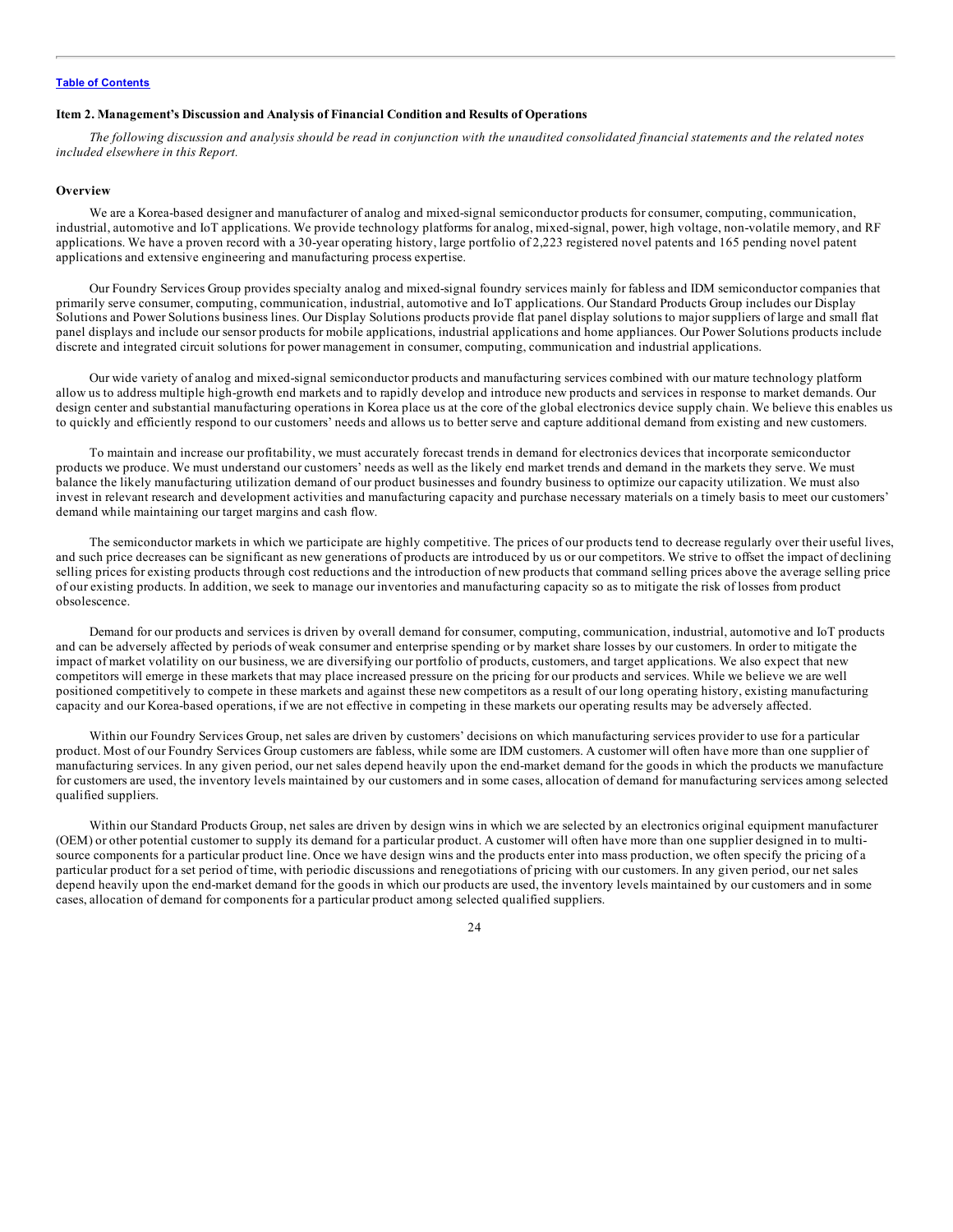In contrast to completely fabless semiconductor companies, our internal manufacturing capacity provides us with greater control over manufacturing costs and the ability to implement process and production improvements for our internally manufactured products, which can favorably impact gross profit margins. Our internal manufacturing capacity also allows for better control over delivery schedules, improved consistency over product quality and reliability and improved ability to protect intellectual property from misappropriation on these products. However, having internal manufacturing capacity exposes us to the risk of under-utilization of manufacturing capacity that results in lower gross profit margins, particularly during downturns in the semiconductor industry.

Our products and services require investments in capital equipment. Analog and mixed-signal manufacturing facilities and processes are typically distinguished by the design and process implementation expertise rather than the use of the most advanced equipment. Many of these processes also tend to migrate more slowly to smaller geometries due to technological barriers and increased costs. For example, some of our products use high-voltage technology that requires larger geometries and that may not migrate to smaller geometries for several years, if at all. As a result, our manufacturing base and strategy do not require substantial investment in leading edge process equipment for those products, allowing us to utilize our facilities and equipment over an extended period of time with moderate required capital investments. In addition, we are less likely to experience significant industry overcapacity, which can cause product prices to decline significantly. In general, we seek to invest in manufacturing capacity that can be used for multiple high-value applications over an extended period of time. In addition, we outsource manufacturing of those products which do require advanced technology and 12-inch wafer capacity. We believe this capital investment strategy enables us to optimize our capital investments and facilitates more diversified product and service offerings.

Since 2007, we have designed and manufactured active matrix organic light emitting diodes (AMOLED) display driver ICs in our internal manufacturing facilities. Recently, as we expanded our design capabilities to products that require lower geometries unavailable at our existing manufacturing facilities, we began outsourcing manufacturing of certain AMOLED display driver ICs to an external foundry. This additional source of manufacturing is an increasingly important part of our supply chain management, accounting for a growing portion of our revenue. By outsourcing manufacturing of advanced AMOLED products to external foundries, we are able to dynamically adapt to the changing customer requirements and address growing markets without substantial capital investments by us. Both at the internal and external foundries, we apply our unique AMOLED process patents as well as other intellectual property, proprietary process design kits and custom design-flow methodologies.

Our success going forward will depend upon our ability to adapt to future challenges such as the emergence of new competitors for our products and services or the consolidation of current competitors. Additionally, we must innovate to remain ahead of, or at least rapidly adapt to, technological breakthroughs that may lead to a significant change in the technology necessary to deliver our products and services. We believe that our established relationships and close collaboration with leading customers enhance our awareness of new product opportunities, market and technology trends and improve our ability to adapt and grow successfully. In our Foundry Services Group, we strive to maintain competitiveness by offering high-value added processes, high-flexibility and excellent service by tailoring existing standard processes to meet customers' design needs and porting customers' own process technologies into our fabrication facilities.

#### *Recent Developments*

In December 2014, we announced that our Board of Directors had adopted a plan to close our 6-inch fab. During the fourth quarter of 2015, we received an \$8.2 million deposit for sale of machinery in conjunction with the planned closure of our 6-inch fab. According to this plan, the 6-inch fab was closed on February 29, 2016. During the first quarter of 2016, we completed all procedures necessary to sell all machineries in our closed 6-inch fab and recognized a \$7.8 million restructuring gain from this related deposit of \$8.2 million, net of certain direct selling costs. On April 4, 2016, we commenced a voluntary resignation program (the "Program"), which was available to certain manufacturing employees, including our 6-inch fab employees, through April 29, 2016.

As of April 29, 2016, 169 employees elected to resign under the terms of the Program, from which we expect to save approximately \$8 million in spending per year. We paid approximately \$8 million for severance benefits, which are required by law and had already been fully accrued in our financial statements, in a lump sum during the second quarter of 2016. Beginning in May 2016, we also began to pay a portion of the \$4.2 million in aggregate other termination benefits under the Program, which are being paid in equal monthly installments over twelve months. We recorded the \$4.2 million charge related to the full amount of these other termination benefits payable under the Program during the second quarter of 2016.

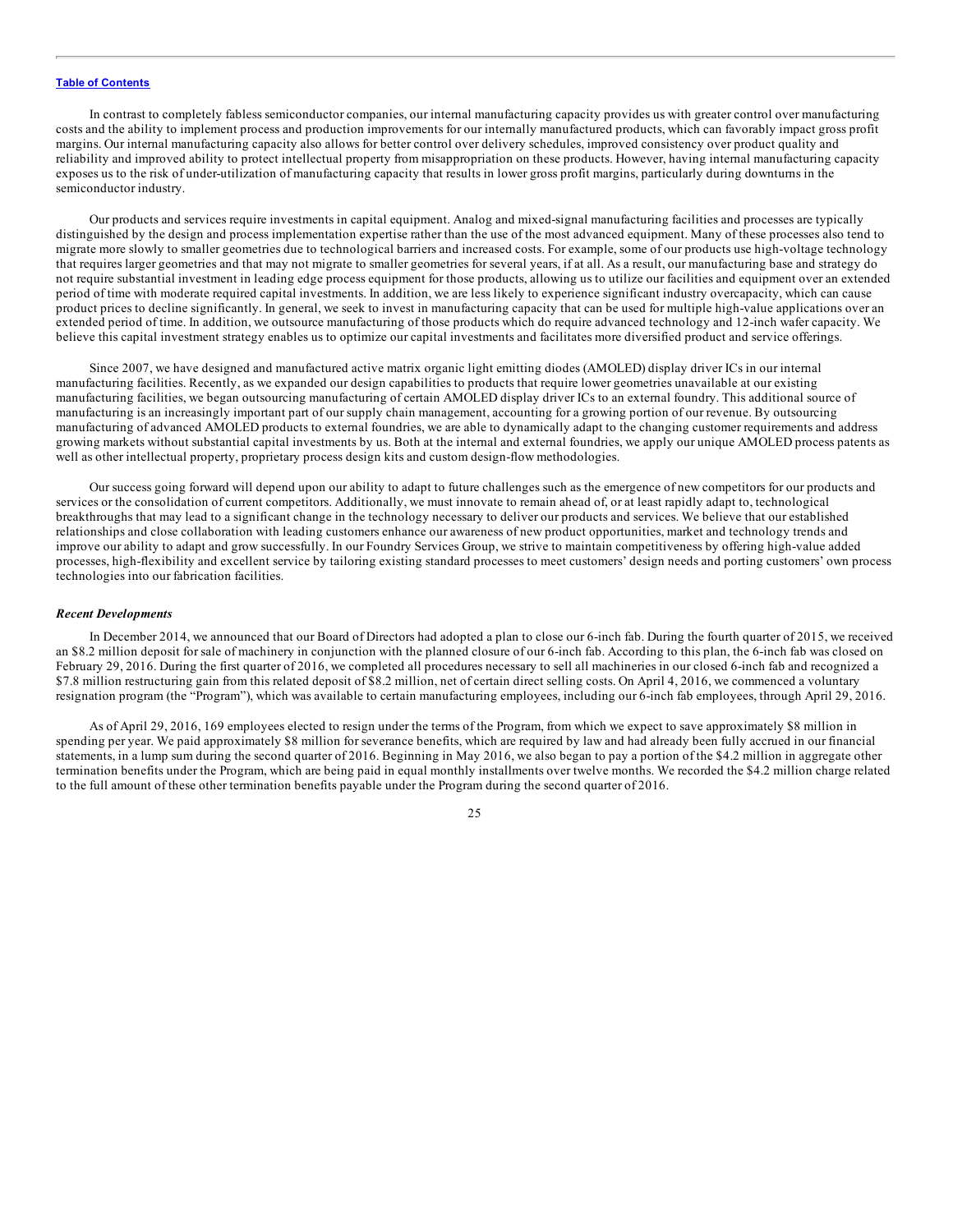#### *Restatement*

In January 2014, our Audit Committee commenced an independent investigation that resulted in the restatement of certain financial statements for prior periods. As a result of the restatement, we have incurred substantial external accounting, legal and other related costs associated with the restatement and certain litigation and other regulatory investigations and actions related thereto. We incurred restatement related costs of \$6.4 million, primarily attributable to certain litigation, for the nine months ended September 30, 2016, compared to \$13.3 million for the nine months ended September 30, 2015. On December 10, 2015, we entered into a Memorandum of Understanding with the plaintiffs' representatives to settle the Class Action Litigation, as defined and detailed in "Item 1. Interim Consolidated Financial Statements—Notes to Consolidated Financial Statements—Note 17. Commitments and Contingencies" in this Report, for an aggregate settlement payment of \$23.5 million. This settlement payment was fully funded by insurance proceeds that were received in the first quarter of 2016 and disbursed from the escrow account, previously recorded as restricted cash, in the third quarter of 2016.

#### *Segments*

We had previously reported our results of operations under one operating segment. During the second quarter of 2015, organizational changes were made to (i) realign our businesses and organizational structure and (ii) streamline and consolidate certain business processes to achieve greater operating efficiencies. Accordingly, we combined our business lines of Display Solutions and Power Solutions into a new segment called Standard Products Group. Beginning in the second quarter of 2015, we began to report our financial results in two operating segments: Semiconductor Manufacturing Services and Standard Products Group. During the third quarter of 2015, we changed the name of our Semiconductor Manufacturing Services segment to Foundry Services Group. We identified these segments based on how we allocate resources and assess our performance.

- *Foundry Services Group:* Our Foundry Services Group provides specialty analog and mixed-signal foundry services to fabless semiconductor companies and IDMs that serve consumer, computing, communication, industrial, automotive and IoT applications. We manufacture wafers based on our customers' product designs. We do not market these products directly to end customers but rather supply manufactured wafers and products to our customers to market to their end customers. We offer approximately 470 process flows to our foundry services customers. We also often partner with key customers to jointly develop or customize specialized processes that enable our customers to improve their products and allow us to develop unique manufacturing expertise. Our foundry services target customers who require differentiated, specialty analog and mixed-signal process technologies such as high voltage complementary metal-oxide-semiconductor (CMOS), embedded memory or bipolar-CMOS-DMOS (BCD). These customers typically serve the consumer, computing, communication, industrial, automotive and IoT applications. Our Foundry Services Group business represented 38.7% and 46.7% of our net sales for the nine months ended September 30, 2016 and September 30, 2015, respectively. Gross profit from our Foundry Services Group business was \$45.8 million and \$51.2 million for the nine months ended September 30, 2016 and September 30, 2015, respectively.
- *Standard Products Group:* Our Standard Products Group includes our Display Solutions and Power Solutions business lines. Our Display Solutions products include source and gate drivers and timing controllers that cover a wide range of flat panel displays used in ultra high definition (UHD), high definition (HD), light emitting diode (LED), 3D and OLED televisions and displays, notebooks and mobile communications and entertainment devices. Our Display Solutions products support the industry's most advanced display technologies, such as active matrix organic light emitting diodes (AMOLEDs), and low temperature polysilicons (LTPS), as well as high-volume display technologies such as thin film transistors (TFT). Since 2007, we have designed and manufactured AMOLED display driver IC products. Our current portfolio of AMOLED solutions address a wide range of resolutions ranging from HD to Wide Quad High Definition (WQHD) for applications including smartphones, TVs, and other mobile devices. According to IHS, we were the second largest manufacturer of the mobile AMOLED display driver ICs in the fourth quarter of 2015 based on unit shipments. We believe we have a unique intellectual property portfolio and mixed-signal design and manufacturing expertise in the AMOLED industry. We provide a full range of intelligent sensor product families featuring 0.18 micron analog and mixed-signal technology with low power consumption. Our sensor families target the growing market for applications ranging from smartphone, tablet PC and other consumer electronics to industrial devices. Our Power Solutions business line produces power management semiconductor products including discrete and integrated circuit solutions for power management in high-volume consumer applications. These products include metal oxide semiconductor field effect transistors (MOSFETs), insulated-gate bipolar transistors (IGBTs), power modules, AC-DC converters, DC-DC converters, LED drivers, switching regulators and linear regulators for a range of devices, including televisions, smartphones, mobile phones, desktop PCs, notebooks, tablet PCs, other consumer electronics, and industrial applications such as power suppliers, LED lighting, motor control and home appliances. Our Standard Products Group, which includes our Display Solutions and Power Solutions business lines, represented 61.3% and 53.2% of our net sales for the nine months ended September 30, 2016 and September 30, 2015, respectively. Gross profit from our Standard Products Group was \$64.8 million and \$53.2 million for the nine months ended September 30, 2016 and September 30, 2015, respectively.

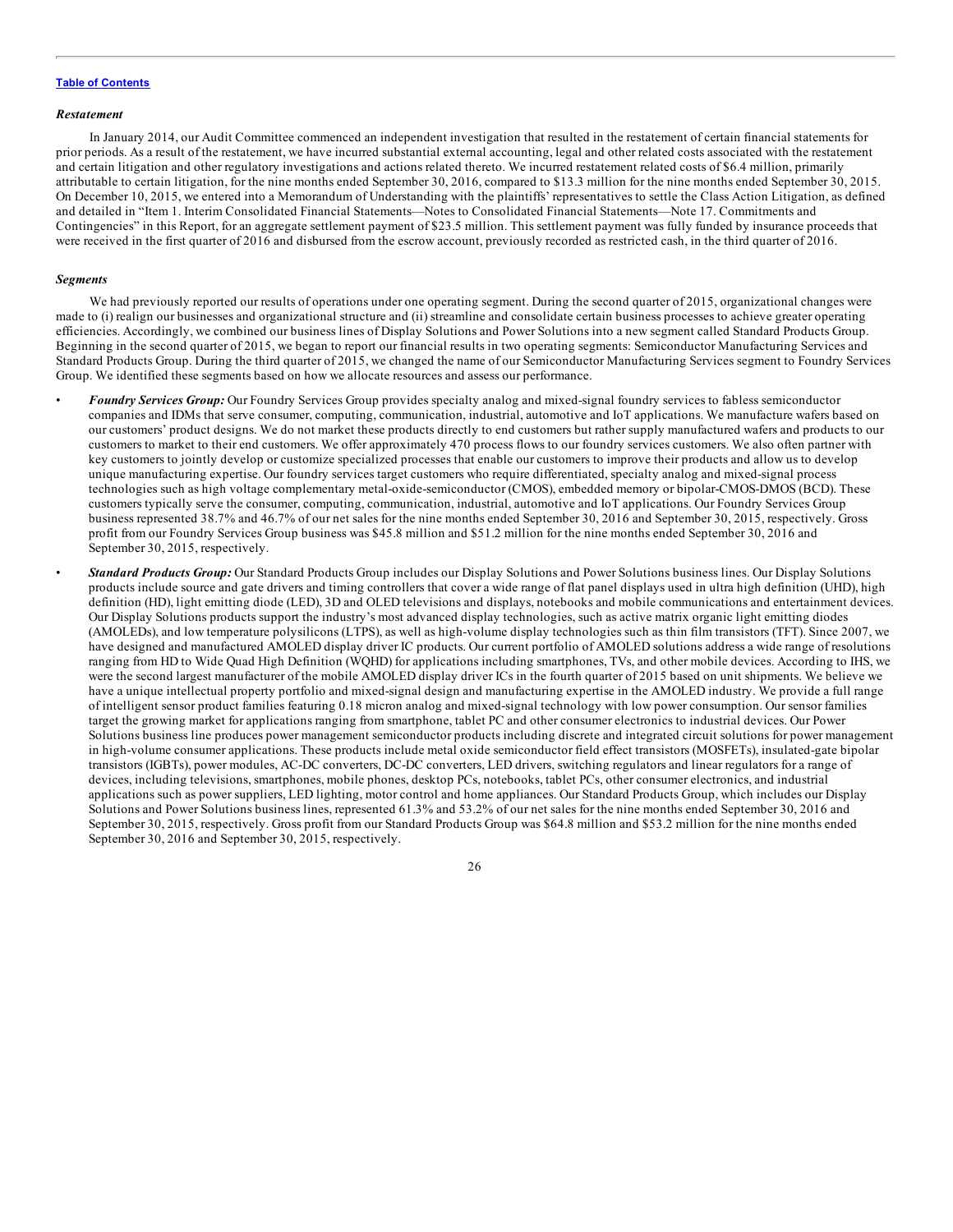#### **Explanation and Reconciliation of Non-US GAAP Measures**

## *Adjusted EBITDA and Adjusted Net Loss*

We use the terms Adjusted EBITDA and Adjusted Net Loss throughout this Report. Adjusted EBITDA, as we define it, is a non-US GAAP measure. We define Adjusted EBITDA for the periods indicated as EBITDA (as defined below), adjusted to exclude (i) restructuring and other (gain), net, (ii) equity-based compensation expense, (iii) foreign currency loss (gain), net, (iv) derivative valuation loss (gain), net and (v) restatement related expenses. EBITDA for the periods indicated is defined as net income (loss) before interest expense, net, income tax expenses (benefits), and depreciation and amortization.

See the footnotes to the table below for further information regarding these items. We present Adjusted EBITDA as a supplemental measure of our performance because:

- we believe that Adjusted EBITDA, by eliminating the impact of a number of items that we do not consider to be indicative of our core ongoing operating performance, provides a more comparable measure of our operating performance from period-to-period and may be a better indicator of future performance;
- we believe that Adjusted EBITDA is commonly requested and used by securities analysts, investors and other interested parties in the evaluation of the Company as an enterprise level performance measure that eliminates the effects of financing, income taxes and the accounting effects of capital spending, as well as other one time or recurring items described above; and
- we believe that Adjusted EBITDA is useful for investors, among other reasons, to assess the Company's period-to-period core operating performance and to understand and assess the manner in which management analyzes operating performance.

We use Adjusted EBITDA in a number of ways, including:

- for planning purposes, including the preparation of our annual operating budget;
- to evaluate the effectiveness of our enterprise level business strategies;
- in communications with our Board of Directors concerning our consolidated financial performance; and
- in certain of our compensation plans as a performance measure for determining incentive compensation payments.

We encourage you to evaluate each adjustment and the reasons we consider them appropriate. In evaluating Adjusted EBITDA, you should be aware that in the future we may incur expenses similar to the adjustments in this presentation. Adjusted EBITDA is not a measure defined in accordance with US GAAP and should not be construed as an alternative to income from continuing operations, cash flows from operating activities or net income (loss), as determined in accordance with US GAAP. A reconciliation of net income (loss) to Adjusted EBITDA is as follows:

|                                              |     | <b>Three Months</b><br>Ended<br>September 30,<br>2016 |               | <b>Nine Months</b><br>Ended<br>September 30,<br>2016 | <b>Three Months</b><br><b>Ended</b><br>September 30,<br>2015 |        | <b>Nine Months</b><br>Ended<br>September 30,<br>2015 |         |
|----------------------------------------------|-----|-------------------------------------------------------|---------------|------------------------------------------------------|--------------------------------------------------------------|--------|------------------------------------------------------|---------|
|                                              |     |                                                       |               |                                                      | (In millions)                                                |        |                                                      |         |
| Net income (loss)                            | \$. | 29.9                                                  | <sup>\$</sup> | 20.2                                                 | \$                                                           | (57.1) | \$                                                   | (107.7) |
| Interest expense, net                        |     | 4.0                                                   |               | 12.0                                                 |                                                              | 4.0    |                                                      | 12.0    |
| Income tax expenses                          |     | 0.8                                                   |               | 1.8                                                  |                                                              | 1.3    |                                                      | 1.8     |
| Depreciation and amortization                |     | 6.5                                                   |               | 18.8                                                 |                                                              | 6.4    |                                                      | 20.1    |
| <b>EBITDA</b>                                | \$  | 41.2                                                  | \$            | 52.8                                                 | <sup>\$</sup>                                                | (45.4) | \$                                                   | (73.8)  |
| Adjustments:                                 |     |                                                       |               |                                                      |                                                              |        |                                                      |         |
| Restructuring and other $(gain)$ , net $(a)$ |     |                                                       |               | (1.3)                                                |                                                              |        |                                                      |         |
| Equity-based compensation expense(b)         |     | 1.5                                                   |               | 3.0                                                  |                                                              | 0.4    |                                                      | 2.4     |
| Foreign currency loss $(gain)$ , net $(c)$   |     | (33.2)                                                |               | (34.3)                                               |                                                              | 44.1   |                                                      | 59.6    |
| Derivative valuation loss (gain), net(d)     |     | 0.0                                                   |               | 0.0                                                  |                                                              | 0.3    |                                                      | 0.6     |
| Restatement related expenses(e)              |     | 0.5                                                   |               | 6.4                                                  |                                                              | 1.9    |                                                      | 13.3    |
| <b>Adjusted EBITDA</b>                       |     | 10.0                                                  |               | 26.6                                                 |                                                              | 1.3    |                                                      | 2.0     |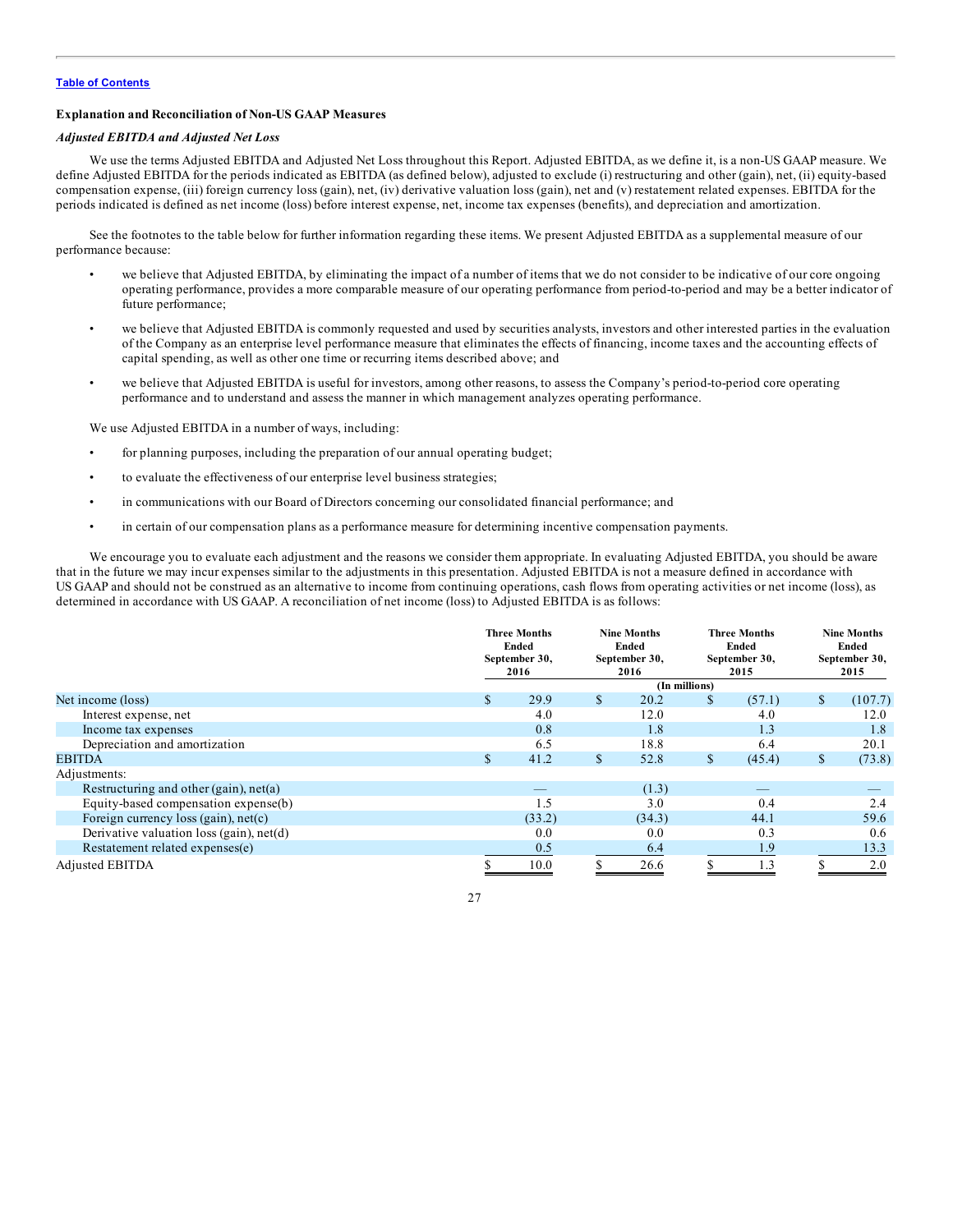- (a) This adjustment eliminates the impact associated with the closure of our 6-inch fab. For the nine months ended September 30, 2016, the adjustment eliminates the \$7.8 million restructuring gain on sale of machinery in connection with the closure of our 6-inch fab, net of the \$4.2 million other termination benefits payable under the voluntary resignation program and \$2.3 million training and transition costs related to our 6-inch fab employees. We believe that the exclusion of these impacts provides investors with a more consistent basis for which to compare results in future periods now that the closure of our 6-inch fab has been completed.
- (b) This adjustment eliminates the impact of non-cash equity-based compensation expenses. Although we expect to incur non-cash equity-based compensation expenses in the future, these expenses do not generally require cash settlement, and, therefore, are not used by us to assess the profitability of our operations. We believe that analysts and investors will find it helpful to review our operating performance without the effects of these non-cash expenses as supplemental information.
- (c) This adjustment mainly eliminates the impact of non-cash foreign currency translation associated with intercompany debt obligations and foreign currency denominated receivables and payables, as well as the cash impact of foreign currency transaction gains or losses on collection of such receivables and payment of such payables. Although we expect to incur foreign currency translation gains or losses in the future, we believe that analysts and investors will find it helpful to review our operating performance without the effects of these primarily non-cash gains or losses, which we cannot control. Additionally, we believe the isolation of this adjustment provides investors with enhanced comparability to prior and future periods of our operating performance results.
- (d) This adjustment eliminates the impact of gain or loss recognized in income on derivatives, which represents hedge ineffectiveness or derivatives value changes excluded from the risk being hedged. We enter into derivative transactions to mitigate foreign exchange risks. As our derivative transactions are limited to a certain portion of our expected cash flows denominated in U.S. dollars, and we do not enter into derivative transactions for trading or speculative purposes, we do not believe that these charges or gains are indicative of our core operating performance.
- (e) This adjustment eliminates expenses in connection with the Audit Committee's independent investigation and related restatement and litigation, primarily comprised of legal, audit and consulting fees. Partially offsetting the restatement related expenses for the nine months ended September 30, 2015 was the proceeds of \$2.4 million from an insurance claim for defense costs. This amount does not include any allocation of internal costs related to the restatement. As these restatement related expenses meaningfully impacted our operating results and are not expected to represent an ongoing operating expense to us, we believe our operating performance results are more usefully compared if these expenses are excluded.

There was no tax impact from the adjustments to net income (loss) to calculate our Adjusted EBITDA for the three and nine months ended September 30, 2016 and 2015 due to net operating loss carry-forwards available to offset taxable income and full allowance for deferred tax assets. We believe that all adjustments to net income (loss) used to calculate Adjusted EBITDA were applied consistently to the periods presented.

Adjusted EBITDA has limitations as an analytical tool, and you should not consider it in isolation, or as a substitute for analysis of our results as reported under US GAAP. Some of these limitations are:

- Adjusted EBITDA does not reflect our cash expenditures, or future requirements, for capital expenditures or contractual commitments;
- Adjusted EBITDA does not reflect changes in, or cash requirements for, our working capital needs;
- Adjusted EBITDA does not reflect the interest expense, or the cash requirements necessary to service interest or principal payments, on our debt;
- although depreciation and amortization are non-cash charges, the assets being depreciated and amortized will often need to be replaced in the future, and Adjusted EBITDA does not reflect any cash requirements for such replacements;
- Adjusted EBITDA does not consider the potentially dilutive impact of issuing equity-based compensation to our management team and employees;
- Adjusted EBITDA does not reflect the costs of holding certain assets and liabilities in foreign currencies; and
- other companies in our industry may calculate Adjusted EBITDA differently than we do, limiting its usefulness as a comparative measure.

Because of these limitations, Adjusted EBITDA should not be considered as a measure of discretionary cash available to us to invest in the growth of our business. We compensate for these limitations by relying primarily on our US GAAP results and using Adjusted EBITDA only supplementally.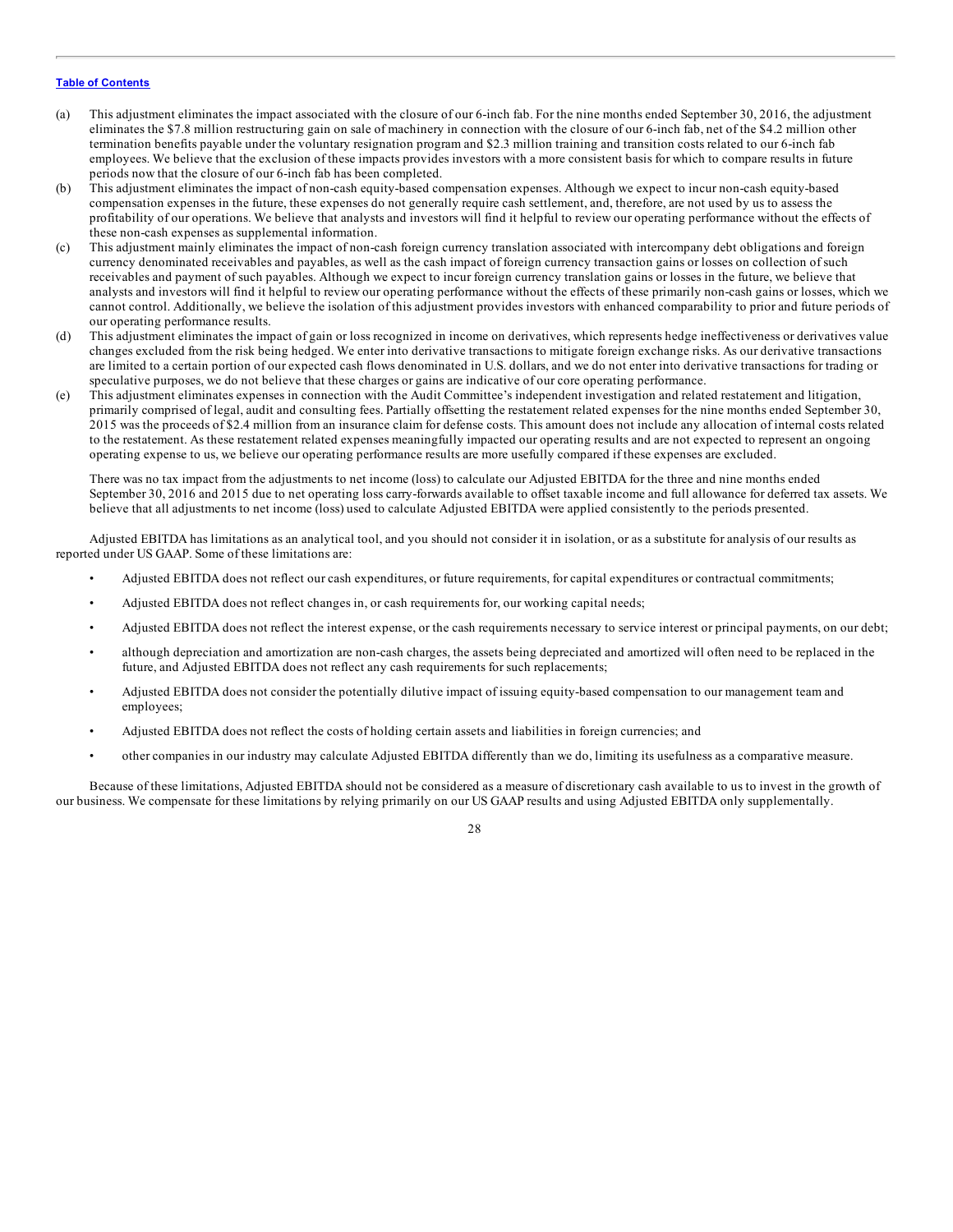We present Adjusted Net Loss as a further supplemental measure of our performance. We prepare Adjusted Net Loss by adjusting net income (loss) to eliminate the impact of a number of non-cash expenses and other items that may be either one time or recurring that we do not consider to be indicative of our core ongoing operating performance. We believe that Adjusted Net Loss is particularly useful because it reflects the impact of our asset base and capital structure on our operating performance. We present Adjusted Net Loss for a number of reasons, including:

- we use Adjusted Net Loss in communications with our Board of Directors concerning our consolidated financial performance without the impact of non-cash expenses and the other items as we discussed below since we believe that it is a more consistent measure of our core operating results from period to period; and
- we believe that reporting Adjusted Net Loss is useful to readers in evaluating our core operating results because it eliminates the effects of noncash expenses as well as the other items we discuss below, such as foreign currency gains and losses, which are out of our control and can vary significantly from period to period.

Adjusted Net Loss is not a measure defined in accordance with US GAAP and should not be construed as an alternative to income from continuing operations, cash flows from operating activities or net income (loss), as determined in accordance with US GAAP. We encourage you to evaluate each adjustment and the reasons we consider them appropriate. Other companies in our industry may calculate Adjusted Net Loss differently than we do, limiting its usefulness as a comparative measure. In addition, in evaluating Adjusted Net Loss, you should be aware that in the future we may incur expenses similar to the adjustments in this presentation. We define Adjusted Net Loss for the periods indicated as net income (loss), adjusted to exclude (i) restructuring and other (gain), net, (ii) equity-based compensation expense, (iii) foreign currency loss (gain), net, (iv) derivative valuation loss (gain), net and (v) restatement related expenses.

The following table summarizes the adjustments to net income (loss) that we make in order to calculate Adjusted Net Loss for the periods indicated:

|                                              | <b>Three Months</b><br>Ended<br>September 30,<br>2016 |   | <b>Nine Months</b><br>Ended<br>September 30,<br>2016 |   | <b>Three Months</b><br>Ended<br>September 30,<br>2015 |   | <b>Nine Months</b><br>Ended<br>September 30,<br>2015 |
|----------------------------------------------|-------------------------------------------------------|---|------------------------------------------------------|---|-------------------------------------------------------|---|------------------------------------------------------|
|                                              |                                                       |   | (In millions)                                        |   |                                                       |   |                                                      |
| Net income (loss)                            | 29.9                                                  | S | 20.2                                                 | P | (57.1)                                                | S | (107.7)                                              |
| Adjustments:                                 |                                                       |   |                                                      |   |                                                       |   |                                                      |
| Restructuring and other $(gain)$ , net $(a)$ |                                                       |   | (1.3)                                                |   |                                                       |   |                                                      |
| Equity-based compensation expense(b)         | 1.5                                                   |   | 3.0                                                  |   | 0.4                                                   |   | 2.4                                                  |
| Foreign currency loss $(gain)$ , net $(c)$   | (33.2)                                                |   | (34.3)                                               |   | 44.1                                                  |   | 59.6                                                 |
| Derivative valuation loss (gain), $net(d)$   | 0.0                                                   |   | 0.0                                                  |   | 0.3                                                   |   | 0.6                                                  |
| Restatement related expenses(e)              | 0.5                                                   |   | 6.4                                                  |   | 1.9                                                   |   | 13.3                                                 |
| <b>Adjusted Net Loss</b>                     | (1.3)                                                 |   | (6.0)                                                |   | (10.4)                                                |   | (31.9)                                               |

- (a) This adjustment eliminates the impact associated with the closure of our 6-inch fab. For the nine months ended September 30, 2016, the adjustment eliminates the \$7.8 million restructuring gain on sale of machinery in connection with the closure of our 6-inch fab, net of the \$4.2 million other termination benefits payable under the voluntary resignation program and \$2.3 million training and transition costs related to our 6-inch fab employees. We believe that the exclusion of these impacts provides investors with a more consistent basis for which to compare results in future periods now that the closure of our 6-inch fab has been completed.
- (b) This adjustment eliminates the impact of non-cash equity-based compensation expenses. Although we expect to incur non-cash equity-based compensation expenses in the future, these expenses do not generally require cash settlement and, therefore, are not used by us to assess the profitability of our operations. We believe that analysts and investors will find it helpful to review our operating performance without the effects of these non-cash expenses as supplemental information.
- (c) This adjustment mainly eliminates the impact of non-cash foreign currency translation associated with intercompany debt obligations and foreign currency denominated receivables and payables, as well as the cash impact of foreign currency transaction gains or losses on collection of such receivables and payment of such payables. Although we expect to incur foreign currency translation gains or losses in the future, we believe that analysts and investors will find it helpful to review our operating performance without the effects of these primarily non-cash gains or losses, which we cannot control. Additionally, we believe the isolation of this adjustment provides investors with enhanced comparability to prior and future periods of our operating performance results.
- (d) This adjustment eliminates the impact of gain or loss recognized in income on derivatives, which represents hedge ineffectiveness or derivatives value changes excluded from the risk being hedged. We enter into derivative transactions to mitigate foreign exchange risks. As our derivative transactions are limited to a certain portion of our expected cash flows denominated in U.S. dollars, and we do not enter into derivative transactions for trading or speculative purposes, we do not believe that these charges or gains are indicative of our core operating performance.
- (e) This adjustment eliminates expenses in connection with the Audit Committee's independent investigation and related restatement and litigation, primarily comprised of legal, audit and consulting fees. Partially offsetting the restatement related expenses for the nine months ended September 30, 2015 was the proceeds of \$2.4 million from an insurance claim for defense costs. This amount does not include any allocation of internal costs related to the restatement. As these restatement related expenses meaningfully impacted our operating results and are not expected to represent an ongoing operating expense to us, we believe our operating performance results are more usefully compared if these expenses are excluded.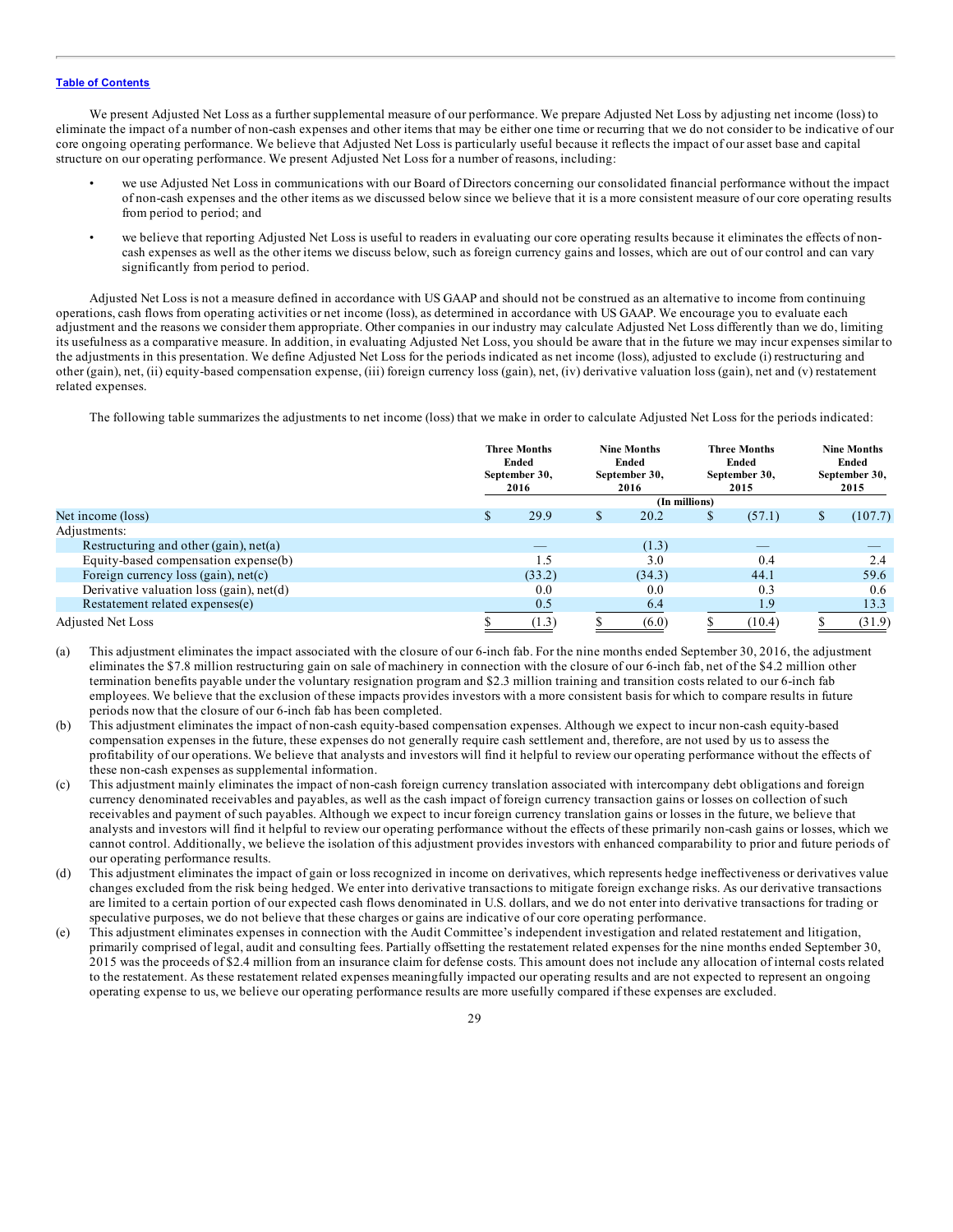There was no tax impact from the adjustments to net income (loss) to calculate our Adjusted Net Loss for the three and nine months ended September 30, 2016 and 2015 due to net operating loss carry-forwards available to offset taxable income and full allowance for deferred tax assets. We believe that all adjustments to net income (loss) used to calculate Adjusted Net Loss were applied consistently to the periods presented.

Adjusted Net Loss has limitations as an analytical tool, and you should not consider it in isolation, or as a substitute for analysis of our results as reported under US GAAP. Some of these limitations are:

- Adjusted Net Loss does not reflect changes in, or cash requirements for, our working capital needs;
- Adjusted Net Loss does not consider the potentially dilutive impact of issuing equity-based compensation to our management team and employees;
- Adjusted Net Loss does not reflect the costs of holding certain assets and liabilities in foreign currencies; and
- other companies in our industry may calculate Adjusted Net Loss differently than we do, limiting its usefulness as a comparative measure.

Because of these limitations, Adjusted Net Loss should not be considered as a measure of discretionary cash available to us to invest in the growth of our business. We compensate for these limitations by relying primarily on our US GAAP results and using Adjusted Net Loss only supplementally.

#### **Factors Affecting Our Results of Operations**

*Net Sales.* We derive virtually all of our sales (net of sales returns and allowances) from two segments: Foundry Services Group and Standard Products Group. Our product inventory is primarily located in Korea and is available for drop shipment globally. Outside of Korea, we maintain limited product inventory, and our sales representatives generally relay orders to our factories in Korea for fulfillment. We have strategically located our sales and technical support offices near concentrations of major customers. Our sales offices are located in Korea, the United States, Japan and Greater China. Our network of authorized agents and distributors consists of agents in the United States and Europe and distributors and agents in the Asia Pacific region. Our net sales from All other consist principally of the disposal of waste materials.

We recognize revenue when risk and reward of ownership pass to the customer either upon shipment, upon product delivery at the customer's location or upon customer acceptance, depending on the terms of the arrangement. For the nine months ended September 30, 2016 and 2015, we sold products to 321 and 300 customers, respectively, and our net sales to our ten largest customers represented 65% and 64% of our net sales, respectively. We have a combined production capacity of approximately 150,000 semiconductor wafers per month. We believe our large-scale, cost-effective fabrication facilities enable us to rapidly adjust our production levels to meet shifts in demand by our end customers.

*Gross Profit.* Our overall gross profit generally fluctuates as a result of changes in overall sales volumes and in the average selling prices of our products and services. Other factors that influence our gross profit include changes in product mix, the introduction of new products and services and subsequent generations of existing products and services, shifts in the utilization of our manufacturing facilities and the yields achieved by our manufacturing operations, changes in material, labor and other manufacturing costs including outsourced manufacturing expenses, and variation in depreciation expense.

*Average Selling Prices.* Average selling prices for our products tend to be highest at the time of introduction of new products which utilize the latest technology and tend to decrease over time as such products mature in the market and are replaced by next generation products. We strive to offset the impact of declining selling prices for existing products through our product development activities and by introducing new products that command selling prices above the average selling price of our existing products. In addition, we seek to manage our inventories and manufacturing capacity so as to preclude losses from product and productive capacity obsolescence.

*Material Costs.* Our cost of material consists of costs of raw materials, such as silicon wafers, chemicals, gases and tape and packaging supplies. We use processes that require specialized raw materials, such as silicon wafers, that are generally available from a limited number of suppliers. If demand increases or supplies decrease, the costs of our raw materials could significantly increase.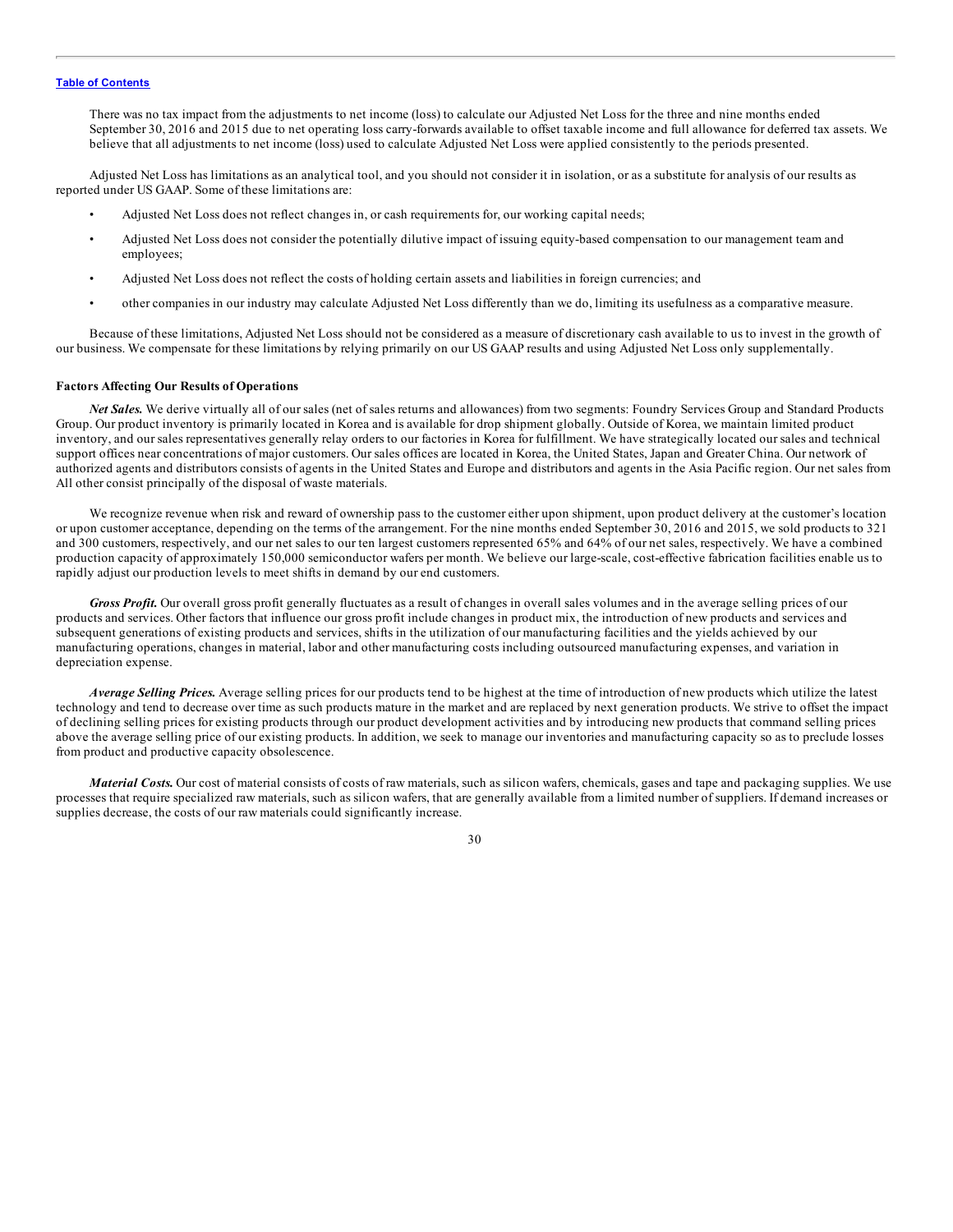Labor Costs. A significant portion of our employees are located in Korea. Under Korean labor laws, most employees and certain executive officers with one or more years of service are entitled to severance benefits upon the termination of their employment based on their length of service and rate of pay. As of September 30, 2016, approximately 98% of our employees were eligible for severance benefits.

*Depreciation Expense.* We periodically evaluate the carrying values of long-lived assets, including property, plant and equipment and intangible assets, as well as the related depreciation periods. We depreciate our property, plant and equipment using the straight-line method over the estimated useful lives of our assets. Depreciation rates vary from 30-40 years on buildings to 5 to 12 years for certain equipment and assets. Our evaluation of carrying values is based on various analyses including cash flow and profitability projections. If our projections indicate that future undiscounted cash flows are not sufficient to recover the carrying values of the related long-lived assets, the carrying value of the assets is impaired and will be reduced, with the reduction charged to expense so that the carrying value is equal to fair value.

*Selling Expenses.* We sell our products worldwide through a direct sales force as well as a network of sales agents and representatives to OEMs, including major branded customers and contract manufacturers, and indirectly through distributors. Selling expenses consist primarily of the personnel costs for the members of our direct sales force, a network of sales representatives and other costs of distribution. Personnel costs include base salary, benefits and incentive compensation.

*General and Administrative Expenses.* General and administrative expenses consist of the costs of various corporate operations, including finance, legal, human resources and other administrative functions. These expenses primarily consist of payroll-related expenses, consulting and other professional fees and office facility-related expenses.

*Research and Development.* The rapid technological change and product obsolescence that characterize our industry require us to make continuous investments in research and development. Product development time frames vary but, in general, we incur research and development costs one to two years before generating sales from the associated new products. These expenses include personnel costs for members of our engineering workforce, cost of photomasks, silicon wafers and other non-recurring engineering charges related to product design. Additionally, we develop base line process technology through experimentation and through the design and use of characterization wafers that help achieve commercially feasible yields for new products. The majority of research and development expenses are for process development that serves as a common technology platform for all of our product lines.

#### *Interest Expense.* Our interest expense is incurred primarily under the 2021 Notes.

*Impact of Foreign Currency Exchange Rates on Reported Results of Operations.* Historically, a portion of our revenues and greater than the majority of our operating expenses and costs of sales have been denominated in non-U.S. currencies, principally the Korean won, and we expect that this will remain true in the future. Because we report our results of operations in U.S. dollars converted from our non-U.S. revenues and expenses based on monthly average exchange rates, changes in the exchange rate between the Korean won and the U.S. dollar could materially impact our reported results of operations and distort period to period comparisons. In particular, because of the difference in the amount of our consolidated revenues and expenses that are in U.S. dollars relative to Korean won, depreciation in the U.S. dollar relative to the Korean won could result in a material increase in reported costs relative to revenues, and therefore could cause our profit margins and operating income (loss) to appear to decline materially, particularly relative to prior periods. The converse is true if the U.S. dollar were to appreciate relative to the Korean won. Moreover, our foreign currency gain or loss would be affected by changes in the exchange rate between the Korean won and the U.S. dollar as a substantial portion of non-cash translation gain or loss is associated with the intercompany long-term loans to our Korean subsidiary, which is denominated in U.S. dollars. As of September 30, 2016, the outstanding intercompany loan balance including accrued interest between our Korean subsidiary and our Dutch subsidiary was \$591 million. As a result of such foreign currency fluctuations, it could be more difficult to detect underlying trends in our business and results of operations. In addition, to the extent that fluctuations in currency exchange rates cause our results of operations to differ from our expectations or the expectations of our investors, the trading price of our stock could be adversely affected.

From time to time, we may engage in exchange rate hedging activities in an effort to mitigate the impact of exchange rate fluctuations. Our Korean subsidiary enters into foreign currency forward and zero cost collar contracts in order to mitigate a portion of the impact of U.S. dollar-Korean won exchange rate fluctuations on our operating results. Obligations under these foreign currency forward and zero cost collar contracts must be cash collateralized if our exposure exceeds certain specified thresholds. These forward and zero cost collar contracts may be terminated by the counterparty in a number of circumstances, including if our total cash and cash equivalents is less than \$30.0 million at the end of a fiscal quarter unless a waiver is obtained from the counterparty. We cannot assure that any hedging technique we implement will be effective. If our hedging activities are not effective, changes in currency exchange rates may have a more significant impact on our results of operations.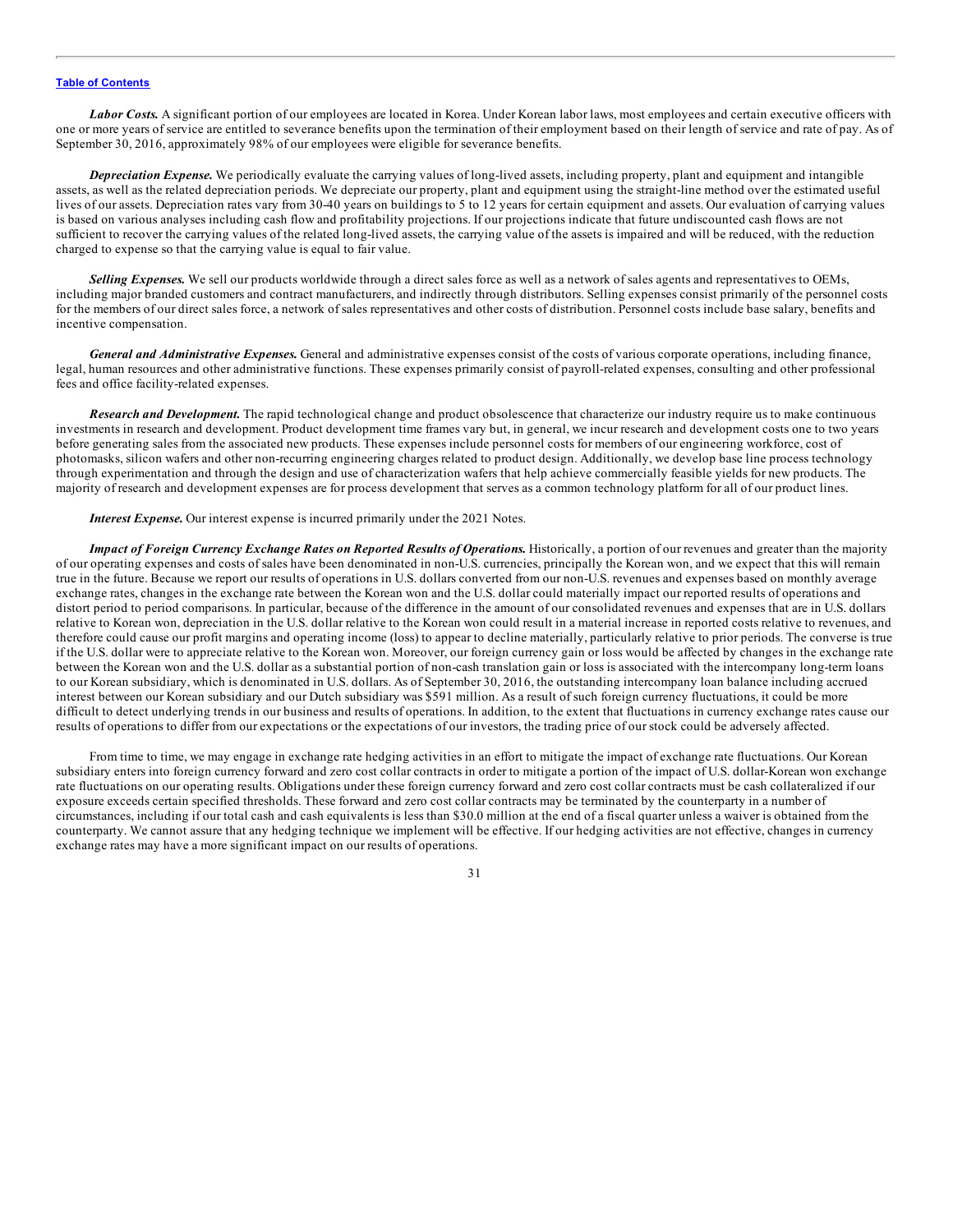*Foreign Currency Gain or Loss.* Foreign currency translation gains or losses on transactions by us or our subsidiaries in a currency other than our or our subsidiaries' functional currency are included in our statements of operations as a component of other income (expense). A substantial portion of this net foreign currency gain or loss relates to non-cash translation gain or loss related to the principal balance of intercompany balances at our Korean subsidiary that are denominated in U.S. dollars. This gain or loss results from fluctuations in the exchange rate between the Korean won and U.S. dollar.

*Income Taxes*. We record our income taxes in each of the tax jurisdictions in which we operate. This process involves using an asset and liability approach whereby deferred tax assets and liabilities are recorded for differences in the financial reporting bases and tax bases of our assets and liabilities. We exercise significant management judgment in determining our provision for income taxes, deferred tax assets and liabilities. We assess whether it is more likely than not that the deferred tax assets existing at the period-end will be realized in future periods. In such assessment, we consider all available positive and negative evidence, including scheduled reversals of deferred tax liabilities, projected future taxable income, tax planning strategies and recent results of operations. In the event we were to determine that we would be able to realize the deferred income tax assets in the future in excess of their net recorded amount, we would adjust the valuation allowance, which would reduce the provision for income taxes.

Our operations are subject to income and transaction taxes in the United States and in multiple foreign jurisdictions, including Korea. Significant estimates and judgments are required in determining our worldwide provision for income taxes. Some of these estimates are based on interpretations of existing tax laws or regulations. The ultimate amount of tax liability may be uncertain as a result.

*Capital Expenditures.* We invest in manufacturing equipment, software design tools and other tangible and intangible assets for capacity expansion and technology improvement. Capacity expansions and technology improvements typically occur in anticipation of increases in demand. We typically pay for capital expenditures in partial installments with portions due on order, delivery and final acceptance. Our capital expenditures include our payments for the purchase of property, plant and equipment as well as payments for the registration of intellectual property rights.

*Inventories.* We monitor our inventory levels in light of product development changes and market expectations. We may be required to take additional charges for quantities in excess of demand, cost in excess of market value and product age. Our analysis may take into consideration historical usage, expected demand, anticipated sales price, new product development schedules, the effect new products might have on the sales of existing products, product age, customer design activity, customer concentration and other factors. These forecasts require us to estimate our ability to predict demand for current and future products and compare those estimates with our current inventory levels and inventory purchase commitments. Our forecasts for our inventory may differ from actual inventory use.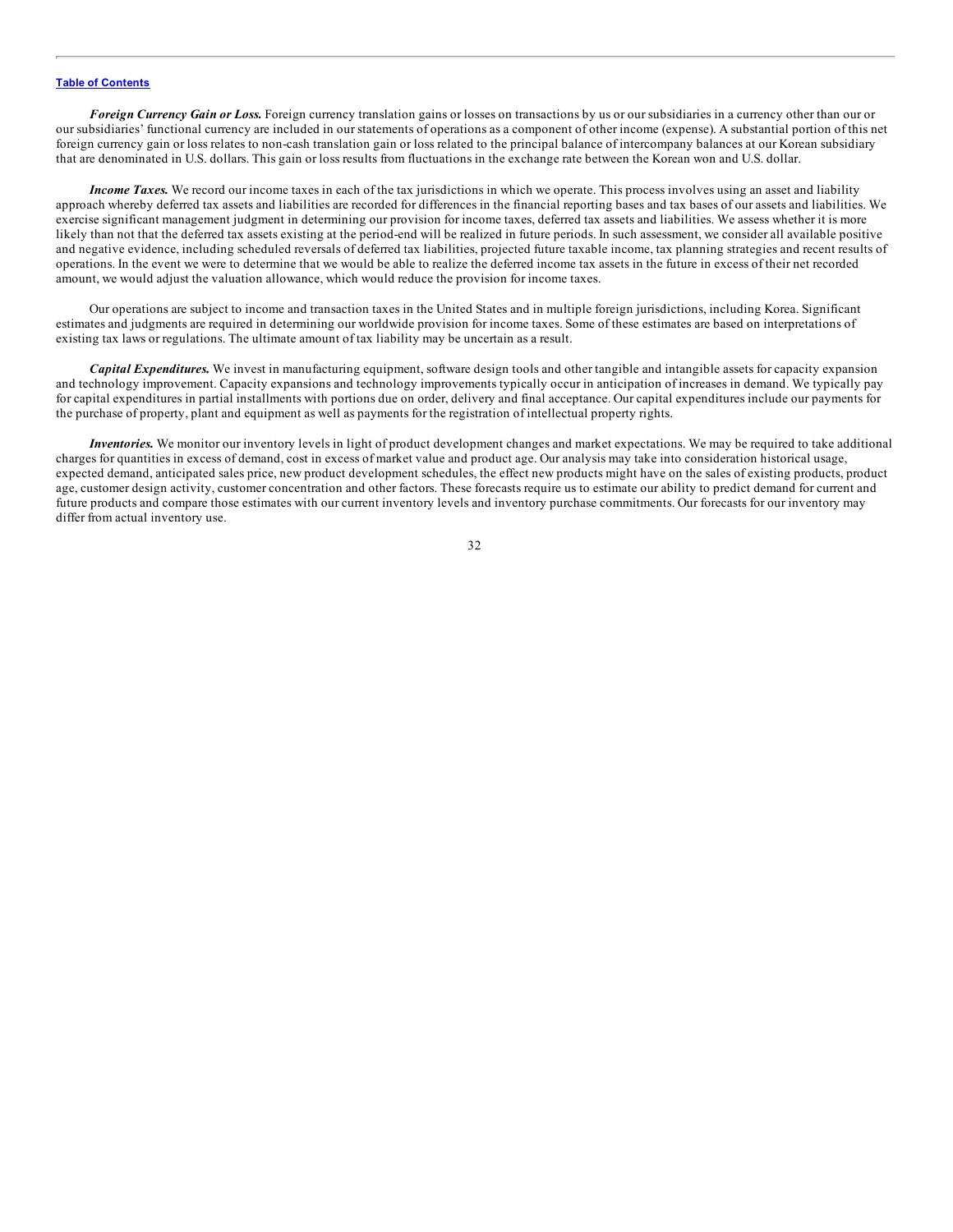## **Results of Operations – Comparison of Three Months Ended September 30, 2016 and 2015**

The following table sets forth consolidated results of operations for the three months ended September 30, 2016 and 2015:

|                                              |            | <b>Three Months Ended</b><br>September 30, 2016 |               | <b>Three Months Ended</b><br>September 30, 2015 |                  |  |
|----------------------------------------------|------------|-------------------------------------------------|---------------|-------------------------------------------------|------------------|--|
|                                              | Amount     | $%$ of<br><b>Net Sales</b>                      | Amount        | $%$ of<br><b>Net Sales</b>                      | Change<br>Amount |  |
|                                              |            |                                                 | (In millions) |                                                 |                  |  |
| Net sales                                    | \$192.3    | $100.0\%$                                       | \$154.4       | 100.0%                                          | \$37.9           |  |
| Cost of sales                                | 153.2      | 79.6                                            | 119.7         | 77.5                                            | 33.5             |  |
| Gross profit                                 | 39.1       | 20.4                                            | 34.7          | 22.5                                            | 4.4              |  |
| Selling, general and administrative expenses | 20.1       | 10.4                                            | 22.1          | 14.3                                            | (2.0)            |  |
| Research and development expenses            | 18.4       | 9.6                                             | 20.5          | 13.2                                            | (2.0)            |  |
| Operating income (loss)                      | 0.6        | 0.3                                             | (7.9)         | (5.1)                                           | 8.5              |  |
| Interest expense                             | (4.1)      | (2.1)                                           | (4.1)         | (2.6)                                           |                  |  |
| Foreign currency gain (loss), net            | 33.2       | 17.3                                            | (44.1)        | (28.6)                                          | 77.3             |  |
| Others, net                                  | 0.9        | 0.5                                             | 0.3           | 0.2                                             | 0.6              |  |
|                                              | 30.0       | 15.6                                            | (48.0)        | (31.1)                                          | 78.0             |  |
| Income (loss) before income taxes            | 30.6       | 15.9                                            | (55.8)        | (36.2)                                          | 86.4             |  |
| Income tax expenses                          | 0.8        | 0.4                                             | 1.3           | 0.8                                             | (0.5)            |  |
| Net income (loss)                            | 29.9<br>\$ | 15.5                                            | \$(57.1)      | (37.0)                                          | \$86.9           |  |

## *Results by segment*

|                                      |         | <b>Three Months Ended</b><br>September 30, 2016 |               | <b>Three Months Ended</b><br>September 30, 2015 |           |  |
|--------------------------------------|---------|-------------------------------------------------|---------------|-------------------------------------------------|-----------|--|
|                                      |         | $%$ of                                          |               | $%$ of                                          | Change    |  |
|                                      | Amount  | <b>Net Sales</b>                                | Amount        | <b>Net Sales</b>                                | Amount    |  |
|                                      |         |                                                 | (In millions) |                                                 |           |  |
| <b>Net Sales</b>                     |         |                                                 |               |                                                 |           |  |
| Foundry Services Group               | \$73.9  | 38.4%                                           | \$71.5        | 46.3%                                           | 2.4<br>S. |  |
| <b>Standard Products Group</b>       |         |                                                 |               |                                                 |           |  |
| Display Solutions                    | 84.7    | 44.0                                            | 48.3          | 31.3                                            | 36.4      |  |
| Power Solutions                      | 33.6    | 17.5                                            | 34.4          | 22.3                                            | (0.8)     |  |
| <b>Total Standard Products Group</b> | 118.3   | 61.5                                            | 82.7          | 53.6                                            | 35.6      |  |
| All other                            | 0.1     | 0.1                                             | 0.2           | 0.1                                             | (0.1)     |  |
| Total net sales                      | \$192.3 | 100.0%                                          | \$154.4       | 100.0%                                          | \$37.9    |  |

|                                |        | <b>Three Months Ended</b><br>September 30, 2016 |                         | <b>Three Months Ended</b><br>September 30, 2015 |        |  |
|--------------------------------|--------|-------------------------------------------------|-------------------------|-------------------------------------------------|--------|--|
|                                |        | $%$ of                                          |                         | $%$ of                                          | Change |  |
|                                | Amount | <b>Net Sales</b>                                | Amount<br>(In millions) | <b>Net Sales</b>                                | Amount |  |
| <b>Gross Profit</b>            |        |                                                 |                         |                                                 |        |  |
| Foundry Services Group         | \$17.3 | 23.5%                                           | \$18.7                  | $26.1\%$                                        | (1.3)  |  |
| <b>Standard Products Group</b> | 21.7   | 18.3                                            | 15.8                    | 19.1                                            | 5.9    |  |
| All other                      | 0.1    | 100.0                                           | 0.2                     | 100.2                                           | (0.1)  |  |
| Total gross profit             | \$39.1 | 20.4                                            | \$34.7                  | 22.5                                            | 4.4    |  |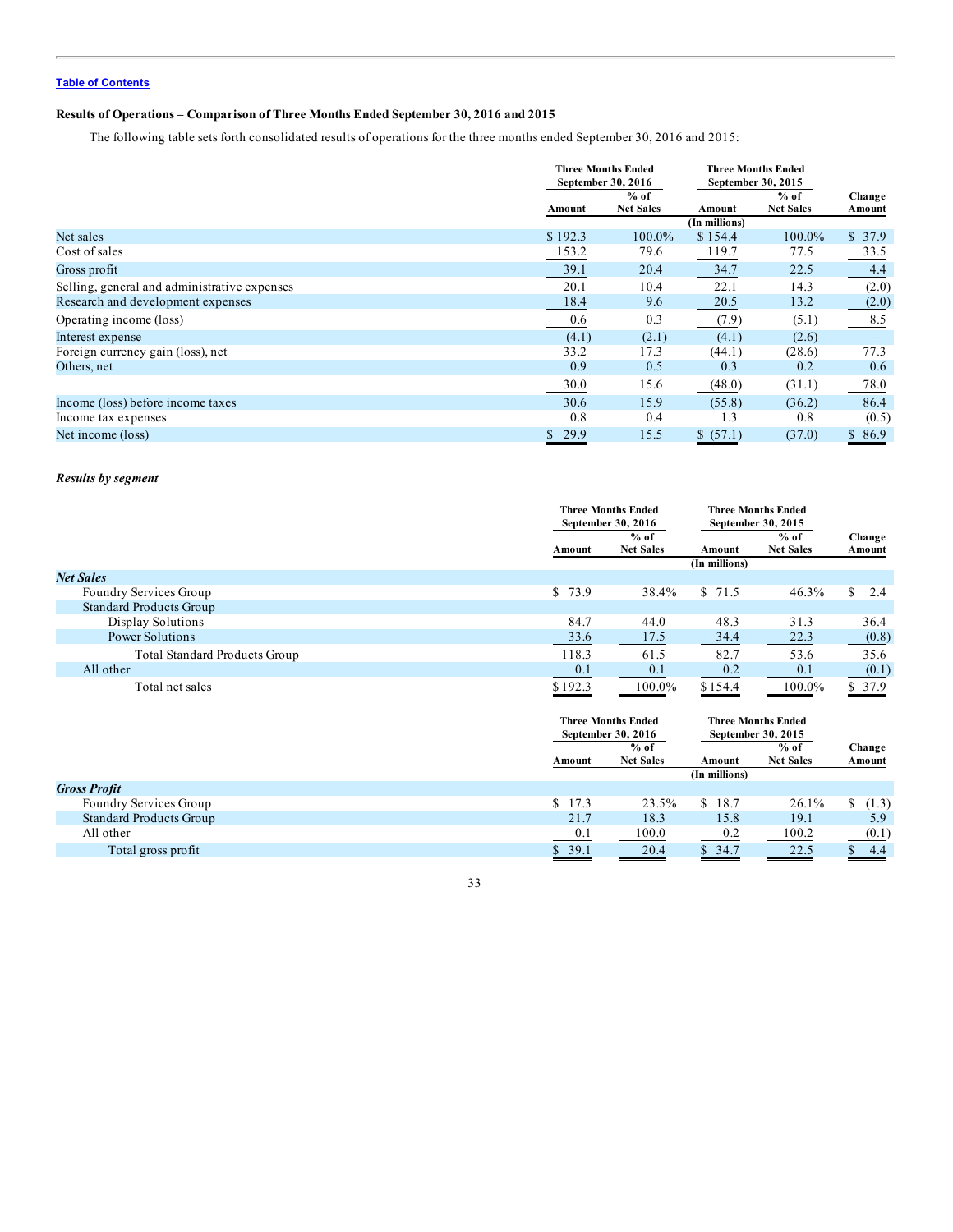#### *Net Sales*

Net sales were \$192.3 million for the three months ended September 30, 2016, a \$37.9 million, or 24.6%, increase compared to \$154.4 million for the three months ended September 30, 2015. This increase was primarily due to an increase in revenue related to mobile AMOLED display products from our Standard Products Group as described below.

*Foundry Services Group.* Net sales from our Foundry Services Group segment were \$73.9 million for the three months ended September 30, 2016, a \$2.4 million, or 3.3%, increase compared to \$71.5 million for the three months ended September 30, 2015. The increase was primarily attributable to a \$13.5 million increase in sales of certain products from new global power management IC foundry customers and a \$6.5 million increase attributable to increased levels of demand for our foundry services from customers serving the high-end smartphone and consumer markets. These increases were partially offset by a \$16.2 million net decrease in sales primarily attributable to the closure of our 6-inch fab in the first quarter of 2016 and a \$2.1 million decrease caused by reduced levels of demand for our foundry services from a customer serving the mid-range smartphone markets.

*Standard Products Group.* Net sales from our Standard Products Group segment were \$118.3 million for the three months ended September 30, 2016, a \$35.6 million, or 43.0%, increase compared to \$82.7 million for the three months ended September 30, 2015. This substantial increase was primarily due to a significant increase in revenue related to our Display Solutions business line, partially offset by a decrease in revenue related to our Power Solutions business line as described below.

Net sales from our Display Solutions business line were \$84.7 million for the three months ended September 30, 2016, a \$36.4 million, or 75.3%, increase from \$48.3 million for the three months ended September 30, 2015. This significant increase in sales was primarily attributable to \$36.8 million higher sales of mobile AMOLED display driver IC. Net sales from our Power Solutions business line were \$33.6 million for the three months ended September 30, 2016, a \$0.8 million, or 2.3%, decrease from \$34.4 million for the three months ended September 30, 2015. The decrease in sales was primarily due to reduction of low contribution margin MOSFET products as part of our product portfolio optimization process.

*All Other.* All other net sales were \$0.1 million for the three months ended September 30, 2016 and \$0.2 million for the three months ended September 30, 2015, respectively.

#### *Gross Profit*

Total gross profit was \$39.1 million for the three months ended September 30, 2016 compared to \$34.7 million for the three months ended September 30, 2015, a \$4.4 million, or 12.8%, increase. Gross profit as a percentage of net sales for the three months ended September 30, 2016 decreased to 20.4% compared to 22.5% for the three months ended September 30, 2015. The decrease in gross profit as a percentage of net sales was due to both our Foundry Services Group and Standard Products Group segments as described below.

*Foundry Services Group.* Gross profit from our Foundry Services Group segment was \$17.3 million for the three months ended September 30, 2016, a \$1.3 million, or 7.2%, decrease compared to \$18.7 million for the three months ended September 30, 2015. Gross profit as a percentage of net sales for the three months ended September 30, 2016 decreased to 23.5% compared to 26.1% for the three months ended September 30, 2015. The decrease in gross profit as a percentage of net sales was mainly attributable to the gross profit for the three months ended September 30, 2015, which included the reversal of a \$3.6 million accrual related to a product claim. The product claim was settled by the Company in 2013 but the counterparty did not meet all of the agreed upon payout criteria within the terms of the settlement and the Company was fully released from its obligation to pay this claim in the third quarter of 2015.

*Standard Products Group.* Gross profit from our Standard Products Group segment was \$21.7 million for the three months ended September 30, 2016, a \$5.9 million, or 37.1%, increase from \$15.8 million for the three months ended September 30, 2015. Gross profit as a percentage of net sales for the three months ended September 30, 2016 decreased to 18.3% compared to 19.1% for the three months ended September 30, 2015. The decrease in gross profit as a percentage of net sales, despite the increase in gross profit amount, was attributable to a strategic increase in the volume of lower margin products in the three months ended September 30, 2016 as a result of executing our strategy during this period to increase utilization rate in order to lower unit costs and maximize cash flows.

*All Other.* All other gross profit was \$0.1 million for the three months ended September 30, 2016 and \$0.2 million for the three months ended September 30, 2015.

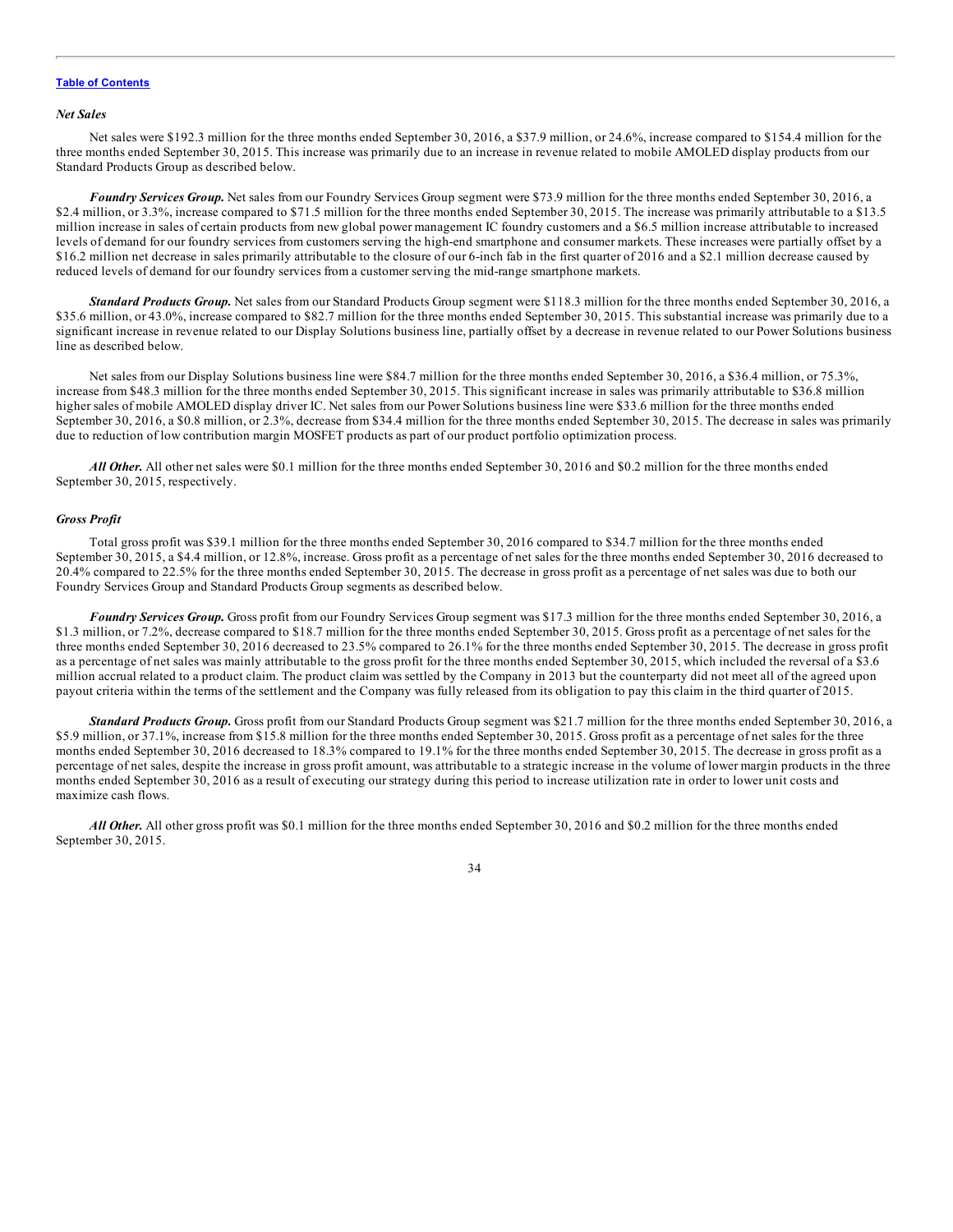#### *Net Sales by Geographic Region*

We report net sales by geographic region based on the location to which the products are billed. The following table sets forth our net sales by geographic region and the percentage of total net sales represented by each geographic region for the three months ended September 30, 2016 and 2015:

|                                 |         | <b>Three Months Ended</b><br>September 30, 2016 |                                             | <b>Three Months Ended</b><br>September 30, 2015 |           |
|---------------------------------|---------|-------------------------------------------------|---------------------------------------------|-------------------------------------------------|-----------|
|                                 |         | $%$ of                                          | <b>Net Sales</b><br>Amount<br>(In millions) |                                                 | Change    |
|                                 | Amount  |                                                 |                                             |                                                 | Amount    |
| Korea                           | \$58.5  | $30.4\%$                                        | \$56.1                                      | 36.3%                                           | 2.4<br>S. |
| Asia Pacific (other than Korea) | 107.6   | 55.9                                            | 84.2                                        | 54.6                                            | 23.3      |
| <b>United States</b>            | 15.4    | 8.0                                             | 6.1                                         | 3.9                                             | 9.3       |
| Europe                          | 10.5    | 5.5                                             | 7.4                                         | 4.8                                             | 3.1       |
| Others                          | 0.3     | 0.2                                             | 0.5                                         | 0.4                                             | (0.2)     |
|                                 | \$192.3 | 100.0%                                          | \$154.4                                     | 100.0%                                          | \$37.9    |

Net sales in Asia Pacific (other than Korea) for the three months ended September 30, 2016 increased from \$84.2 million to \$107.6 million compared to the three months ended September 30, 2015, or by \$23.3 million, or 27.7%, primarily due to higher sales of mobile AMOLED display products driver IC, which was partially offset by reduced demand for MOSFET products and a decrease in sales in connection with the closure of our 6-inch fab in the first quarter of 2016.

Net sales in the United States for the three months ended September 30, 2016 increased from \$6.1 million to \$15.4 million compared to the three months ended September 30, 2015, or by \$9.3 million, or 152.6%, primarily due to an increase in sales of products to a new global power management IC foundry customer.

#### *Operating Expenses*

*Selling, General and Administrative Expenses.* Selling, general and administrative expenses were \$20.1 million, or 10.4% of net sales, for the three months ended September 30, 2016, compared to \$22.1 million, or 14.3% of net sales, for the three months ended September 30, 2015. The decrease of \$2.0 million, or 9.2%, was primarily attributable to a \$1.4 million decrease in restatement related professional fees mainly comprised of legal and consulting fees.

*Research and Development Expenses.* Research and development expenses were \$18.4 million, or 9.6% of net sales, for the three months ended September 30, 2016, compared to \$20.5 million, or 13.2% of net sales, for the three months ended September 30, 2015. The decrease of \$2.0 million, or 9.8%, was primarily due to a decrease in R&D related material costs.

#### *Operating Income (Loss)*

As a result of the foregoing, operating income increased by \$8.5 million, or 107.9%, in the three months ended September 30, 2016 compared to the three months ended September 30, 2015. As discussed above, the increase in operating income resulted from a \$4.4 million increase in gross profit, a \$2.0 million decrease in selling, general and administrative expenses and a \$2.0 million decrease in research and development expenses.

#### *Other Income (Expense)*

*Interest Expense.* Interest expense was \$4.1 million for the three months ended September 30, 2016 and September 30, 2015.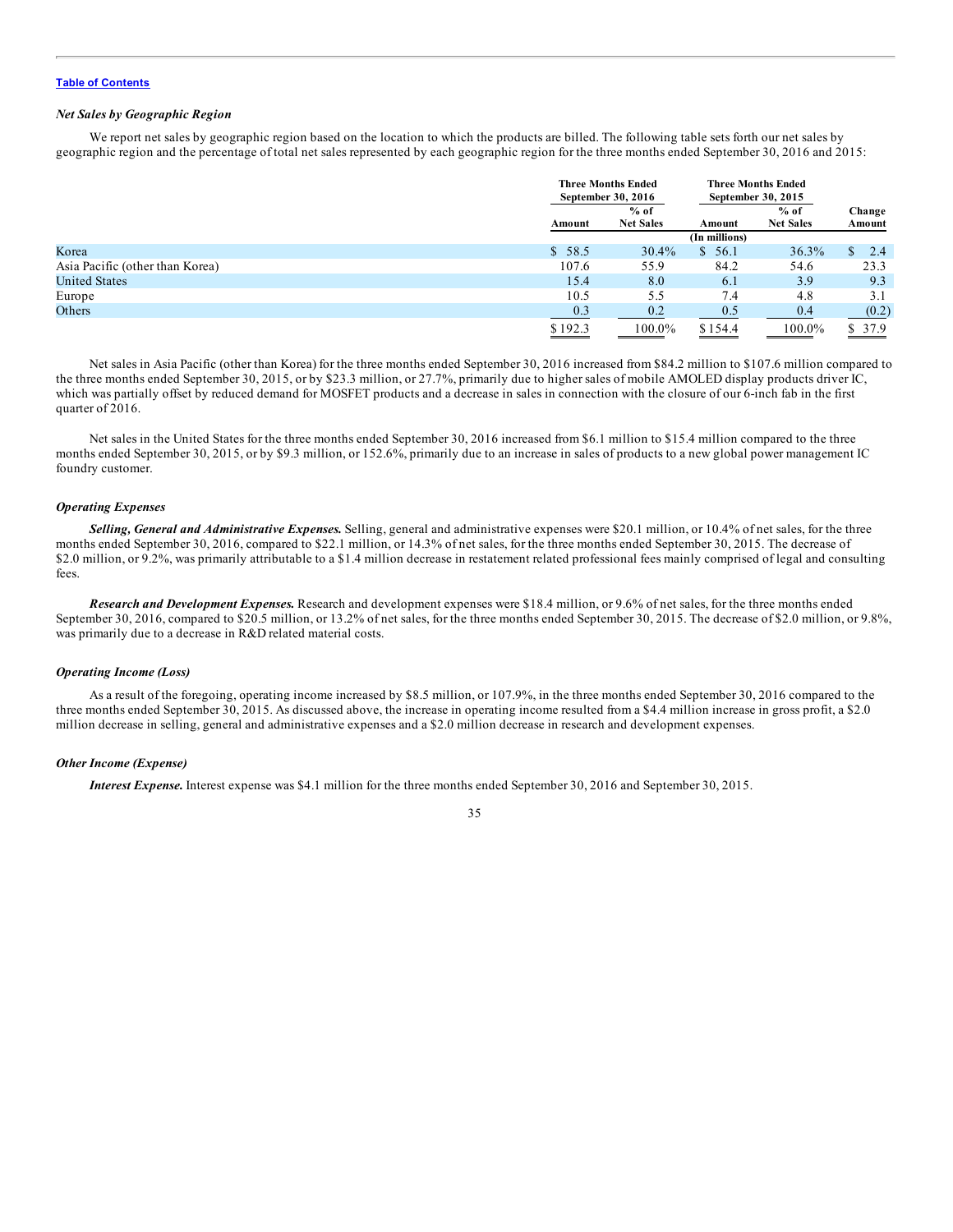*Foreign Currency Gain (Loss), Net.* Net foreign currency gain for the three months ended September 30, 2016 was \$33.2 million compared to net foreign currency loss of \$44.1 million for the three months ended September 30, 2015. The net foreign currency gain for the three months ended September 30, 2016 was due to the appreciation in value of the Korean won relative to the U.S. dollar during the period, whereas the depreciation of the Korean won relative to the U.S. dollar resulted in a net foreign currency loss for the three months ended September 30, 2015.

A substantial portion of our net foreign currency gain or loss is non-cash translation gain or loss associated with the intercompany long-term loans to our Korean subsidiary, which is denominated in U.S. dollars and is affected by changes in the exchange rate between the Korean won and the U.S. dollar. As of September 30, 2016, the outstanding intercompany loan balance including accrued interest between our Korean subsidiary and our Dutch subsidiary was \$591 million. Foreign currency translation gain or loss from intercompany balances was included in determining our consolidated net income since the intercompany balances were not considered long-term investments in nature because management intended to settle these intercompany balances at their respective maturity dates.

*Others, Net.* Others were comprised of gains and losses on valuation of derivatives which were designated as hedging instruments, rental income and interest income. Others for the three months ended September 30, 2016 and September 30, 2015 were \$0.9 million and \$0.3 million, respectively.

#### *Income Tax Expenses*

Income tax expenses for the three months ended September 30, 2016 and September 30, 2015 were \$0.8 million and \$1.3 million, respectively. The decrease in income tax expenses was primarily due to the decrease in profit before income taxes of certain foreign subsidiaries that were able to identify income in those jurisdictions and changes in unrecognized tax benefits related to the lapse of the applicable statute of limitations at the Korean subsidiary.

#### *Net Income (Loss)*

As a result of the foregoing, net income increased by \$86.9 million in the three months ended September 30, 2016 compared to the three months ended September 30, 2015. As discussed above, the increase primarily resulted from an \$8.5 million increase in operating income mainly attributable to a reduction in certain operating expenses and a \$77.3 million benefit from net foreign currency gains.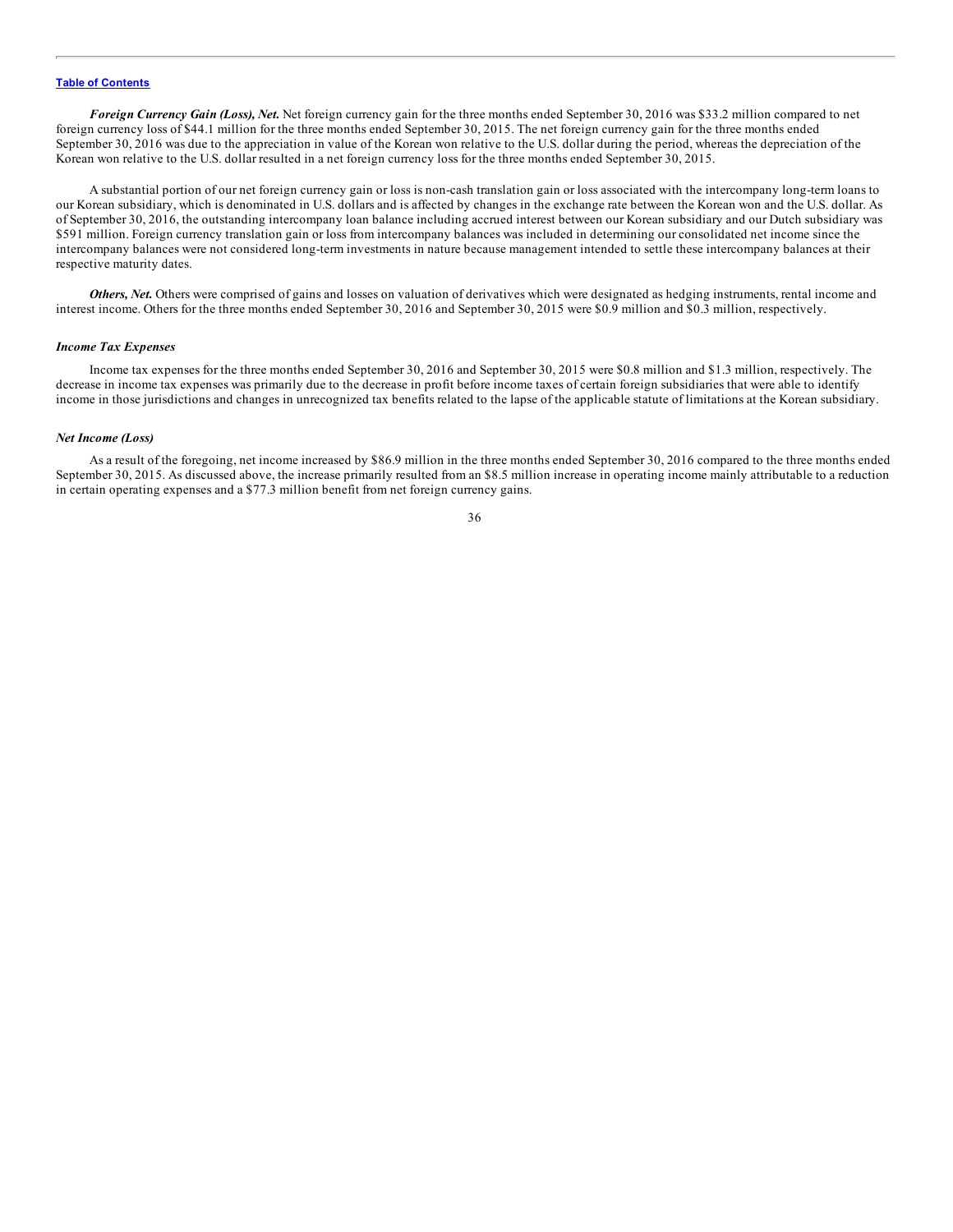## **Results of Operations – Comparison of Nine Months Ended September 30, 2016 and 2015**

The following table sets forth consolidated results of operations for the nine months ended September 30, 2016 and 2015:

|                                              |         | <b>Nine Months Ended</b><br>September 30, 2016 |               | <b>Nine Months Ended</b><br>September 30, 2015 |                  |
|----------------------------------------------|---------|------------------------------------------------|---------------|------------------------------------------------|------------------|
|                                              | Amount  | $%$ of<br><b>Net Sales</b>                     | Amount        | $%$ of<br><b>Net Sales</b>                     | Change<br>Amount |
|                                              |         |                                                | (In millions) |                                                |                  |
| Net sales                                    | \$507.5 | $100.0\%$                                      | \$481.3       | 100.0%                                         | \$26.2           |
| Cost of sales                                | 397.4   | 78.3                                           | \$376.3       | 78.2                                           | 21.1             |
| Gross profit                                 | 110.1   | 21.7                                           | 105.0         | 21.8                                           | 5.2              |
| Selling, general and administrative expenses | 66.0    | 13.0                                           | 75.7          | 15.7                                           | (9.7)            |
| Research and development expenses            | 54.4    | 10.7                                           | 64.5          | 13.4                                           | (10.1)           |
| Restructuring gain                           | (7.8)   | (1.5)                                          |               |                                                | (7.8)            |
| Operating loss                               | (2.5)   | (0.5)                                          | (35.3)        | (7.3)                                          | 32.8             |
| Interest expense                             | (12.2)  | (2.4)                                          | (12.2)        | (2.5)                                          |                  |
| Foreign currency gain (loss), net            | 34.3    | 6.8                                            | (59.6)        | (12.4)                                         | 93.9             |
| Others, net                                  | 2.4     | 0.5                                            | 1.2           | 0.2                                            | 1.3              |
|                                              | 24.5    | 4.8                                            | (70.6)        | (14.7)                                         | 95.1             |
| Income (loss) before income taxes            | 22.0    | 4.3                                            | (105.9)       | (22.0)                                         | 128.0            |
| Income tax expenses                          | 1.8     | 0.4                                            | 1.8           | 0.4                                            | 0.1              |
| Net income (loss)                            | \$20.2  | 4.0                                            | \$(107.7)     | (22.4)                                         | \$127.9          |

## *Results by segment*

|                                      | <b>Nine Months Ended</b><br>September 30, 2016 |                  | <b>Nine Months Ended</b><br>September 30, 2015 |                  |           |  |
|--------------------------------------|------------------------------------------------|------------------|------------------------------------------------|------------------|-----------|--|
|                                      |                                                | $%$ of           |                                                | $%$ of           | Change    |  |
|                                      | Amount                                         | <b>Net Sales</b> | Amount                                         | <b>Net Sales</b> | Amount    |  |
|                                      |                                                |                  | (In millions)                                  |                  |           |  |
| <b>Net Sales</b>                     |                                                |                  |                                                |                  |           |  |
| Foundry Services Group               | \$196.2                                        | 38.7%            | \$225.0                                        | $46.7\%$         | \$ (28.8) |  |
| <b>Standard Products Group</b>       |                                                |                  |                                                |                  |           |  |
| Display Solutions                    | 217.2                                          | 42.8             | 153.6                                          | 31.9             | 63.6      |  |
| Power Solutions                      | 93.8                                           | 18.5             | 102.2                                          | 21.2             | (8.5)     |  |
| <b>Total Standard Products Group</b> | 310.9                                          | 61.3             | 255.8                                          | 53.2             | 55.1      |  |
| All other                            | 0.4                                            | 0.1              | 0.5                                            | $\overline{0.1}$ | (0.1)     |  |
| Total net sales                      | \$507.5                                        | 100.0%           | \$481.3                                        | 100.0%           | \$26.2    |  |

|                                |         | <b>Nine Months Ended</b> |               | <b>Nine Months Ended</b> |        |
|--------------------------------|---------|--------------------------|---------------|--------------------------|--------|
|                                |         | September 30, 2016       |               | September 30, 2015       |        |
|                                |         | $%$ of                   |               | $%$ of                   | Change |
|                                | Amount  | <b>Net Sales</b>         | Amount        | <b>Net Sales</b>         | Amount |
|                                |         |                          | (In millions) |                          |        |
| <b>Gross Profit</b>            |         |                          |               |                          |        |
| Foundry Services Group         | \$45.8  | 23.4%                    | \$51.2        | 22.8%                    | (5.4)  |
| <b>Standard Products Group</b> | 64.8    | 20.9                     | 53.2          | 20.8                     | 11.6   |
| All other                      | (0.5)   | (119.6)                  | 0.5           | 100.1                    | (1.0)  |
| Total gross profit             | \$110.1 | 21.7                     | \$105.0       | 21.8                     | 5.2    |
|                                |         |                          |               |                          |        |

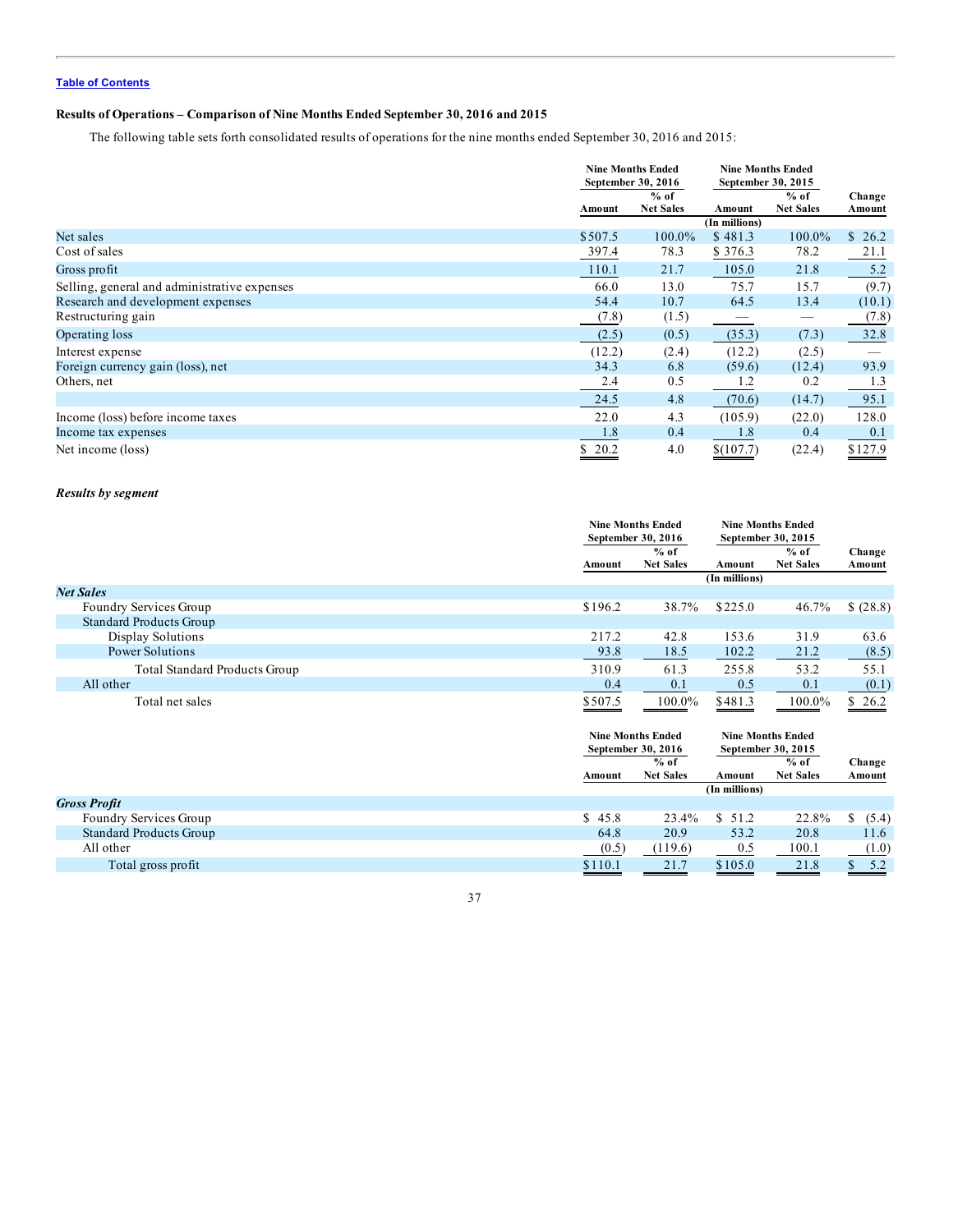#### *Net Sales*

Net sales were \$507.5 million for the nine months ended September 30, 2016, a \$26.2 million, or 5.4%, increase compared to \$481.3 million for the nine months ended September 30, 2015. This increase was primarily attributable to an increase in revenue related to mobile AMOLED display products from our Standard Products Group, which was offset in part by a net decrease in revenue from our Foundry Services Group mainly due to the closure of our 6-inch fab in the first quarter of 2016.

*Foundry Services Group.* Net sales from our Foundry Services Group segment were \$196.2 million for the nine months ended September 30, 2016, a \$28.8 million, or 12.8%, decrease compared to net sales of \$225.0 million for the nine months ended September 30, 2015. The decrease was primarily attributable to a \$30.3 million net decline in sales due to the closure of our 6-inch fab in the first quarter of 2016 and a \$19.3 million decrease caused by reduced levels of demand of our foundry services from customers serving the high-end and mid-range smartphone markets. These decreases were partially offset by a \$21.0 million increase in sales of certain products from new global power management IC foundry customers.

*Standard Products Group.* Net sales from our Standard Products Group segment were \$310.9 million for the nine months ended September 30, 2016, a \$55.1 million, or 21.5%, increase compared to \$255.8 million for the nine months ended September 30, 2015. This substantial increase was primarily due to a significant increase in revenue related to our Display Solutions business line, partially offset by decrease in revenue related to our Power Solutions business line as described below.

Net sales from our Display Solutions business line were \$217.2 million for the nine months ended September 30, 2016, a \$63.6 million, or 41.4%, increase from \$153.6 million for the nine months ended September 30, 2015. The increase in sales was primarily attributable to \$77.5 million higher sales of mobile AMOLED display driver IC, which was partially offset by a \$16.3 million revenue decrease due to reduced demand for source drivers among large display products. Net sales from our Power Solutions business line were \$93.8 million for the nine months ended September 30, 2016, an \$8.5 million, or 8.3%, decrease from \$102.2 million for the nine months ended September 30, 2015. The decrease in sales was primarily due to the reduction of low contribution margin MOSFET products as part of our product portfolio optimization process.

*All Other.* All other net sales were \$0.4 million for the nine months ended September 30, 2016 and \$0.5 million for the nine months ended September 30, 2015.

#### *Gross Profit*

Total gross profit was \$110.1 million for the nine months ended September 30, 2016 compared to \$105.0 million for the nine months ended September 30, 2015, a \$5.2 million, or 4.9%, increase. Gross profit as a percentage of net sales for the nine months ended September 30, 2016 was 21.7%, which was essentially flat compared to 21.8% for the nine months ended September 30, 2015.

*Foundry Services Group.* Gross profit from our Foundry Services Group segment was \$45.8 million for the nine months ended September 30, 2016, a \$5.4 million, or 10.6%, decrease compared to \$51.2 million for the nine months ended September 30, 2015. Gross profit as a percentage of net sales for the nine months ended September 30, 2016 increased to 23.4% compared to 22.8% for the nine months ended September 30, 2015. The increase in gross profit as a percentage of net sales was mainly attributable to a better product mix as we ended the production and sale of legacy low margin products that were manufactured in our 6-inch fab, which was closed during the first quarter of 2016.

*Standard Products Group.* Gross profit from our Standard Products Group segment was \$64.8 million for the nine months ended September 30, 2016, an \$11.6 million, or 21.8%, increase from \$53.2 million for the nine months ended September 30, 2015. Gross profit as a percentage of net sales for the nine months ended September 30, 2016 marginally increased to 20.9% compared to 20.8% for the nine months ended September 30, 2015. Gross profit as a percentage of net sales was essentially flat, which was attributable to a strategic increase in the volume of lower margin products in the nine months ended September 30, 2016 as a result of executing our strategy during this period to increase utilization rate in order to lower unit costs and maximize cash flows.

*All Other.* All other gross profit for the nine months ended September 30, 2016 was negative \$0.5 million mainly attributable to training and transition costs related to our 6-inch fab employees, which was partially offset by revenue from the disposal of waste materials. All other gross profit for the nine months ended September 30, 2015 was \$0.5 million related to the disposal of waste materials.

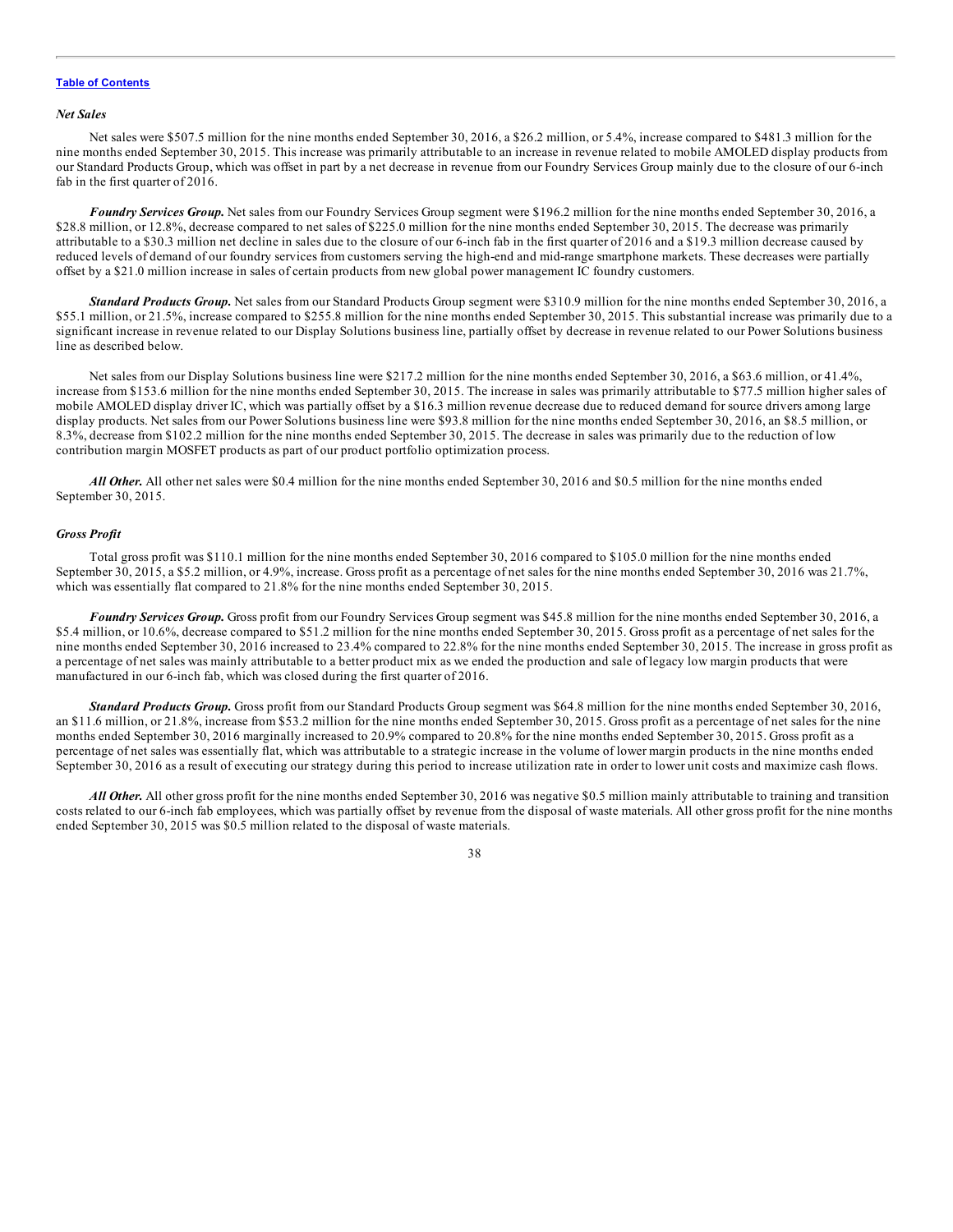#### *Net Sales by Geographic Region*

We report net sales by geographic region based on the location to which the products are billed. The following table sets forth our net sales by geographic region and the percentage of total net sales represented by each geographic region for the nine months ended September 30, 2016 and 2015:

|                                 |         | <b>Nine Months Ended</b><br>September 30, 2016 |               | <b>Nine Months Ended</b><br>September 30, 2015 |                  |
|---------------------------------|---------|------------------------------------------------|---------------|------------------------------------------------|------------------|
|                                 | Amount  | $%$ of<br><b>Net Sales</b>                     | Amount        | $%$ of<br><b>Net Sales</b>                     | Change<br>Amount |
|                                 |         |                                                | (In millions) |                                                |                  |
| Korea                           | \$156.0 | 30.7%                                          | \$180.3       | 37.5%                                          | \$(24.4)         |
| Asia Pacific (other than Korea) | 289.5   | 57.0                                           | 239.0         | 49.7                                           | 50.5             |
| <b>United States</b>            | 28.5    | 5.6                                            | 45.8          | 9.5                                            | (17.3)           |
| Europe                          | 32.8    | 6.5                                            | 14.8          | 3.1                                            | 18.0             |
| Others                          | 0.8     | 0.2                                            | 1.4           | 0.3                                            | (0.6)            |
|                                 | \$507.5 | 100.0%                                         | \$481.3       | 100.0%                                         | \$26.2           |

Net sales in Korea for the nine months ended September 30, 2016 decreased from \$180.3 million to \$156.0 million compared to the nine months ended September 30, 2015, or by \$24.4 million, or 13.5%, primarily due to reduced demand of large display applications and a decrease in sales in connection with the closure of our 6-inch fab in the first quarter of 2016.

Net sales in Asia Pacific for the nine months ended September 30, 2016 increased from \$239.0 million to \$289.5 million compared to the nine months ended September 30, 2015, or by \$50.5 million, or 21.1%, primarily due to higher sales of mobile AMOLED display products, which was partially offset by reduced sales of MOSFET products and our foundry services due to the closure of our 6-inch fab in the first quarter of 2016.

Net sales in the United States for the nine months ended September 30, 2016 decreased from \$45.8 million to \$28.5 million compared to the nine months ended September 30, 2015, or by \$17.3 million, or 37.7%, primarily due to the change in billing location from the United States to Europe by a foundry customer serving the high-end smartphone market, which was partially offset by an increase in sales of certain products from a new global power management IC foundry customer.

Net sales in Europe for the nine months ended September 30, 2016 increased from \$14.8 million to \$32.8 million compared to the nine months ended September 30, 2015, or by \$18.0 million, or 121.8%, primarily due to the change in billing location from the United States to Europe by a foundry customer serving the high-end smartphone market.

#### *Operating Expenses*

*Selling, General and Administrative Expenses.* Selling, general, and administrative expenses were \$66.0 million, or 13.0% of net sales, for the nine months ended September 30, 2016, compared to \$75.7 million, or 15.7% of net sales, for the nine months ended September 30, 2015. The decrease of \$9.7 million, or 12.9%, was attributable to an \$11.6 million decrease in professional fees mainly comprised of legal and consulting fees, a \$2.5 million decrease related to a reversal of a non-income-based tax accrual and a \$1.3 million decrease in separation costs; these decreases were partially offset by a \$4.2 million increase in other termination benefit expenses under our voluntary resignation program and a \$1.6 million increase due to proceeds from an insurance claim for certain restatement related legal costs received in the third quarter of 2015.

*Research and Development Expenses.* Research and development expenses were \$54.4 million, or 10.7% of net sales, for the nine months ended September 30, 2016, compared to \$64.5 million, or 13.4% of net sales, for the nine months ended September 30, 2015. The decrease of \$10.1 million, or 15.7%, was due to a \$6.8 million decrease in R&D related material costs, a \$2.2 million decrease in personnel costs, and a \$1.2 million reduction in outside service fees and various overhead expenses.

*Restructuring Gain.* Restructuring gain of \$7.8 million recorded for the nine months ended September 30, 2016 resulted from the sale of machinery related to the closure of our 6-inch fab.

#### *Operating Loss*

As a result of the foregoing, operating loss decreased by \$32.8 million in the nine months ended September 30, 2016 compared to the nine months ended September 30, 2015. As discussed above, the decrease in operating loss resulted from a \$5.2 million increase in gross profit, a \$9.7 million decrease in selling, general and administrative expenses, a \$10.1 million decrease in research and development expenses and a \$7.8 million increase in restructuring gain.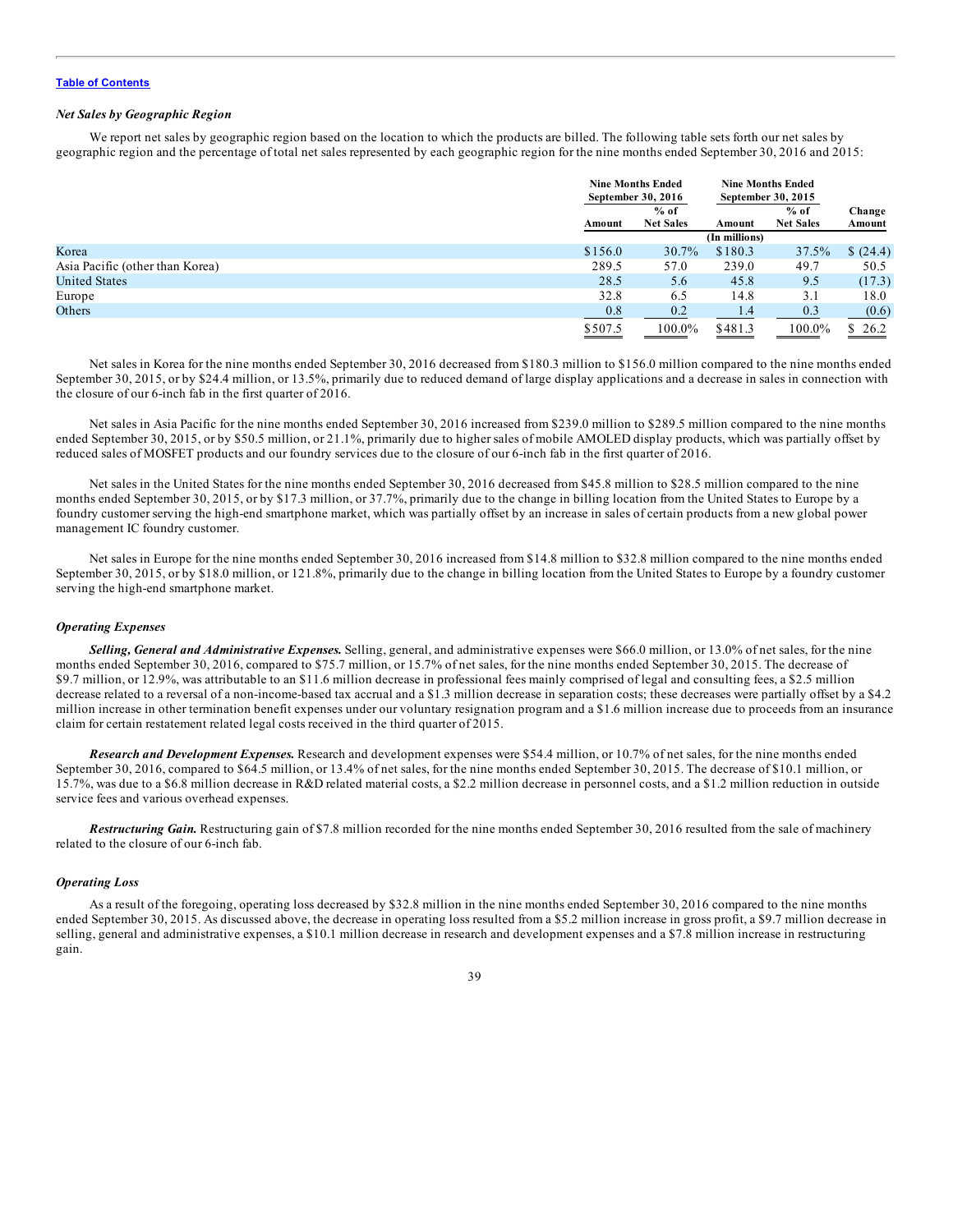#### *Other Income (Expense)*

*Interest Expense.* Interest expense was \$12.2 million for the nine months ended September 30, 2016 and September 30, 2015, respectively.

*Foreign Currency Gain (Loss), Net.* Net foreign currency gain for the nine months ended September 30, 2016 was \$34.3 million compared to net foreign currency loss of \$59.6 million for the nine months ended September 30, 2015. The net foreign currency gain for the nine months ended September 30, 2016 was due to the appreciation in value of the Korean won relative to the U.S. dollar during the period, whereas the depreciation in the Korean won relative to the U.S. dollar resulted in a net foreign currency loss for the nine months ended September 30, 2015.

A substantial portion of our net foreign currency gain or loss is non-cash translation gain or loss associated with the intercompany long-term loans to our Korean subsidiary, which is denominated in U.S. dollars, and is affected by changes in the exchange rate between the Korean won and the U.S. dollar. As of September 30, 2016, the outstanding intercompany loan balance including accrued interest between our Korean subsidiary and our Dutch subsidiary was \$591 million. Foreign currency translation gain or loss from intercompany balances was included in determining our consolidated net income since the intercompany balances were not considered long-term investments in nature because management intended to settle these intercompany balances at their respective maturity dates.

*Others, Net.* Others were comprised of gains and losses on the valuation of derivatives which were designated as hedging instruments, rental income and interest income. Others for the nine months ended September 30, 2016 and September 30, 2015 were \$2.4 million and \$1.2 million, respectively.

#### *Income Tax Expenses*

Income tax expenses for the nine months ended September 30, 2016 and September 30, 2015 were \$1.8 million and \$1.8 million, respectively. The slight increase in income tax expenses was primarily due to the decrease in profit before income taxes of certain foreign subsidiaries that were able to identify income in those jurisdictions and changes in unrecognized tax benefits related to the lapse of the applicable statute of limitations at the Korean subsidiary, which was mostly offset by changes in deferred tax assets at foreign subsidiaries.

#### *Net Income (Loss)*

As a result of the foregoing, net income significantly increased by \$127.9 million in the nine months ended September 30, 2016 compared to the nine months ended September 30, 2015. As discussed above, the increase primarily resulted from a \$93.9 million increase in net foreign currency gain and a \$32.8 million decrease in operating loss attributable to a reduction in certain operating expenses.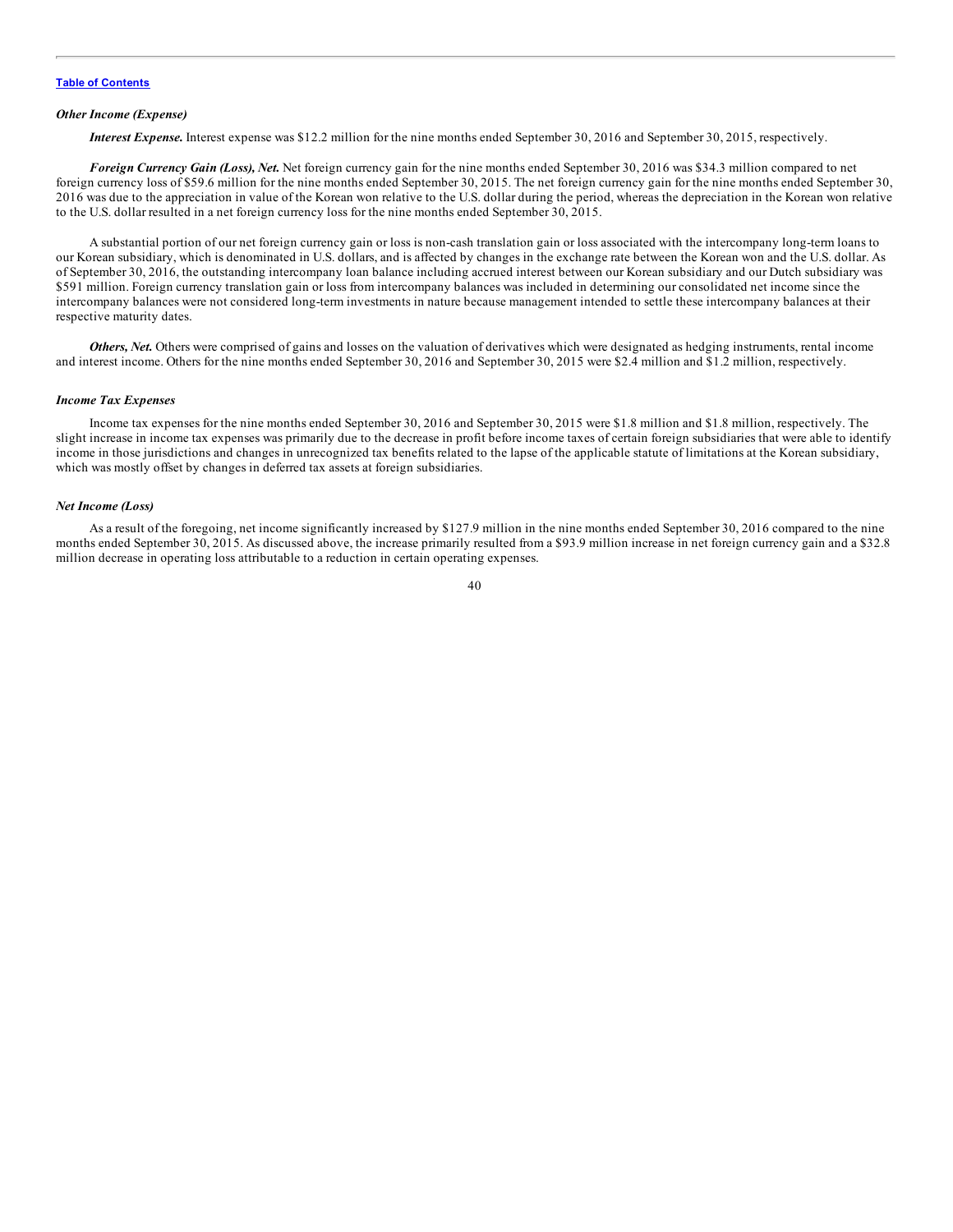#### **Liquidity and Capital Resources**

Our principal capital requirements are to fund sales and marketing, invest in research and development and capital equipment, to make debt service payments and to fund working capital needs. We calculate working capital as current assets less current liabilities.

Our principal sources of liquidity are our cash, cash equivalents, our cash flows from operations and our financing activities. Our ability to manage cash and cash equivalents may be limited, as our primary cash flows are dictated by the terms of our sales and supply agreements, contractual obligations, debt instruments and legal and regulatory requirements. From time to time, we may sell accounts receivable to third parties under factoring agreements or engage in accounts receivable discounting to facilitate the collection of cash. For a description of our factoring arrangements and accounts receivable discounting, please see "Item 1. Interim Consolidated Financial Statements—Notes to Consolidated Financial Statements—Note 2. Sales of Accounts Receivable and Receivable Discount Program" included elsewhere in this Report. In addition, from time to time, we may make payments to our vendors on extended terms with their consent. As of September 30, 2016, we do not have any accounts payable on extended terms or payment deferment with our vendors.

Our cash balance at September 30, 2016 was \$75.4 million compared to \$90.9 million at December 31, 2015. Our cash balance at September 30, 2016 was impacted positively by a \$10.0 million customer prepayment that was paid by a customer prior to risk of loss of products being transferred based on the terms of the arrangement. This positive impact was offset by approximately \$8 million in payments for severance benefits with respect to the Program, which were required by Korean law and paid in lump sum during the second quarter of 2016, and \$1.8 million (a portion of the \$4.2 million total to be paid over twelve months) of other termination benefits under the same Program, which have been paid in equal monthly installments from May 2016. The remaining decrease was primarily due to an operating cash burn of approximately \$14 million during the first nine months of 2016.

Since fiscal 2015, we have implemented a comprehensive cost reduction program to reduce spending and improve our cash flows. Our ability to maintain sufficient liquidity for the next twelve months to fund our operations and capital expenditures and implement our business plan and strategy will also be dependent on continuing improvement in our operating results. We currently believe that we will have sufficient cash reserves from cash on hand and expected cash from operations to fund our operations and planned capital expenditures for the foreseeable future. However, if our operating results do not continue to improve, we may need to seek additional capital. There can be no assurance that any additional equity or debt financing would be available to us, or if available, that such financing would be on favorable terms to us. Accordingly, if we are unable to obtain additional capital or our business does not generate sufficient cash flows from operating activities to fund our working capital needs and planned capital expenditures, and our cash reserves are depleted, we may need to take various actions, such as down-sizing and/or eliminating certain operations, which could include additional exit costs, reducing or delaying capital expenditures, selling assets, or other restructuring actions.

Additionally, many of the aspects of management's plan, growth strategies and cost reduction initiatives to conserve our liquidity position involve management's judgments and estimates that include factors that may be beyond our control, and actual results could differ materially from our current expectations. As a result, these and other factors could cause our business plans, strategies and cost reduction initiatives to be unsuccessful, which could have a material adverse effect on our operating results, financial condition and liquidity.

As of September 30, 2016, cash and cash equivalents held by our Korean subsidiary were \$70.1 million, which represents 93% of our total cash and cash equivalents of \$75.4 million on a consolidated basis. We, as a holding company resident in the United States, issued our 2021 Notes. Payments under our outstanding 2021 Notes are currently funded in part by our Korean subsidiary's repayment of its existing loans from our Dutch subsidiary, with our Dutch subsidiary using such repayments in turn to repay the loans owed to our Luxembourg subsidiary, which repays loans owed to us. Repatriation of funds could have potentially adverse tax consequences.

#### *Cash Flows from Operating Activities*

Cash outflow used in operating activities totaled \$13.9 million for the nine months ended September 30, 2016, compared to \$48.4 million for the nine months ended September 30, 2015. The net operating cash outflow for the nine months ended September 30, 2016 reflects our net income of \$20.2 million, non-cash adjustments of \$9.7 million which mainly consisted of depreciation and amortization, provision for severance benefits and foreign currency gain, and a net decrease in operating assets and liabilities of \$24.5 million.

Our working capital balance as of September 30, 2016 was \$92.1 million compared to \$93.7 million as of December 31, 2015.

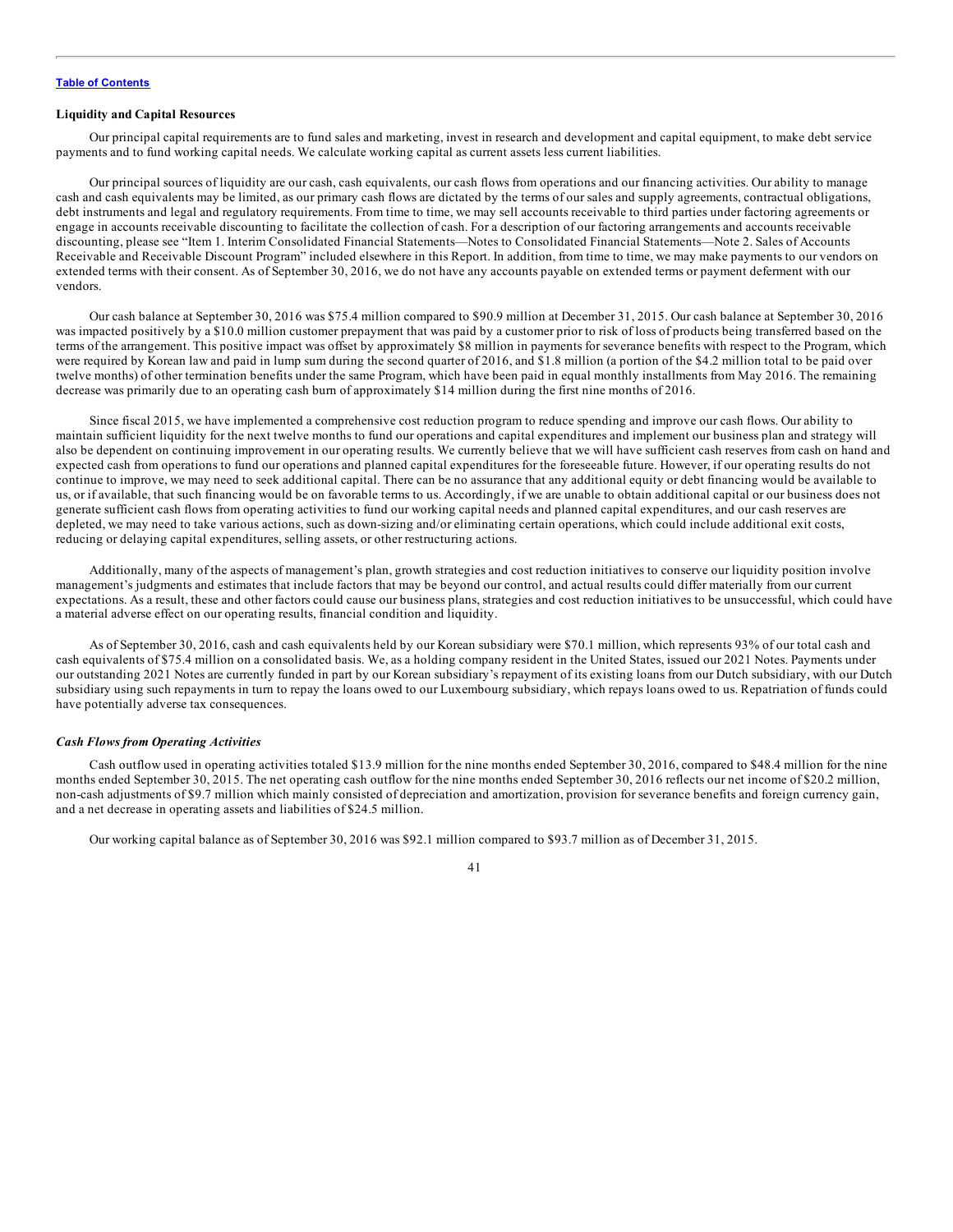#### *Cash Flows from Investing Activities*

Cash outflow used in investing activities totaled \$7.8 million for the nine months ended September 30, 2016, compared to \$9.8 million for the nine months ended September 30, 2015. The decrease was primarily attributable to a \$10.2 million net decrease in hedge collateral and a \$0.8 million net decrease in guarantee deposits, which were partially offset by a \$7.3 million net increase in capital expenditures and \$1.5 million net decrease in proceeds from disposal of tangible assets.

#### *Cash Flows from Financing Activities*

Cash inflows generated by financing activities totaled \$1.5 million for the nine months ended September 30, 2016, compared to \$3.4 million for the nine months ended September 30, 2015. The decrease was primarily attributable to a \$1.9 million decrease in proceeds received from the issuance of common stock in connection with exercised options.

#### *Capital Expenditures*

We routinely make capital expenditures to enhance our existing facilities and reinforce our global research and development capability. For the nine months ended September 30, 2016, capital expenditures were \$12.1 million, a \$7.3 million, or 152.1%, increase from \$4.8 million for the nine months ended September 30, 2015. The increase was mainly due to supporting technology improvements at our fabrication facilities in anticipation of attaining manufacturing efficiency.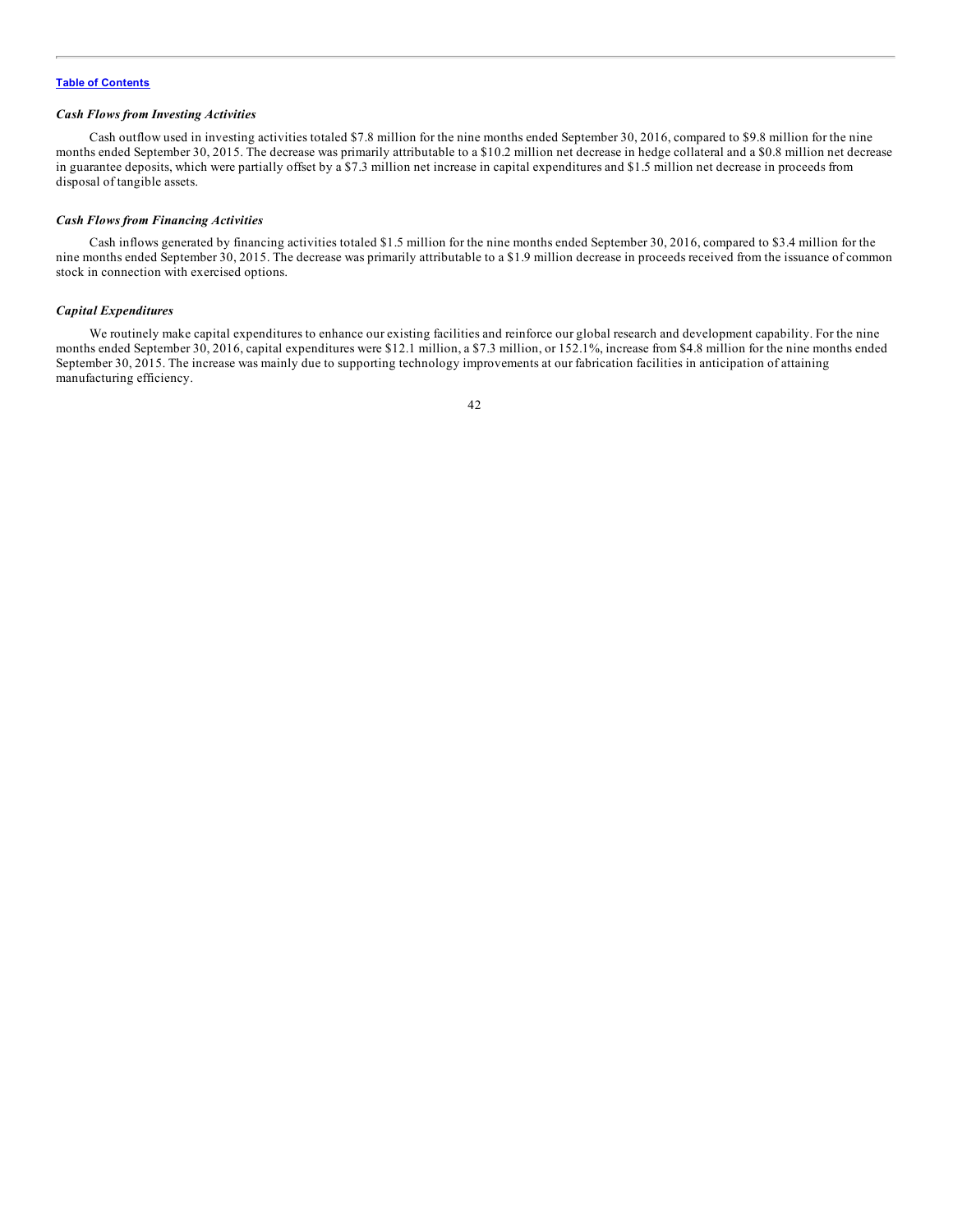#### **Contractual Obligations**

The following summarizes our contractual obligations as of September 30, 2016:

|                    |         |                         |        | <b>Payments Due by Period</b> |        |        |            |
|--------------------|---------|-------------------------|--------|-------------------------------|--------|--------|------------|
|                    | Total   | Remainder<br>of<br>2016 | 2017   | 2018                          | 2019   | 2020   | Thereafter |
|                    |         |                         |        | (In millions)                 |        |        |            |
| Senior notes $(1)$ | \$299.5 |                         | \$14.9 | \$14.9                        | \$14.9 | \$14.9 | 239.9      |
| Operating lease(2) | 42.6    | 2.2                     | 5.7    | 3.1                           | 2.0    | 2.0    | 27.6       |
| Others $(3)$       | 12.0    | 1.6                     | 6.5    | 3.4                           | 0.5    |        |            |

(1) Interest payments as well as the \$225.0 million aggregate principal amount of the 2021 Notes outstanding as of September 30, 2016, which bear interest at a rate of 6.625% per annum and are scheduled to mature in 2021.

(2) Assumes constant currency exchange rate for Korean won to U.S. dollars of 1,096.3:1, the exchange rate as of September 30, 2016.

(3) Includes license agreements and other contractual obligations.

The Indenture relating to the 2021 Notes contains covenants that limit our ability and the ability of our restricted subsidiaries to: (i) declare or pay any dividend or make any payment or distribution on account of or purchase or redeem our capital stock or equity interests of the restricted subsidiaries; (ii) make any principal payment on, or redeem or repurchase, prior to any scheduled repayment or maturity, any subordinated indebtedness; (iii) make certain investments; (iv) incur additional indebtedness and issue certain types of capital stock; (v) create or incur any lien (except for permitted liens) that secures obligations under any indebtedness; (vi) merge with or into or sell all or substantially all of our assets to other companies; (vii) enter into certain types of transactions with affiliates; (viii) guarantee the payment of any indebtedness; (ix) enter into sale-leaseback transactions; (x) enter into agreements that would restrict the ability of the restricted subsidiaries to make distributions with respect to their equity to us or other restricted subsidiaries, to make loans to us or other restricted subsidiaries or to transfer assets to us or other restricted subsidiaries; and (xi) designate unrestricted subsidiaries.

These covenants are subject to a number of exceptions and qualifications. Certain of these restrictive covenants will terminate if the 2021 Notes are rated investment grade at any time

We lease land, office space and equipment under various operating lease agreements that expire through 2034.

We follow accounting guidance on uncertain tax positions. Our unrecognized tax benefits totaled \$1.6 million as of September 30, 2016. These unrecognized tax benefits have been excluded from the above table because we cannot estimate the period of cash settlement with the respective taxing authorities.

Although we are obligated to pay severance benefits to eligible employees with one or more years of service upon the termination of their employment based on their length of service and rate pay, we have no obligation to fund the accrued severance benefits. Our accrued severance benefits totaled \$142.8 million as of September 30, 2016. Our obligations in connection with severance benefits have been excluded from the above table because we are unable to reasonably estimate the rate of termination and related cash payments for future period.

#### **Critical Accounting Policies and Estimates**

Preparing financial statements in conformity with US GAAP requires management to make estimates and assumptions that affect the reported amounts of assets and liabilities as of the date of the financial statements, the reported amounts of revenues and expenses during the reporting periods and the related disclosures in our consolidated financial statements and accompanying notes.

We believe that our significant accounting policies, which are described further in Note 1 to our consolidated financial statements in the 2015 Form 10-K, are critical due to the fact that they involve a high degree of judgment and estimation regarding the effects of matters that are inherently uncertain. We base these estimates and judgments on historical experience, knowledge of current conditions and other assumptions and information that we believe to be reasonable. Estimates and assumptions about future events and their effects cannot be determined with certainty. Accordingly, these estimates may change as new events occur, as more experience is acquired, as additional information is obtained and as the business environment in which we operate changes.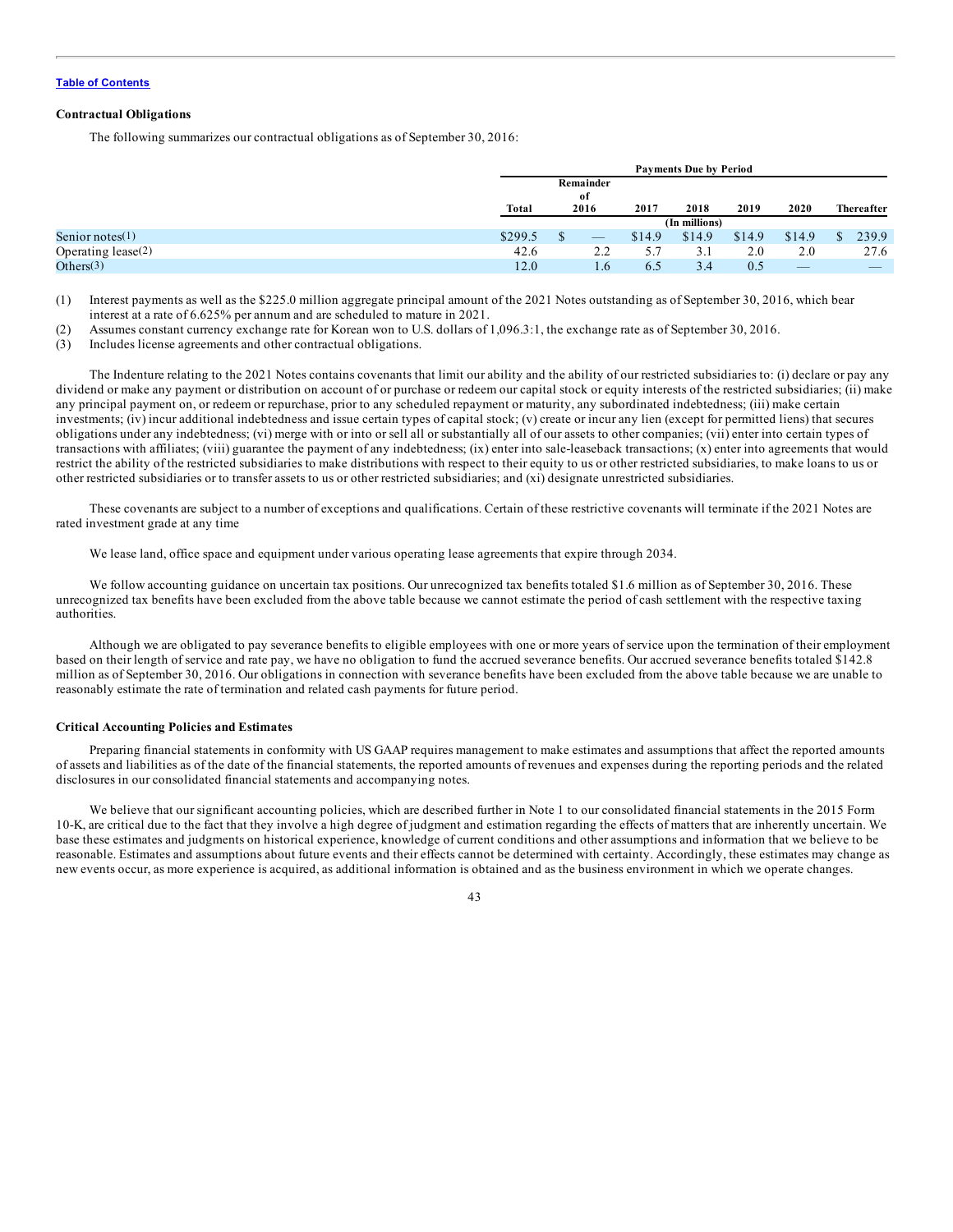A description of our critical accounting policies that involve significant management judgment appears in the 2015 Form 10-K, under "Management's Discussion and Analysis of Financial Conditions and Reports of Operations—Critical Accounting Policies and Estimates." There have been no material changes to our critical accounting policies and estimates as compared to our critical accounting policies and estimates included in the 2015 Form 10-K, except for the following:

*Vendor Rebates*—We, from time to time, entered into arrangements whereby rebates are obtained from vendors when we achieve certain levels of purchases. The vendor rebates are computed at an agreed upon amount or percentage of purchase levels. As these vendor rebates are impacted by actual and estimated purchases for the applicable agreed upon period, we periodically assess the progress of our purchase levels and revise the estimates when necessary. We account for such rebates as a reduction of inventory until we sell the product, at which time such rebates are reflected as a reduction of cost of sales in our consolidated statements of operations. Vendor rebates recorded as a reduction of inventory were \$0.4 million as of September 30, 2016 and as a reduction of cost of sales were \$3.3 million for the nine months ended September 30, 2016.

#### *Recent Accounting Pronouncements*

For a full description of new accounting pronouncements and recently adopted accounting pronouncements, including the respective dates and impact of adoption on our consolidated financial statements, please see "Item 1. Interim Consolidated Financial Statements—Notes to Consolidated Financial Statements—Note 1. Business, Basis of Presentation and Significant Accounting Policies" in this Report.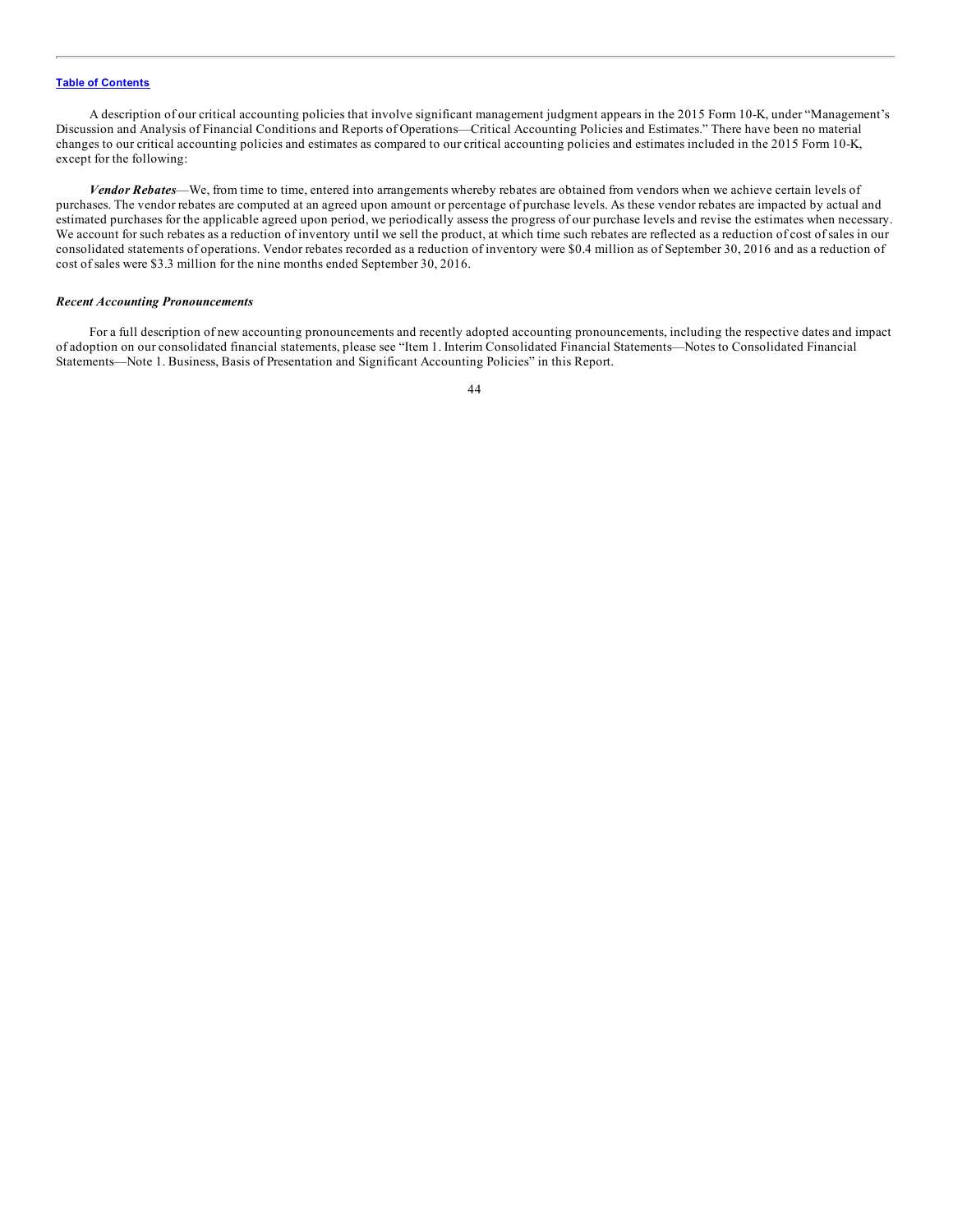#### <span id="page-44-0"></span>**Item 3. Quantitative and Qualitative Disclosures About Market Risk**

We are exposed to the market risk that the value of a financial instrument will fluctuate due to changes in market conditions, primarily from changes in foreign currency exchange rates and interest rates. In the normal course of our business, we are subject to market risks associated with the impact of interest rate movements and currency movements on our assets and liabilities.

#### *Foreign Currency Exposures*

We have exposure to foreign currency exchange rate fluctuations on net income from our subsidiaries denominated in currencies other than U.S. dollars, as our foreign subsidiaries in Korea, Taiwan, China, Japan and Hong Kong use local currency as their functional currency. From time to time these subsidiaries have cash and financial instruments in local currency. The amounts held in Japan, Taiwan, Hong Kong and China are not material in regards to foreign currency movements. However, based on the cash and financial instruments balance at September 30, 2016 for our Korean subsidiary, a  $10\%$ devaluation of the Korean won against the U.S. dollar would have resulted in a decrease of \$1.3 million in our U.S. dollar financial instruments and cash balances.

See "Note 7. Derivative Financial Instruments" to our consolidated financial statements under "Item 1. Interim Consolidated Financial Statements" and "Item 2. Management's Discussion and Analysis of Financial Condition and Results of Operations—Factors Affecting Our Results of Operations—Impact of Foreign Currency Exchange Rates on Reported Results of Operations" for additional information regarding our foreign exchange hedging activities.

#### *Interest Rate Exposures*

As of September 30, 2016, \$225.0 million aggregate principal amount of our 2021 Notes was outstanding. Interest on the 2021 Notes accrues at a fixed rate of 6.625% per annum and is paid semi-annually every January 15 and July 15 of each year until the 2021 Notes mature on July 15, 2021. Since the interest rate is fixed, we have no market risk related to the 2021 Notes.

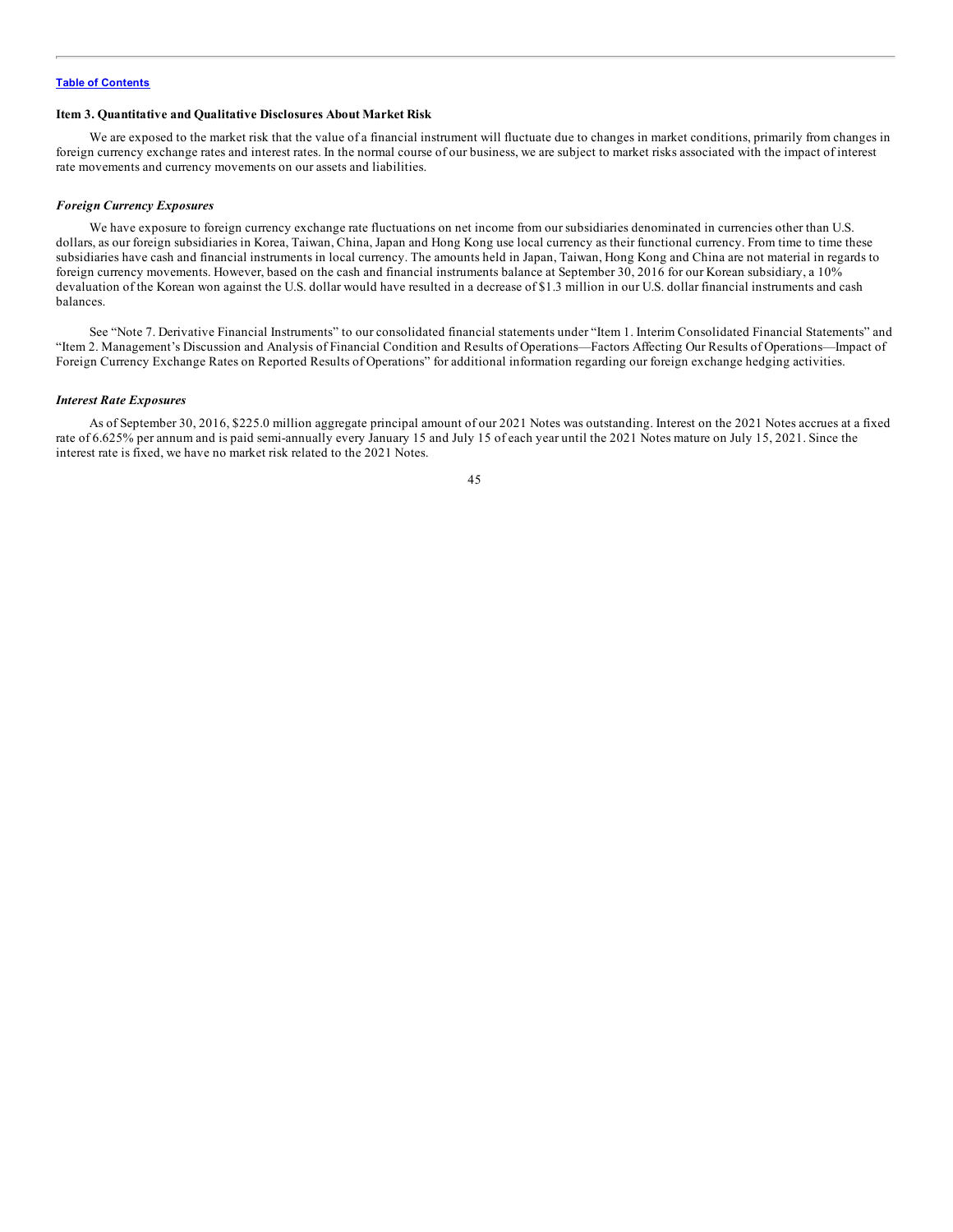#### <span id="page-45-0"></span>**Item 4. Controls and Procedures**

#### *Evaluation of Disclosure Controls and Procedures*

We maintain disclosure controls and procedures that are designed to ensure that information required to be disclosed in our periodic reports filed under the Securities Exchange Act of 1934, as amended (the "Exchange Act"), is recorded, processed, summarized and reported, within the time periods specified in the SEC's rules and forms, and that such information is accumulated and communicated to our management, with the participation of our Chief Executive Officer and Chief Financial Officer, as appropriate, to allow timely decisions regarding required disclosure.

In connection with the preparation of this Quarterly Report on Form 10-Q, we carried out an evaluation under the supervision of and with the participation of our management, including our Chief Executive Officer and Chief Financial Officer, as of September 30, 2016, of the effectiveness of the design and operation of our disclosure controls and procedures, as such term is defined in Rules 13a-15(e) and 15d-15(e) under the Exchange Act. Based upon this evaluation, our Chief Executive Officer and Chief Financial Officer concluded that our disclosure controls and procedures were not effective as of September 30, 2016, as we cannot conclude that the material weaknesses in internal control over financial reporting described in Part II, Item 9A of our 2015 Form 10-K have been remediated as of the date of this Report.

#### *Previously Identified Material Weaknesses*

As previously disclosed in our 2015 Form 10-K, management concluded that, based on the criteria set forth in Internal Control—Integrated Framework (2013) issued by the Committee of Sponsoring Organizations of the Treadway Commission ("COSO"), our internal control over financial reporting was not effective as of December 31, 2015 to provide reasonable assurance regarding the reliability of financial reporting and the preparation of financial statements in accordance with US GAAP. For more information on material weaknesses in internal control over financial reporting, see Part II, Item 9A of our 2015 Form  $10-K$ 

#### *Remediation Ef orts*

As previously disclosed in Part II, Item 9A of our 2015 Form 10-K, we have enhanced various internal controls that relate to (i) Period End Closing and Financial Reporting and (ii) Income Tax Accounting and Disclosures. However, controls over (x) the completeness and accuracy of non-routine manual journal entries and (y) the analysis and review of current income taxes will not be considered fully remediated until those controls operate effectively as redesigned for a sufficient period of time by the end of 2016.

#### *Changes in Internal Control Over Financial Reporting*

There were no changes in our internal control over financial reporting during the quarter ended September 30, 2016 that have materially affected, or are reasonably likely to materially affect, our internal control over financial reporting.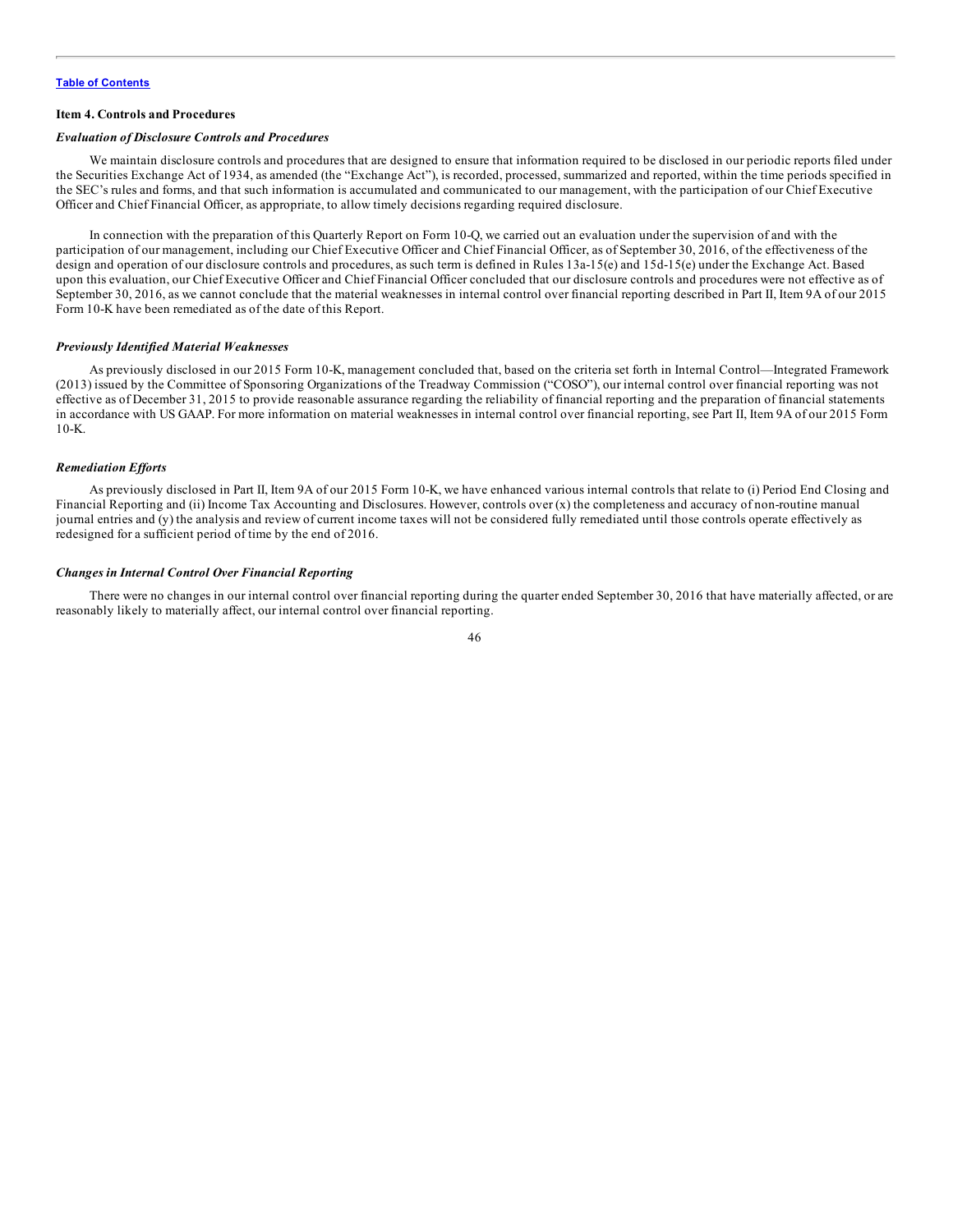#### **PART II. OTHER INFORMATION**

## <span id="page-46-0"></span>**Item 1. Legal Proceedings**

For a discussion of legal proceedings, see "Part I: Item 3. Legal Proceedings" of our 2015 Form 10-K.

See also "Part I: Item 1A. Risk Factors" of our 2015 Form 10-K and Notes 17 to our consolidated financial statements in this Report for additional information.

#### **Item 1A. Risk Factors**

The Company is subject to risks and uncertainties, any of which could have a significant or material adverse effect on our business, financial condition, liquidity or consolidated financial statements. You should carefully consider the risk factors disclosed in Part I, Item 1A of our 2015 Form 10-K and other reports we have filed with the SEC. The risks described herein and therein are not the only ones we face. This information should be considered carefully together with the other information contained in this Report and the other reports and materials the Company files with the SEC.

There are no material changes to the Company's risk factors disclosed in "Part I: Item 1A. Risk Factors" of our 2015 Form 10-K and Part II: Item 1A. Risk Factors" of our Quarterly Report on Form 10-Q for the fiscal quarter ended March 31, 2016.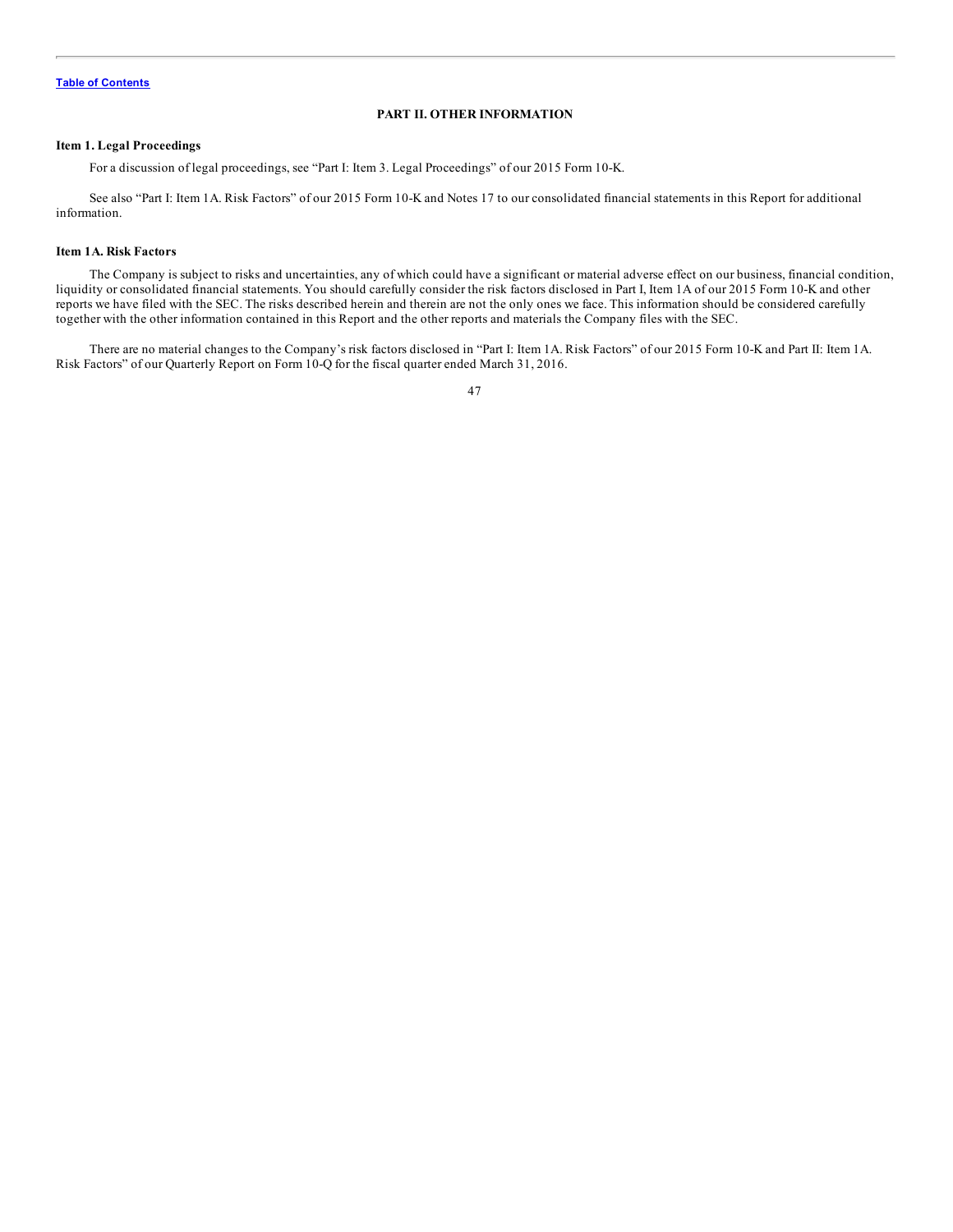## <span id="page-47-0"></span>**Item 6. Exhibits.**

| Exhibit<br>Number        | Description                                                                                                                                                                                                                                                                                                                                                                                         |
|--------------------------|-----------------------------------------------------------------------------------------------------------------------------------------------------------------------------------------------------------------------------------------------------------------------------------------------------------------------------------------------------------------------------------------------------|
| 4.1                      | Amendment No. 2 dated as of September 2, 2016, to the Rights Agreement between MagnaChip Semiconductor Corporation and American<br>Stock Transfer & Trust Company, LLC, as Rights Agent, as previously amended by the Amendment No.1 to the Rights Agreement, dated as<br>of March 2, 2016 (incorporated by reference to Exhibit 4.1 to our Current Report on Form 8-K filed on September 2, 2016). |
| 31.1#                    | Certification pursuant to Rule 13a-14(a) or Rule 15d-14(a) of the Securities Exchange Act of 1934 of the Chief Executive Officer.                                                                                                                                                                                                                                                                   |
| 31.2#                    | Certification pursuant to Rule 13a-14(a) or Rule 15d-14(a) of the Securities Exchange Act of 1934 of the Chief Financial Officer.                                                                                                                                                                                                                                                                   |
| 32.1 <sup>†</sup>        | Certification pursuant to 18 U.S.C. Section 1350, as adopted pursuant to Section 906 of the Sarbanes-Oxley Act of 2002, of the Chief<br>Executive Officer.                                                                                                                                                                                                                                          |
| $32.2\dagger$            | Certification pursuant to 18 U.S.C. Section 1350, as adopted pursuant to Section 906 of the Sarbanes-Oxley Act of 2002, of the Chief<br>Financial Officer.                                                                                                                                                                                                                                          |
| $101$ . INS <sup>#</sup> | <b>XBRL</b> Instance Document.                                                                                                                                                                                                                                                                                                                                                                      |
| $101.$ SCH#              | XBRL Taxonomy Extension Schema Document.                                                                                                                                                                                                                                                                                                                                                            |
| 101.CAL#                 | <b>XBRL Taxonomy Extension Calculation Linkbase Document.</b>                                                                                                                                                                                                                                                                                                                                       |
| 101.DEF#                 | <b>XBRL Taxonomy Extension Definition Linkbase Document.</b>                                                                                                                                                                                                                                                                                                                                        |
| $101$ .LAB#              | XBRL Taxonomy Extension Label Linkbase Document.                                                                                                                                                                                                                                                                                                                                                    |
| 101.PRE#                 | XBRL Taxonomy Extension Presentation Linkbase Document.                                                                                                                                                                                                                                                                                                                                             |
|                          |                                                                                                                                                                                                                                                                                                                                                                                                     |

Footnotes:

# Filed herewith

† Furnished herewith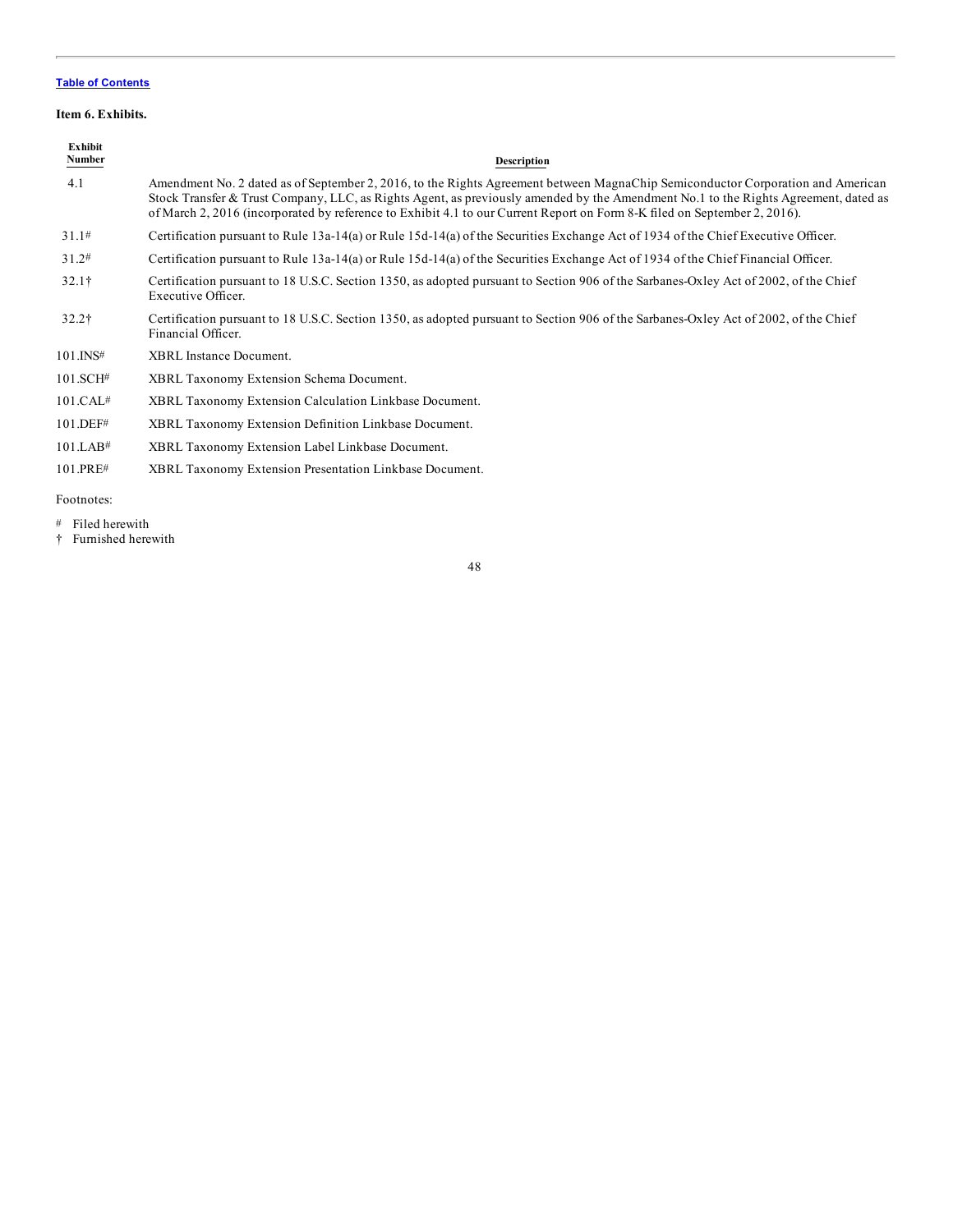#### **SIGNATURES**

<span id="page-48-0"></span>Pursuant to the requirements of the Securities Exchange Act of 1934, the registrant has duly caused this report to be signed on its behalf by the undersigned thereunto duly authorized.

Dated: November 2, 2016 By: /s/ Young-Joon Kim

MAGNACHIP SEMICONDUCTOR CORPORATION (Registrant)

Young-Joon Kim Chief Executive Officer (Principal Executive Officer)

Dated: November 2, 2016 By: /s/ Jonathan W. Kim

Jonathan W. Kim Chief Financial Officer, Executive Vice President and Chief Accounting Officer (Principal Financial and Accounting Officer)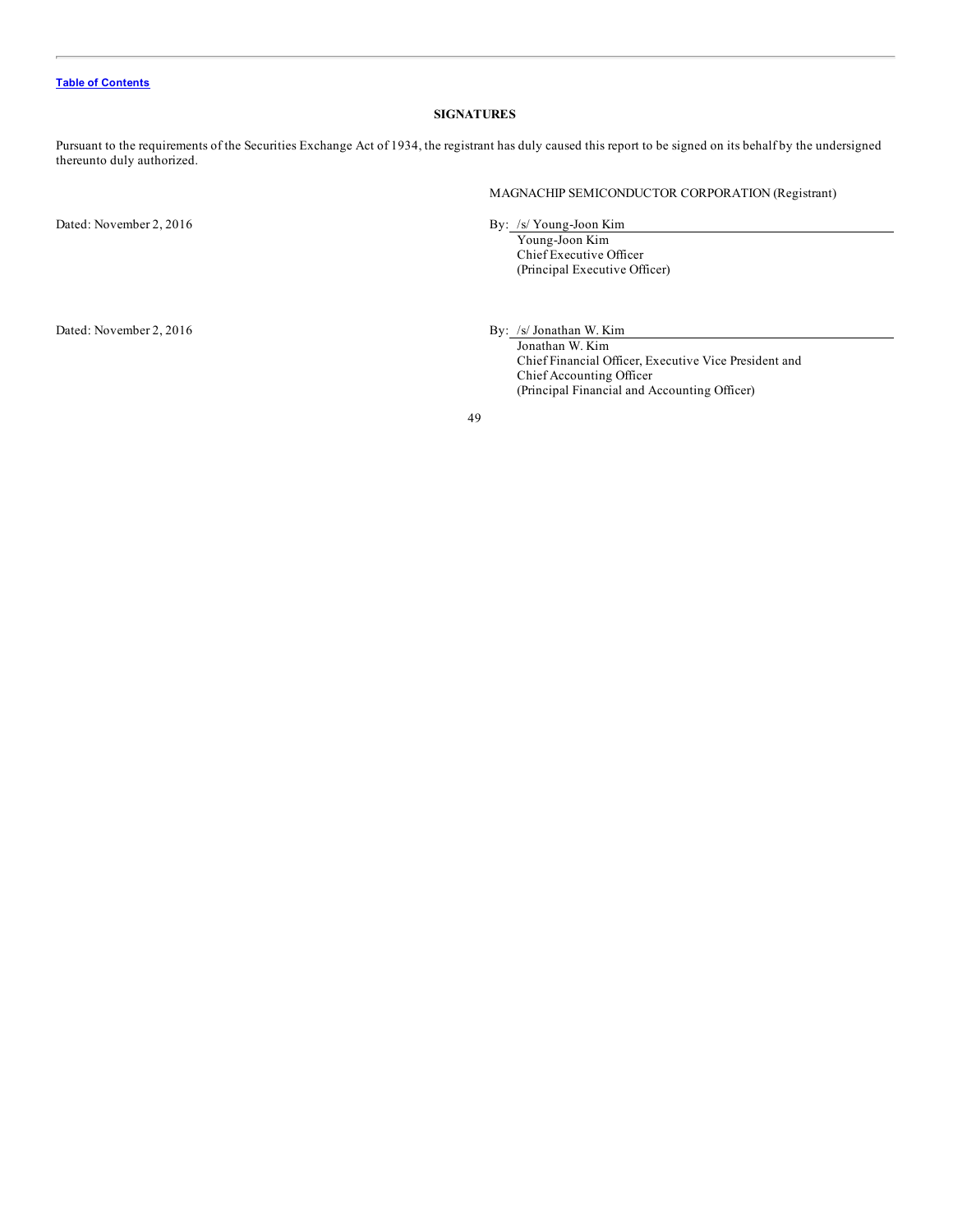## **INDEX TO EXHIBITS**

| <b>Exhibit</b><br>Number | <b>Description</b>                                                                                                                                                                                                                                                                                                                                                                                  |
|--------------------------|-----------------------------------------------------------------------------------------------------------------------------------------------------------------------------------------------------------------------------------------------------------------------------------------------------------------------------------------------------------------------------------------------------|
| 4.1                      | Amendment No. 2 dated as of September 2, 2016, to the Rights Agreement between MagnaChip Semiconductor Corporation and American<br>Stock Transfer & Trust Company, LLC, as Rights Agent, as previously amended by the Amendment No.1 to the Rights Agreement, dated as<br>of March 2, 2016 (incorporated by reference to Exhibit 4.1 to our Current Report on Form 8-K filed on September 2, 2016). |
| 31.1#                    | Certification pursuant to Rule 13a-14(a) or Rule 15d-14(a) of the Securities Exchange Act of 1934 of the Chief Executive Officer.                                                                                                                                                                                                                                                                   |
| 31.2#                    | Certification pursuant to Rule 13a-14(a) or Rule 15d-14(a) of the Securities Exchange Act of 1934 of the Chief Financial Officer.                                                                                                                                                                                                                                                                   |
| $32.1+$                  | Certification pursuant to 18 U.S.C. Section 1350, as adopted pursuant to Section 906 of the Sarbanes-Oxley Act of 2002, of the Chief<br>Executive Officer.                                                                                                                                                                                                                                          |
| $32.2\dagger$            | Certification pursuant to 18 U.S.C. Section 1350, as adopted pursuant to Section 906 of the Sarbanes-Oxley Act of 2002, of the Chief<br>Financial Officer.                                                                                                                                                                                                                                          |
| $101$ . INS <sup>#</sup> | <b>XBRL</b> Instance Document.                                                                                                                                                                                                                                                                                                                                                                      |
| 101.SCH#                 | XBRL Taxonomy Extension Schema Document.                                                                                                                                                                                                                                                                                                                                                            |
| 101.CAL#                 | XBRL Taxonomy Extension Calculation Linkbase Document.                                                                                                                                                                                                                                                                                                                                              |
| 101.DEF#                 | XBRL Taxonomy Extension Definition Linkbase Document.                                                                                                                                                                                                                                                                                                                                               |
| $101$ .LAB#              | XBRL Taxonomy Extension Label Linkbase Document.                                                                                                                                                                                                                                                                                                                                                    |
| 101.PRE#                 | XBRL Taxonomy Extension Presentation Linkbase Document.                                                                                                                                                                                                                                                                                                                                             |

Footnotes:

# Filed herewith

† Furnished herewith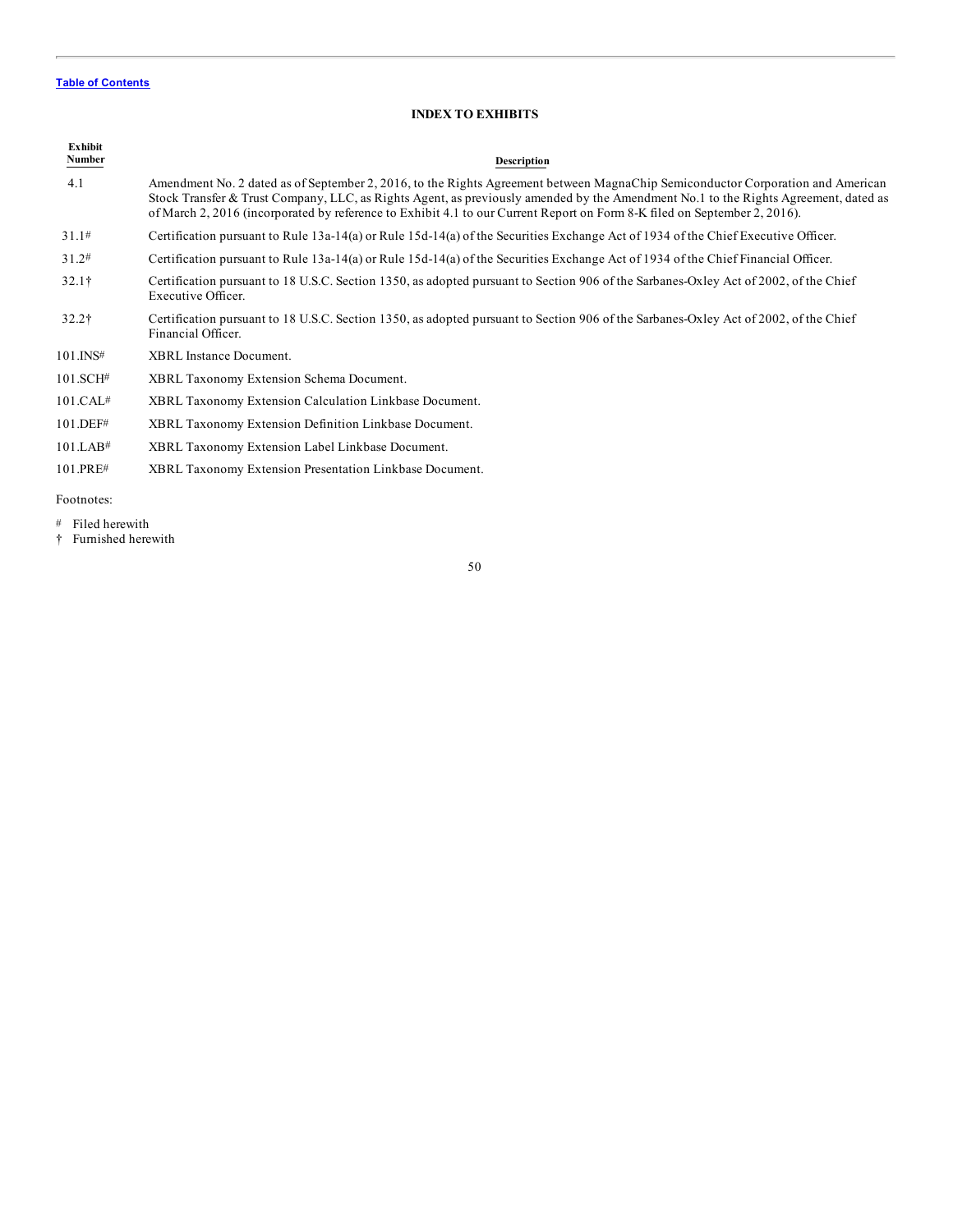#### **CERTIFICATION OF PRINCIPAL EXECUTIVE OFFICER PURSUANT TO SECTION 302 OF THE SARBANES-OXLEY ACT OF 2002**

I, Young-Joon Kim, certify that:

1. I have reviewed this quarterly report on Form 10-Q of MagnaChip Semiconductor Corporation;

2. Based on my knowledge, this report does not contain any untrue statement of a material fact or omit to state a material fact necessary to make the statements made, in light of the circumstances under which such statements were made, not misleading with respect to the period covered by this report;

3. Based on my knowledge, the financial statements, and other financial information included in this report, fairly present in all material respects the financial condition, results of operations and cash flows of the registrant as of, and for, the periods presented in this report;

4. The registrant's other certifying officer and I are responsible for establishing and maintaining disclosure controls and procedures (as defined in Exchange Act Rules 13a-15(e) and 15d-15(e)) and internal control over financial reporting (as defined in Exchange Act Rules 13a-15(f) and 15d-15(f)) for the registrant and have:

(a) Designed such disclosure controls and procedures, or caused such disclosure controls and procedures to be designed under our supervision, to ensure that material information relating to the registrant, including its consolidated subsidiaries, is made known to us by others within those entities, particularly during the period in which this report is being prepared;

(b) Designed such internal control over financial reporting, or caused such internal control over financial reporting to be designed under our supervision, to provide reasonable assurance regarding the reliability of financial reporting and the preparation of financial statements for external purposes in accordance with generally accepted accounting principles;

(c) Evaluated the effectiveness of the registrant's disclosure controls and procedures and presented in this report our conclusions about the effectiveness of the disclosure controls and procedures, as of the end of the period covered by this report based on such evaluation; and

(d) Disclosed in this report any change in the registrant's internal control over financial reporting that occurred during the registrant's most recent fiscal quarter (the registrant's fourth fiscal quarter in the case of an annual report) that has materially affected, or is reasonably likely to materially affect, the registrant's internal control over financial reporting; and

5. The registrant's other certifying officer and I have disclosed, based on our most recent evaluation of internal control over financial reporting, to the registrant's auditors and the audit committee of the registrant's board of directors (or persons performing the equivalent functions):

(a) All significant deficiencies and material weaknesses in the design or operation of internal control over financial reporting which are reasonably likely to adversely affect the registrant's ability to record, process, summarize and report financial information; and

(b) Any fraud, whether or not material, that involves management or other employees who have a significant role in the registrant's internal control over financial reporting.

Dated: November 2, 2016

/s/ Young-Joon Kim Young-Joon Kim Chief Executive Officer (Principal Executive Officer)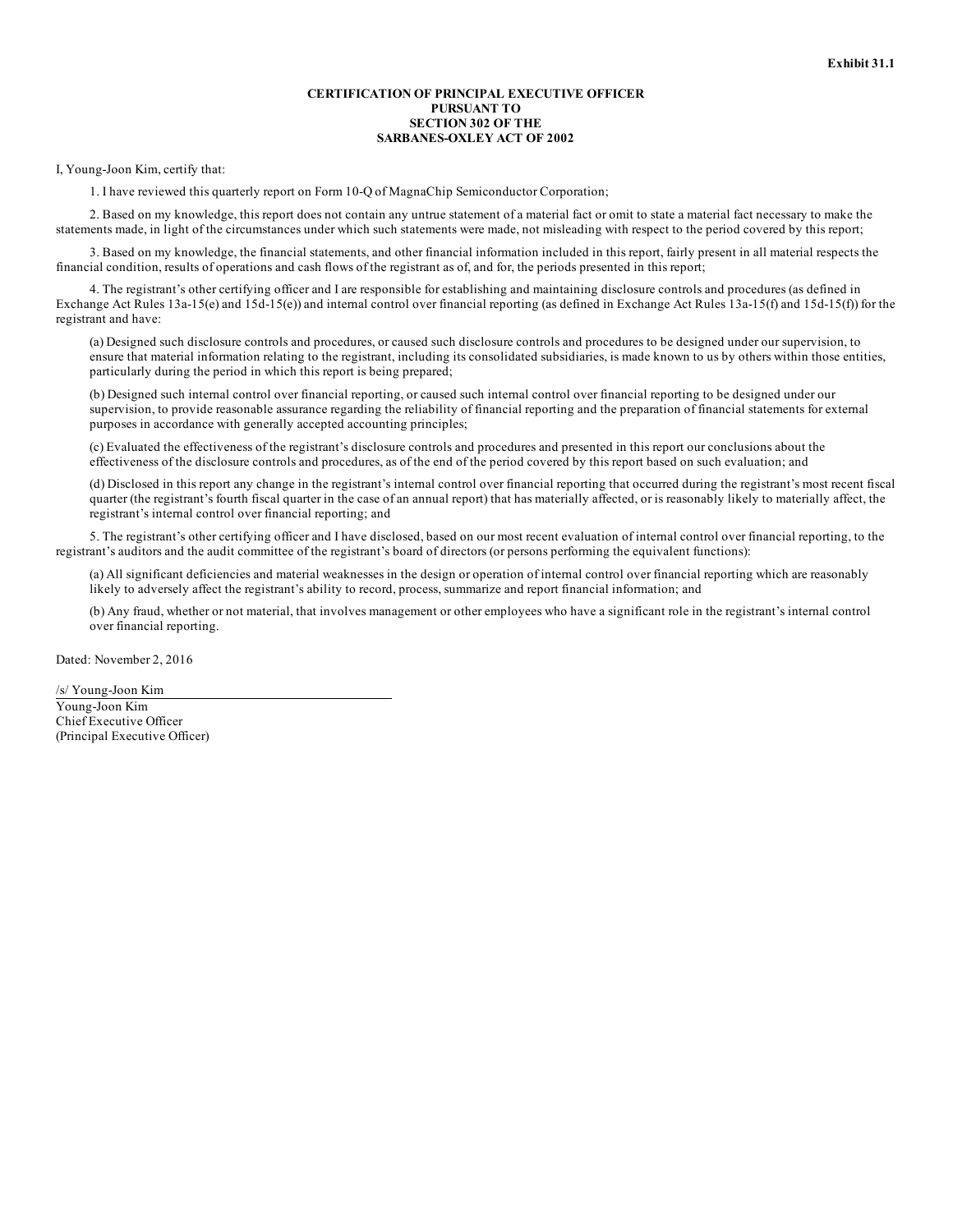#### **CERTIFICATION OF PRINCIPAL FINANCIAL OFFICER PURSUANT TO SECTION 302 OF THE SARBANES-OXLEY ACT OF 2002**

I, Jonathan W. Kim, certify that:

1. I have reviewed this quarterly report on Form 10-Q of MagnaChip Semiconductor Corporation;

2. Based on my knowledge, this report does not contain any untrue statement of a material fact or omit to state a material fact necessary to make the statements made, in light of the circumstances under which such statements were made, not misleading with respect to the period covered by this report;

3. Based on my knowledge, the financial statements, and other financial information included in this report, fairly present in all material respects the financial condition, results of operations and cash flows of the registrant as of, and for, the periods presented in this report;

4. The registrant's other certifying officer and I are responsible for establishing and maintaining disclosure controls and procedures (as defined in Exchange Act Rules 13a-15(e) and 15d-15(e)) and internal control over financial reporting (as defined in Exchange Act Rules 13a-15(f) and 15d-15(f)) for the registrant and have:

(a) Designed such disclosure controls and procedures, or caused such disclosure controls and procedures to be designed under our supervision, to ensure that material information relating to the registrant, including its consolidated subsidiaries, is made known to us by others within those entities, particularly during the period in which this report is being prepared;

(b) Designed such internal control over financial reporting, or caused such internal control over financial reporting to be designed under our supervision, to provide reasonable assurance regarding the reliability of financial reporting and the preparation of financial statements for external purposes in accordance with generally accepted accounting principles;

(c) Evaluated the effectiveness of the registrant's disclosure controls and procedures and presented in this report our conclusions about the effectiveness of the disclosure controls and procedures, as of the end of the period covered by this report based on such evaluation; and

(d) Disclosed in this report any change in the registrant's internal control over financial reporting that occurred during the registrant's most recent fiscal quarter (the registrant's fourth fiscal quarter in the case of an annual report) that has materially affected, or is reasonably likely to materially affect, the registrant's internal control over financial reporting; and

5. The registrant's other certifying officer and I have disclosed, based on our most recent evaluation of internal control over financial reporting, to the registrant's auditors and the audit committee of the registrant's board of directors (or persons performing the equivalent functions):

(a) All significant deficiencies and material weaknesses in the design or operation of internal control over financial reporting which are reasonably likely to adversely affect the registrant's ability to record, process, summarize and report financial information; and

(b) Any fraud, whether or not material, that involves management or other employees who have a significant role in the registrant's internal control over financial reporting.

Dated: November 2, 2016

/s/ Jonathan W. Kim Jonathan W. Kim Chief Financial Officer (Principal Financial and Accounting Officer)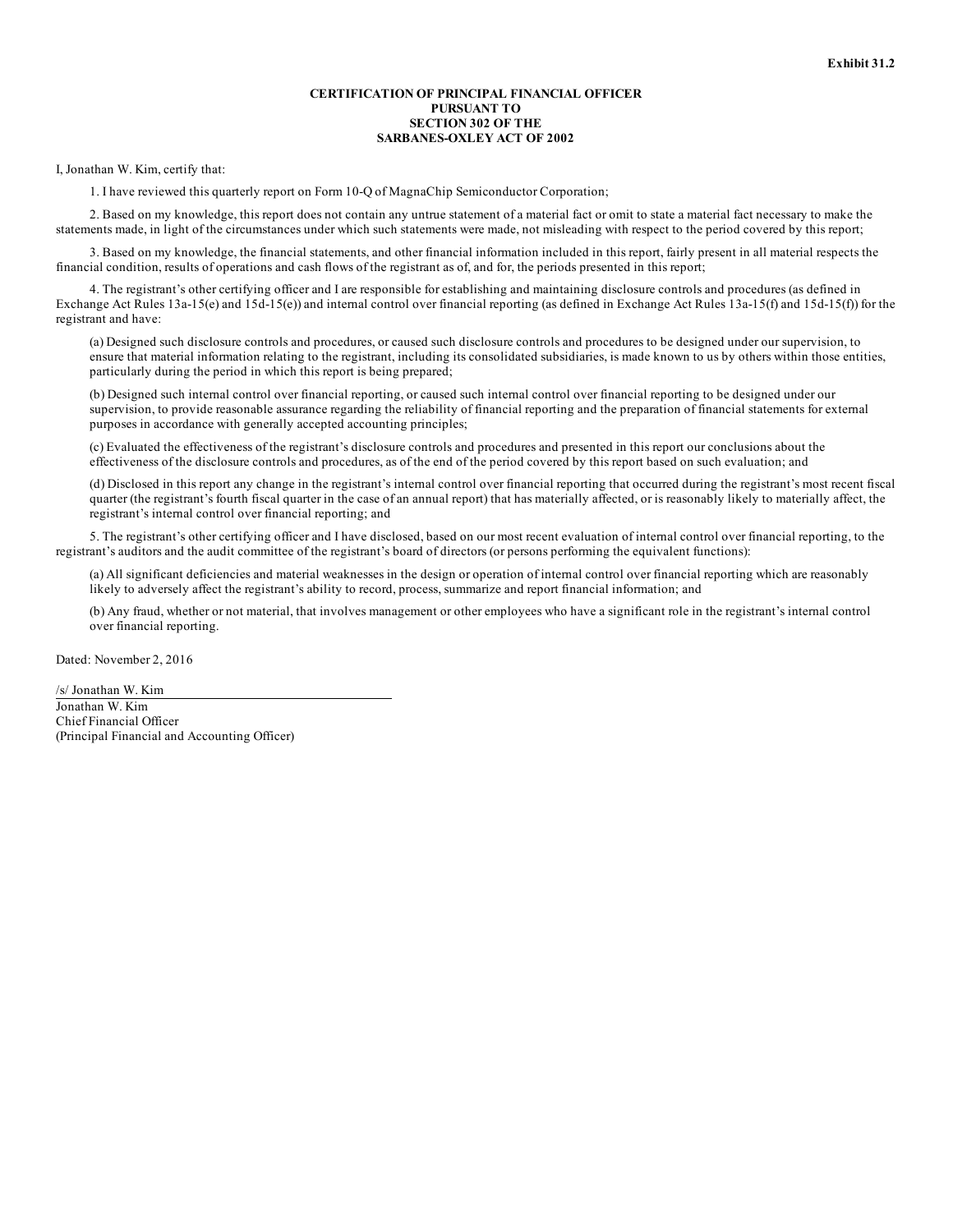#### **CERTIFICATION OF CHIEF EXECUTIVE OFFICER PURSUANT TO 18 U.S.C. SECTION 1350, AS ADOPTED PURSUANT TO SECTION 906 OF THE SARBANES-OXLEY ACT OF 2002**

Pursuant to 18 U.S.C. § 1350, as adopted pursuant to Section 906 of the Sarbanes-Oxley Act of 2002, the undersigned officer of MagnaChip Semiconductor Corporation (the "**Company**") hereby certifies, to such officer's knowledge, that:

(i) the Quarterly Report on Form 10-Q of the Company for the quarterly period ended September 30, 2016 as filed with the Securities and Exchange Commission on the date hereof (the "**Report**") fully complies with the requirements of Section 13(a) or Section 15(d), as applicable, of the Securities Exchange Act of 1934, as amended; and

(ii) the information contained in the Report fairly presents, in all material respects, the financial condition and results of operations of the Company as of the dates and for the periods expressed in the Report.

Dated: November 2, 2016 /s/ Young-Joon Kim

Young-Joon Kim Chief Executive Officer (Principal Executive Officer)

The foregoing certification is being furnished solely pursuant to 18 U.S.C § 1350 and shall not be deemed filed by the Company for purposes of Section 18 of the Securities Exchange Act of 1934, as amended, or incorporated by reference in any registration statement of the Company filed under the Securities Act of 1933, as amended.

A signed original of this written statement required by Section 906 has been provided to the Company and will be retained by the Company and furnished to the Securities and Exchange Commission or its staff upon request.